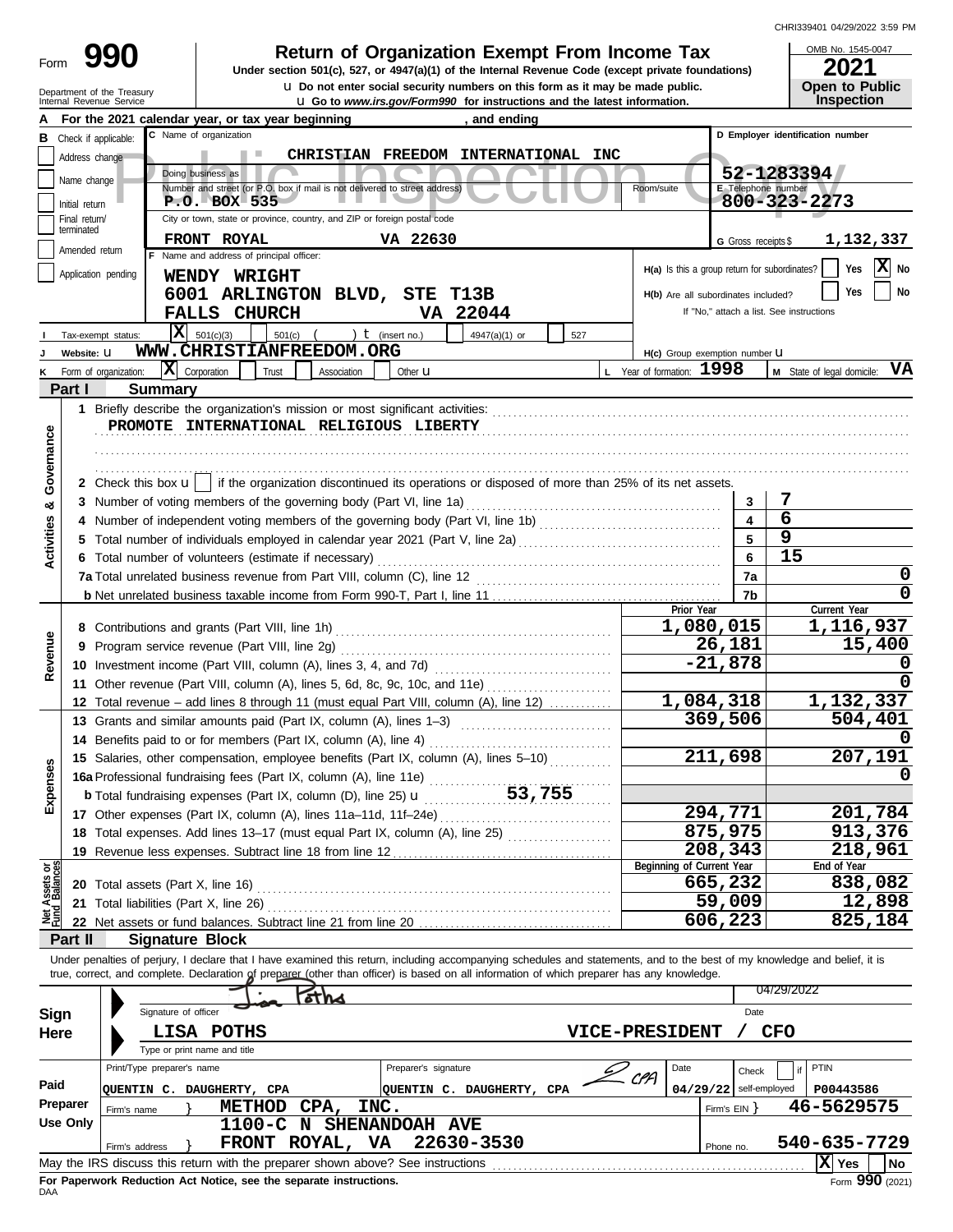| <b>Statement of Program Service Accomplishments</b><br>Part III<br>$\boxed{\mathbf{x}}$<br>1 Briefly describe the organization's mission:<br>SEE SCHEDULE O<br>Did the organization undertake any significant program services during the year which were not listed on the<br>$\mathbf{2}$<br>Yes $\overline{X}$ No<br>prior Form 990 or 990-EZ?<br>If "Yes," describe these new services on Schedule O.<br>Did the organization cease conducting, or make significant changes in how it conducts, any program<br>3<br>Yes $\overline{X}$ No<br>services?<br>If "Yes," describe these changes on Schedule O.<br>Describe the organization's program service accomplishments for each of its three largest program services, as measured by<br>4<br>expenses. Section 501(c)(3) and 501(c)(4) organizations are required to report the amount of grants and allocations to others,<br>the total expenses, and revenue, if any, for each program service reported.<br>) (Expenses \$ 720,794 including grants of \$ 504,401 ) (Revenue \$<br>15,400<br>4a (Code:<br>PROMOTE RELIGIOUS FREEDOM THROUGH DEFENDING THE OPPRESSED AND HELPING<br>ALLEVIATE THE SUFFERING OF PERSECUTED CHRISTIANS.<br>N/A<br>$\ldots$ , $\ldots$ , $\ldots$ , $\ldots$ including grants of \$ $\ldots$ , $\ldots$ , $\ldots$ , $\ldots$ , $\ldots$<br>) (Revenue \$<br>4c $(Code:$ $(Code:$ $(Coc:$ $(Coc:$ $(Coc:$ $(Coc:$ $(Coc:$ $(Coc:$ $(Coc:$ $(Coc:$ $(Coc:$ $(Coc:$ $(Coc:$ $(Coc:$ $(Coc:$ $(Coc:$ $(Coc:$ $(Coc:$ $(Coc:$ $(Coc:$ $(Coc:$ $(Coc:$ $(Coc:$ $(Coc:$ $(Coc:$ $(Coc:$ $(Coc:$ $(Coc:$ $(Coc:$ $(Coc:$ $(Coc:$ $(Coc:$ $(Coc:$ $(Coc:$ $(Coc:$ $(Coc:$ $(C$<br>N/A<br>4d Other program services (Describe on Schedule O.)<br>(Expenses \$<br>including grants of \$<br>(Revenue \$<br>720,794<br>4e Total program service expenses u | Form 990 (2021) CHRISTIAN FREEDOM INTERNATIONAL INC 52-1283394 |  |  | Page 2 |
|--------------------------------------------------------------------------------------------------------------------------------------------------------------------------------------------------------------------------------------------------------------------------------------------------------------------------------------------------------------------------------------------------------------------------------------------------------------------------------------------------------------------------------------------------------------------------------------------------------------------------------------------------------------------------------------------------------------------------------------------------------------------------------------------------------------------------------------------------------------------------------------------------------------------------------------------------------------------------------------------------------------------------------------------------------------------------------------------------------------------------------------------------------------------------------------------------------------------------------------------------------------------------------------------------------------------------------------------------------------------------------------------------------------------------------------------------------------------------------------------------------------------------------------------------------------------------------------------------------------------------------------------------------------------------------------------------------------------------------------------------------------------------------------------------------------------------------------|----------------------------------------------------------------|--|--|--------|
|                                                                                                                                                                                                                                                                                                                                                                                                                                                                                                                                                                                                                                                                                                                                                                                                                                                                                                                                                                                                                                                                                                                                                                                                                                                                                                                                                                                                                                                                                                                                                                                                                                                                                                                                                                                                                                      |                                                                |  |  |        |
|                                                                                                                                                                                                                                                                                                                                                                                                                                                                                                                                                                                                                                                                                                                                                                                                                                                                                                                                                                                                                                                                                                                                                                                                                                                                                                                                                                                                                                                                                                                                                                                                                                                                                                                                                                                                                                      |                                                                |  |  |        |
|                                                                                                                                                                                                                                                                                                                                                                                                                                                                                                                                                                                                                                                                                                                                                                                                                                                                                                                                                                                                                                                                                                                                                                                                                                                                                                                                                                                                                                                                                                                                                                                                                                                                                                                                                                                                                                      |                                                                |  |  |        |
|                                                                                                                                                                                                                                                                                                                                                                                                                                                                                                                                                                                                                                                                                                                                                                                                                                                                                                                                                                                                                                                                                                                                                                                                                                                                                                                                                                                                                                                                                                                                                                                                                                                                                                                                                                                                                                      |                                                                |  |  |        |
|                                                                                                                                                                                                                                                                                                                                                                                                                                                                                                                                                                                                                                                                                                                                                                                                                                                                                                                                                                                                                                                                                                                                                                                                                                                                                                                                                                                                                                                                                                                                                                                                                                                                                                                                                                                                                                      |                                                                |  |  |        |
|                                                                                                                                                                                                                                                                                                                                                                                                                                                                                                                                                                                                                                                                                                                                                                                                                                                                                                                                                                                                                                                                                                                                                                                                                                                                                                                                                                                                                                                                                                                                                                                                                                                                                                                                                                                                                                      |                                                                |  |  |        |
|                                                                                                                                                                                                                                                                                                                                                                                                                                                                                                                                                                                                                                                                                                                                                                                                                                                                                                                                                                                                                                                                                                                                                                                                                                                                                                                                                                                                                                                                                                                                                                                                                                                                                                                                                                                                                                      |                                                                |  |  |        |
|                                                                                                                                                                                                                                                                                                                                                                                                                                                                                                                                                                                                                                                                                                                                                                                                                                                                                                                                                                                                                                                                                                                                                                                                                                                                                                                                                                                                                                                                                                                                                                                                                                                                                                                                                                                                                                      |                                                                |  |  |        |
|                                                                                                                                                                                                                                                                                                                                                                                                                                                                                                                                                                                                                                                                                                                                                                                                                                                                                                                                                                                                                                                                                                                                                                                                                                                                                                                                                                                                                                                                                                                                                                                                                                                                                                                                                                                                                                      |                                                                |  |  |        |
|                                                                                                                                                                                                                                                                                                                                                                                                                                                                                                                                                                                                                                                                                                                                                                                                                                                                                                                                                                                                                                                                                                                                                                                                                                                                                                                                                                                                                                                                                                                                                                                                                                                                                                                                                                                                                                      |                                                                |  |  |        |
|                                                                                                                                                                                                                                                                                                                                                                                                                                                                                                                                                                                                                                                                                                                                                                                                                                                                                                                                                                                                                                                                                                                                                                                                                                                                                                                                                                                                                                                                                                                                                                                                                                                                                                                                                                                                                                      |                                                                |  |  |        |
|                                                                                                                                                                                                                                                                                                                                                                                                                                                                                                                                                                                                                                                                                                                                                                                                                                                                                                                                                                                                                                                                                                                                                                                                                                                                                                                                                                                                                                                                                                                                                                                                                                                                                                                                                                                                                                      |                                                                |  |  |        |
|                                                                                                                                                                                                                                                                                                                                                                                                                                                                                                                                                                                                                                                                                                                                                                                                                                                                                                                                                                                                                                                                                                                                                                                                                                                                                                                                                                                                                                                                                                                                                                                                                                                                                                                                                                                                                                      |                                                                |  |  |        |
|                                                                                                                                                                                                                                                                                                                                                                                                                                                                                                                                                                                                                                                                                                                                                                                                                                                                                                                                                                                                                                                                                                                                                                                                                                                                                                                                                                                                                                                                                                                                                                                                                                                                                                                                                                                                                                      |                                                                |  |  |        |
|                                                                                                                                                                                                                                                                                                                                                                                                                                                                                                                                                                                                                                                                                                                                                                                                                                                                                                                                                                                                                                                                                                                                                                                                                                                                                                                                                                                                                                                                                                                                                                                                                                                                                                                                                                                                                                      |                                                                |  |  |        |
|                                                                                                                                                                                                                                                                                                                                                                                                                                                                                                                                                                                                                                                                                                                                                                                                                                                                                                                                                                                                                                                                                                                                                                                                                                                                                                                                                                                                                                                                                                                                                                                                                                                                                                                                                                                                                                      |                                                                |  |  |        |
|                                                                                                                                                                                                                                                                                                                                                                                                                                                                                                                                                                                                                                                                                                                                                                                                                                                                                                                                                                                                                                                                                                                                                                                                                                                                                                                                                                                                                                                                                                                                                                                                                                                                                                                                                                                                                                      |                                                                |  |  |        |
|                                                                                                                                                                                                                                                                                                                                                                                                                                                                                                                                                                                                                                                                                                                                                                                                                                                                                                                                                                                                                                                                                                                                                                                                                                                                                                                                                                                                                                                                                                                                                                                                                                                                                                                                                                                                                                      |                                                                |  |  |        |
|                                                                                                                                                                                                                                                                                                                                                                                                                                                                                                                                                                                                                                                                                                                                                                                                                                                                                                                                                                                                                                                                                                                                                                                                                                                                                                                                                                                                                                                                                                                                                                                                                                                                                                                                                                                                                                      |                                                                |  |  |        |
|                                                                                                                                                                                                                                                                                                                                                                                                                                                                                                                                                                                                                                                                                                                                                                                                                                                                                                                                                                                                                                                                                                                                                                                                                                                                                                                                                                                                                                                                                                                                                                                                                                                                                                                                                                                                                                      |                                                                |  |  |        |
|                                                                                                                                                                                                                                                                                                                                                                                                                                                                                                                                                                                                                                                                                                                                                                                                                                                                                                                                                                                                                                                                                                                                                                                                                                                                                                                                                                                                                                                                                                                                                                                                                                                                                                                                                                                                                                      |                                                                |  |  |        |
|                                                                                                                                                                                                                                                                                                                                                                                                                                                                                                                                                                                                                                                                                                                                                                                                                                                                                                                                                                                                                                                                                                                                                                                                                                                                                                                                                                                                                                                                                                                                                                                                                                                                                                                                                                                                                                      |                                                                |  |  |        |
|                                                                                                                                                                                                                                                                                                                                                                                                                                                                                                                                                                                                                                                                                                                                                                                                                                                                                                                                                                                                                                                                                                                                                                                                                                                                                                                                                                                                                                                                                                                                                                                                                                                                                                                                                                                                                                      |                                                                |  |  |        |
|                                                                                                                                                                                                                                                                                                                                                                                                                                                                                                                                                                                                                                                                                                                                                                                                                                                                                                                                                                                                                                                                                                                                                                                                                                                                                                                                                                                                                                                                                                                                                                                                                                                                                                                                                                                                                                      |                                                                |  |  |        |
|                                                                                                                                                                                                                                                                                                                                                                                                                                                                                                                                                                                                                                                                                                                                                                                                                                                                                                                                                                                                                                                                                                                                                                                                                                                                                                                                                                                                                                                                                                                                                                                                                                                                                                                                                                                                                                      |                                                                |  |  |        |
|                                                                                                                                                                                                                                                                                                                                                                                                                                                                                                                                                                                                                                                                                                                                                                                                                                                                                                                                                                                                                                                                                                                                                                                                                                                                                                                                                                                                                                                                                                                                                                                                                                                                                                                                                                                                                                      |                                                                |  |  |        |
|                                                                                                                                                                                                                                                                                                                                                                                                                                                                                                                                                                                                                                                                                                                                                                                                                                                                                                                                                                                                                                                                                                                                                                                                                                                                                                                                                                                                                                                                                                                                                                                                                                                                                                                                                                                                                                      |                                                                |  |  |        |
|                                                                                                                                                                                                                                                                                                                                                                                                                                                                                                                                                                                                                                                                                                                                                                                                                                                                                                                                                                                                                                                                                                                                                                                                                                                                                                                                                                                                                                                                                                                                                                                                                                                                                                                                                                                                                                      |                                                                |  |  |        |
|                                                                                                                                                                                                                                                                                                                                                                                                                                                                                                                                                                                                                                                                                                                                                                                                                                                                                                                                                                                                                                                                                                                                                                                                                                                                                                                                                                                                                                                                                                                                                                                                                                                                                                                                                                                                                                      |                                                                |  |  |        |
|                                                                                                                                                                                                                                                                                                                                                                                                                                                                                                                                                                                                                                                                                                                                                                                                                                                                                                                                                                                                                                                                                                                                                                                                                                                                                                                                                                                                                                                                                                                                                                                                                                                                                                                                                                                                                                      |                                                                |  |  |        |
|                                                                                                                                                                                                                                                                                                                                                                                                                                                                                                                                                                                                                                                                                                                                                                                                                                                                                                                                                                                                                                                                                                                                                                                                                                                                                                                                                                                                                                                                                                                                                                                                                                                                                                                                                                                                                                      |                                                                |  |  |        |
|                                                                                                                                                                                                                                                                                                                                                                                                                                                                                                                                                                                                                                                                                                                                                                                                                                                                                                                                                                                                                                                                                                                                                                                                                                                                                                                                                                                                                                                                                                                                                                                                                                                                                                                                                                                                                                      |                                                                |  |  |        |
|                                                                                                                                                                                                                                                                                                                                                                                                                                                                                                                                                                                                                                                                                                                                                                                                                                                                                                                                                                                                                                                                                                                                                                                                                                                                                                                                                                                                                                                                                                                                                                                                                                                                                                                                                                                                                                      |                                                                |  |  |        |
|                                                                                                                                                                                                                                                                                                                                                                                                                                                                                                                                                                                                                                                                                                                                                                                                                                                                                                                                                                                                                                                                                                                                                                                                                                                                                                                                                                                                                                                                                                                                                                                                                                                                                                                                                                                                                                      |                                                                |  |  |        |
|                                                                                                                                                                                                                                                                                                                                                                                                                                                                                                                                                                                                                                                                                                                                                                                                                                                                                                                                                                                                                                                                                                                                                                                                                                                                                                                                                                                                                                                                                                                                                                                                                                                                                                                                                                                                                                      |                                                                |  |  |        |
|                                                                                                                                                                                                                                                                                                                                                                                                                                                                                                                                                                                                                                                                                                                                                                                                                                                                                                                                                                                                                                                                                                                                                                                                                                                                                                                                                                                                                                                                                                                                                                                                                                                                                                                                                                                                                                      |                                                                |  |  |        |
|                                                                                                                                                                                                                                                                                                                                                                                                                                                                                                                                                                                                                                                                                                                                                                                                                                                                                                                                                                                                                                                                                                                                                                                                                                                                                                                                                                                                                                                                                                                                                                                                                                                                                                                                                                                                                                      |                                                                |  |  |        |
|                                                                                                                                                                                                                                                                                                                                                                                                                                                                                                                                                                                                                                                                                                                                                                                                                                                                                                                                                                                                                                                                                                                                                                                                                                                                                                                                                                                                                                                                                                                                                                                                                                                                                                                                                                                                                                      |                                                                |  |  |        |
|                                                                                                                                                                                                                                                                                                                                                                                                                                                                                                                                                                                                                                                                                                                                                                                                                                                                                                                                                                                                                                                                                                                                                                                                                                                                                                                                                                                                                                                                                                                                                                                                                                                                                                                                                                                                                                      |                                                                |  |  |        |
|                                                                                                                                                                                                                                                                                                                                                                                                                                                                                                                                                                                                                                                                                                                                                                                                                                                                                                                                                                                                                                                                                                                                                                                                                                                                                                                                                                                                                                                                                                                                                                                                                                                                                                                                                                                                                                      |                                                                |  |  |        |
|                                                                                                                                                                                                                                                                                                                                                                                                                                                                                                                                                                                                                                                                                                                                                                                                                                                                                                                                                                                                                                                                                                                                                                                                                                                                                                                                                                                                                                                                                                                                                                                                                                                                                                                                                                                                                                      |                                                                |  |  |        |
|                                                                                                                                                                                                                                                                                                                                                                                                                                                                                                                                                                                                                                                                                                                                                                                                                                                                                                                                                                                                                                                                                                                                                                                                                                                                                                                                                                                                                                                                                                                                                                                                                                                                                                                                                                                                                                      |                                                                |  |  |        |
|                                                                                                                                                                                                                                                                                                                                                                                                                                                                                                                                                                                                                                                                                                                                                                                                                                                                                                                                                                                                                                                                                                                                                                                                                                                                                                                                                                                                                                                                                                                                                                                                                                                                                                                                                                                                                                      |                                                                |  |  |        |
|                                                                                                                                                                                                                                                                                                                                                                                                                                                                                                                                                                                                                                                                                                                                                                                                                                                                                                                                                                                                                                                                                                                                                                                                                                                                                                                                                                                                                                                                                                                                                                                                                                                                                                                                                                                                                                      |                                                                |  |  |        |
|                                                                                                                                                                                                                                                                                                                                                                                                                                                                                                                                                                                                                                                                                                                                                                                                                                                                                                                                                                                                                                                                                                                                                                                                                                                                                                                                                                                                                                                                                                                                                                                                                                                                                                                                                                                                                                      |                                                                |  |  |        |
|                                                                                                                                                                                                                                                                                                                                                                                                                                                                                                                                                                                                                                                                                                                                                                                                                                                                                                                                                                                                                                                                                                                                                                                                                                                                                                                                                                                                                                                                                                                                                                                                                                                                                                                                                                                                                                      |                                                                |  |  |        |
|                                                                                                                                                                                                                                                                                                                                                                                                                                                                                                                                                                                                                                                                                                                                                                                                                                                                                                                                                                                                                                                                                                                                                                                                                                                                                                                                                                                                                                                                                                                                                                                                                                                                                                                                                                                                                                      |                                                                |  |  |        |
|                                                                                                                                                                                                                                                                                                                                                                                                                                                                                                                                                                                                                                                                                                                                                                                                                                                                                                                                                                                                                                                                                                                                                                                                                                                                                                                                                                                                                                                                                                                                                                                                                                                                                                                                                                                                                                      |                                                                |  |  |        |
|                                                                                                                                                                                                                                                                                                                                                                                                                                                                                                                                                                                                                                                                                                                                                                                                                                                                                                                                                                                                                                                                                                                                                                                                                                                                                                                                                                                                                                                                                                                                                                                                                                                                                                                                                                                                                                      |                                                                |  |  |        |
|                                                                                                                                                                                                                                                                                                                                                                                                                                                                                                                                                                                                                                                                                                                                                                                                                                                                                                                                                                                                                                                                                                                                                                                                                                                                                                                                                                                                                                                                                                                                                                                                                                                                                                                                                                                                                                      |                                                                |  |  |        |
|                                                                                                                                                                                                                                                                                                                                                                                                                                                                                                                                                                                                                                                                                                                                                                                                                                                                                                                                                                                                                                                                                                                                                                                                                                                                                                                                                                                                                                                                                                                                                                                                                                                                                                                                                                                                                                      |                                                                |  |  |        |
|                                                                                                                                                                                                                                                                                                                                                                                                                                                                                                                                                                                                                                                                                                                                                                                                                                                                                                                                                                                                                                                                                                                                                                                                                                                                                                                                                                                                                                                                                                                                                                                                                                                                                                                                                                                                                                      |                                                                |  |  |        |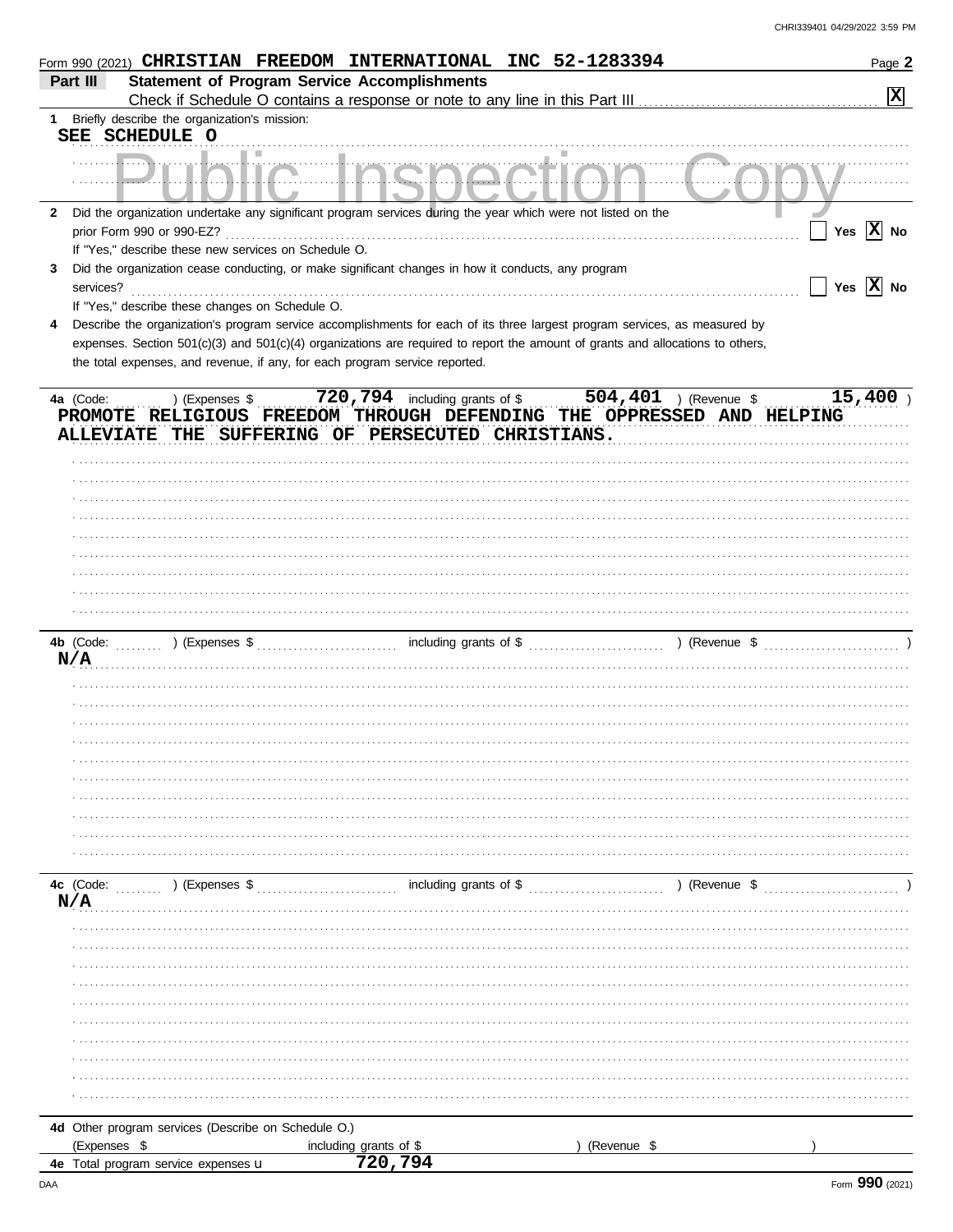|     | Part IV<br><b>Checklist of Required Schedules</b>                                                                       |             |             |                  |
|-----|-------------------------------------------------------------------------------------------------------------------------|-------------|-------------|------------------|
|     |                                                                                                                         |             | Yes         | No               |
| 1   | Is the organization described in section 501(c)(3) or $4947(a)(1)$ (other than a private foundation)? If "Yes,"         |             |             |                  |
|     | complete Schedule A                                                                                                     | 1           | X           |                  |
| 2   | Is the organization required to complete Schedule B, Schedule of Contributors (see instructions)?                       | $\mathbf 2$ | $\mathbf x$ |                  |
| 3   | Did the organization engage in direct or indirect political campaign activities on behalf of or in opposition to        |             |             |                  |
|     | candidates for public office? If "Yes," complete Schedule C, Part I                                                     | 3           |             | X                |
| 4   | Section 501(c)(3) organizations. Did the organization engage in lobbying activities, or have a section 501(h)           |             |             |                  |
|     | election in effect during the tax year? If "Yes," complete Schedule C, Part II                                          | 4           |             | x                |
| 5   | Is the organization a section $501(c)(4)$ , $501(c)(5)$ , or $501(c)(6)$ organization that receives membership dues,    |             |             |                  |
|     | assessments, or similar amounts as defined in Rev. Proc. 98-19? If "Yes," complete Schedule C, Part III                 | 5           |             | x                |
| 6   | Did the organization maintain any donor advised funds or any similar funds or accounts for which donors                 |             |             |                  |
|     | have the right to provide advice on the distribution or investment of amounts in such funds or accounts? If             |             |             |                  |
|     | "Yes," complete Schedule D, Part I                                                                                      | 6           |             | x                |
| 7   | Did the organization receive or hold a conservation easement, including easements to preserve open space,               |             |             |                  |
|     | the environment, historic land areas, or historic structures? If "Yes," complete Schedule D, Part II                    | 7           |             | x                |
| 8   | Did the organization maintain collections of works of art, historical treasures, or other similar assets? If "Yes,"     |             |             |                  |
|     | complete Schedule D, Part III                                                                                           | 8           |             | x                |
| 9   | Did the organization report an amount in Part X, line 21, for escrow or custodial account liability, serve as a         |             |             |                  |
|     | custodian for amounts not listed in Part X; or provide credit counseling, debt management, credit repair, or            |             |             |                  |
|     | debt negotiation services? If "Yes," complete Schedule D, Part IV                                                       | 9           |             | x                |
| 10  | Did the organization, directly or through a related organization, hold assets in donor-restricted endowments            |             |             |                  |
|     | or in quasi endowments? If "Yes," complete Schedule D, Part V                                                           | 10          |             | x                |
| 11  | If the organization's answer to any of the following questions is "Yes," then complete Schedule D, Parts VI,            |             |             |                  |
|     | VII, VIII, IX, or X, as applicable.                                                                                     |             |             |                  |
| a   | Did the organization report an amount for land, buildings, and equipment in Part X, line 10? If "Yes,"                  |             |             |                  |
|     | complete Schedule D, Part VI                                                                                            | 11a         | x           |                  |
| b   | Did the organization report an amount for investments—other securities in Part X, line 12, that is 5% or more           |             |             |                  |
|     | of its total assets reported in Part X, line 16? If "Yes," complete Schedule D, Part VII                                | 11b         |             | X                |
|     | Did the organization report an amount for investments—program related in Part X, line 13, that is 5% or more            |             |             |                  |
| c   | of its total assets reported in Part X, line 16? If "Yes," complete Schedule D, Part VIII                               | 11c         |             | x                |
|     |                                                                                                                         |             |             |                  |
| d   | Did the organization report an amount for other assets in Part X, line 15, that is 5% or more of its total assets       |             |             |                  |
|     | reported in Part X, line 16? If "Yes," complete Schedule D, Part IX                                                     | 11d         |             | X<br>$\mathbf x$ |
| е   | Did the organization report an amount for other liabilities in Part X, line 25? If "Yes," complete Schedule D, Part X   | 11e         |             |                  |
| f   | Did the organization's separate or consolidated financial statements for the tax year include a footnote that addresses |             |             |                  |
|     | the organization's liability for uncertain tax positions under FIN 48 (ASC 740)? If "Yes," complete Schedule D, Part X  | 11f         |             | x                |
| 12a | Did the organization obtain separate, independent audited financial statements for the tax year? If "Yes," complete     |             |             |                  |
|     | Schedule D, Parts XI and XII                                                                                            | 12a         | х           |                  |
| b   | Was the organization included in consolidated, independent audited financial statements for the tax year? If            |             |             |                  |
|     | "Yes," and if the organization answered "No" to line 12a, then completing Schedule D, Parts XI and XII is optional      | 12b         |             | x                |
| 13  |                                                                                                                         | 13          |             | $\mathbf x$      |
| 14a | Did the organization maintain an office, employees, or agents outside of the United States?                             | 14a         | x           |                  |
| b   | Did the organization have aggregate revenues or expenses of more than \$10,000 from grantmaking,                        |             |             |                  |
|     | fundraising, business, investment, and program service activities outside the United States, or aggregate               |             |             |                  |
|     | foreign investments valued at \$100,000 or more? If "Yes," complete Schedule F, Parts I and IV [[[[[[[[[[[[[[[          | 14b         | X           |                  |
| 15  | Did the organization report on Part IX, column (A), line 3, more than \$5,000 of grants or other assistance to or       |             |             |                  |
|     | for any foreign organization? If "Yes," complete Schedule F, Parts II and IV                                            | 15          | X           |                  |
| 16  | Did the organization report on Part IX, column (A), line 3, more than \$5,000 of aggregate grants or other              |             |             |                  |
|     | assistance to or for foreign individuals? If "Yes," complete Schedule F, Parts III and IV                               | 16          | X           |                  |
| 17  | Did the organization report a total of more than \$15,000 of expenses for professional fundraising services on          |             |             |                  |
|     |                                                                                                                         | 17          |             | X                |
| 18  | Did the organization report more than \$15,000 total of fundraising event gross income and contributions on             |             |             |                  |
|     | Part VIII, lines 1c and 8a? If "Yes," complete Schedule G, Part II                                                      | 18          |             | x                |
| 19  | Did the organization report more than \$15,000 of gross income from gaming activities on Part VIII, line 9a?            |             |             |                  |
|     |                                                                                                                         | 19          |             | x                |
| 20a | Did the organization operate one or more hospital facilities? If "Yes," complete Schedule H                             | 20a         |             | х                |
| b   |                                                                                                                         | 20b         |             |                  |
| 21  | Did the organization report more than \$5,000 of grants or other assistance to any domestic organization or             |             |             |                  |
|     |                                                                                                                         | 21          | х           |                  |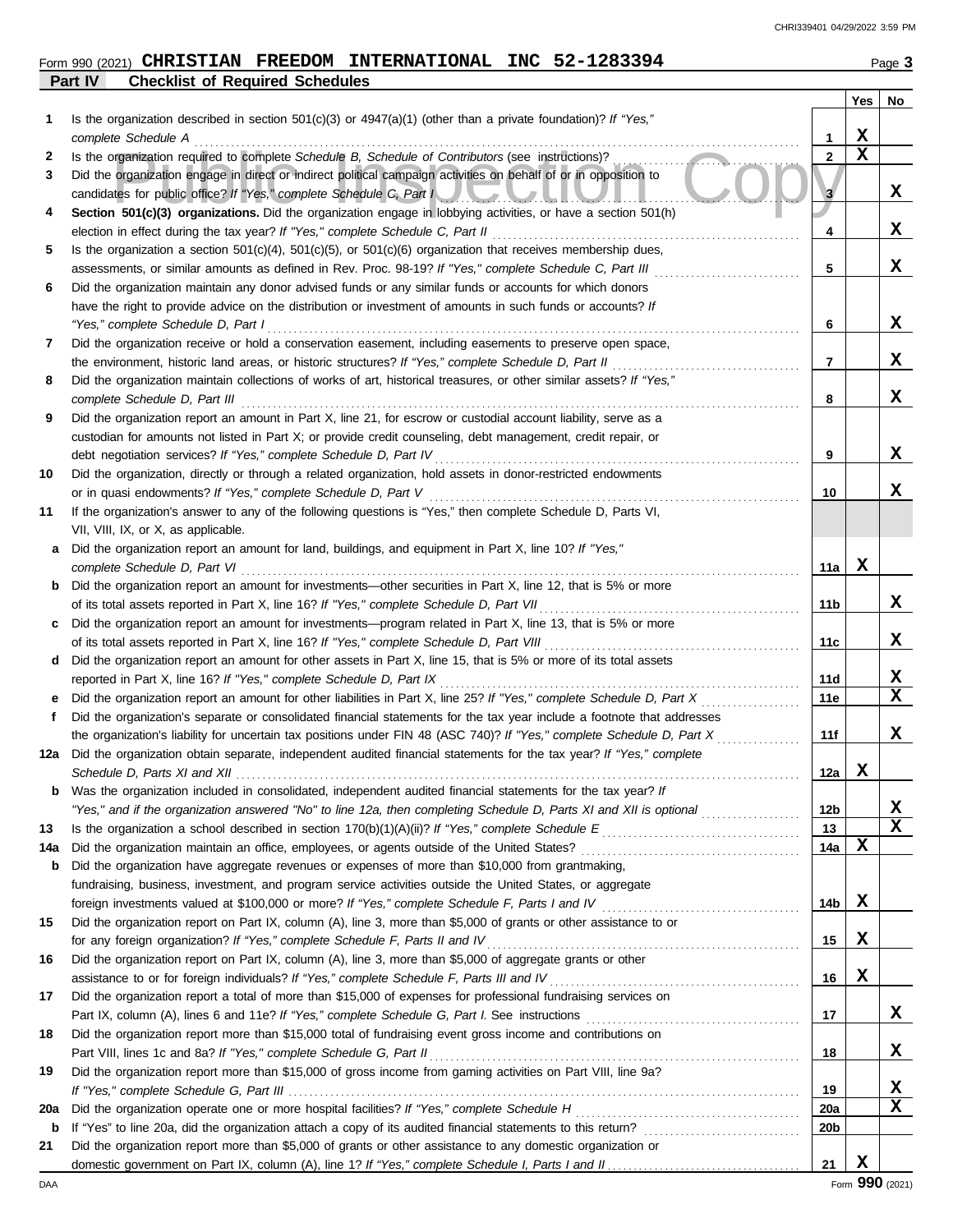|  | $_{\rm Form}$ 990 (2021) CHRISTIAN FREEDOM INTERNATIONAL INC 52-1283394 |  | Page 4 |
|--|-------------------------------------------------------------------------|--|--------|
|  |                                                                         |  |        |

|     | <b>Checklist of Required Schedules (continued)</b><br>Part IV                                                                                              |     |     |             |
|-----|------------------------------------------------------------------------------------------------------------------------------------------------------------|-----|-----|-------------|
|     |                                                                                                                                                            |     | Yes | No          |
| 22  | Did the organization report more than \$5,000 of grants or other assistance to or for domestic individuals on                                              |     |     |             |
|     | Part IX, column (A), line 2? If "Yes," complete Schedule I, Parts I and III                                                                                | 22  |     | x           |
| 23  | Did the organization answer "Yes" to Part VII, Section A, line 3, 4, or 5 about compensation of the                                                        |     |     |             |
|     | organization's current and former officers, directors, trustees, key employees, and highest compensated                                                    |     |     |             |
|     | employees? If "Yes," complete Schedule J<br><u>LIOMULANI</u>                                                                                               | 23  |     | x           |
| 24a | Did the organization have a tax-exempt bond issue with an outstanding principal amount of more than                                                        |     |     |             |
|     | \$100,000 as of the last day of the year, that was issued after December 31, 2002? If "Yes," answer lines 24b                                              |     |     |             |
|     | through 24d and complete Schedule K. If "No," go to line 25a                                                                                               | 24a |     | x           |
| b   | Did the organization invest any proceeds of tax-exempt bonds beyond a temporary period exception?                                                          | 24b |     |             |
|     | Did the organization maintain an escrow account other than a refunding escrow at any time during the year                                                  |     |     |             |
|     | to defease any tax-exempt bonds?                                                                                                                           | 24c |     |             |
| d   | Did the organization act as an "on behalf of" issuer for bonds outstanding at any time during the year?                                                    | 24d |     |             |
| 25a | Section 501(c)(3), 501(c)(4), and 501(c)(29) organizations. Did the organization engage in an excess benefit                                               |     |     |             |
|     | transaction with a disqualified person during the year? If "Yes," complete Schedule L, Part I                                                              | 25a |     | X           |
| b   | Is the organization aware that it engaged in an excess benefit transaction with a disqualified person in a prior                                           |     |     |             |
|     | year, and that the transaction has not been reported on any of the organization's prior Forms 990 or 990-EZ?                                               |     |     |             |
|     | If "Yes," complete Schedule L, Part I                                                                                                                      | 25b |     | x           |
| 26  | Did the organization report any amount on Part X, line 5 or 22, for receivables from or payables to any current                                            |     |     |             |
|     | or former officer, director, trustee, key employee, creator or founder, substantial contributor, or 35%                                                    |     |     |             |
|     | controlled entity or family member of any of these persons? If "Yes," complete Schedule L, Part II                                                         | 26  |     | x           |
| 27  | Did the organization provide a grant or other assistance to any current or former officer, director, trustee, key                                          |     |     |             |
|     | employee, creator or founder, substantial contributor or employee thereof, a grant selection committee                                                     |     |     |             |
|     | member, or to a 35% controlled entity (including an employee thereof) or family member of any of these                                                     |     |     |             |
|     | persons? If "Yes," complete Schedule L, Part III                                                                                                           | 27  |     | x           |
| 28  | Was the organization a party to a business transaction with one of the following parties (see the Schedule L,                                              |     |     |             |
|     | Part IV, instructions for applicable filing thresholds, conditions, and exceptions):                                                                       |     |     |             |
| а   | A current or former officer, director, trustee, key employee, creator or founder, or substantial contributor? If                                           |     |     |             |
|     | "Yes," complete Schedule L, Part IV                                                                                                                        | 28a |     | X           |
| b   | A family member of any individual described in line 28a? If "Yes," complete Schedule L, Part IV                                                            | 28b |     | x           |
| c   | A 35% controlled entity of one or more individuals and/or organizations described in line 28a or 28b? If                                                   |     |     |             |
|     | "Yes," complete Schedule L, Part IV                                                                                                                        | 28c |     | X           |
| 29  | Did the organization receive more than \$25,000 in non-cash contributions? If "Yes," complete Schedule M                                                   | 29  |     | X           |
| 30  | Did the organization receive contributions of art, historical treasures, or other similar assets, or qualified                                             |     |     |             |
|     | conservation contributions? If "Yes," complete Schedule M                                                                                                  | 30  |     | X           |
| 31  | Did the organization liquidate, terminate, or dissolve and cease operations? If "Yes," complete Schedule N, Part I                                         | 31  |     | $\mathbf x$ |
|     | Did the organization sell, exchange, dispose of, or transfer more than 25% of its net assets? If "Yes,"                                                    |     |     |             |
|     | complete Schedule N, Part II                                                                                                                               | 32  |     | X           |
| 33  | Did the organization own 100% of an entity disregarded as separate from the organization under Regulations                                                 |     |     |             |
|     | sections 301.7701-2 and 301.7701-3? If "Yes," complete Schedule R, Part I                                                                                  | 33  |     | X           |
| 34  | Was the organization related to any tax-exempt or taxable entity? If "Yes," complete Schedule R, Part II, III,                                             |     |     |             |
|     | or IV, and Part V, line 1                                                                                                                                  | 34  |     | X           |
| 35a |                                                                                                                                                            | 35a |     | X           |
| b   | If "Yes" to line 35a, did the organization receive any payment from or engage in any transaction with a                                                    |     |     |             |
|     | controlled entity within the meaning of section 512(b)(13)? If "Yes," complete Schedule R, Part V, line 2                                                  | 35b |     |             |
| 36  | Section 501(c)(3) organizations. Did the organization make any transfers to an exempt non-charitable                                                       |     |     |             |
|     | related organization? If "Yes," complete Schedule R, Part V, line 2                                                                                        | 36  |     | X           |
| 37  | Did the organization conduct more than 5% of its activities through an entity that is not a related organization                                           |     |     |             |
|     | and that is treated as a partnership for federal income tax purposes? If "Yes," complete Schedule R, Part VI                                               | 37  |     | X           |
| 38  | Did the organization complete Schedule O and provide explanations on Schedule O for Part VI, lines 11b and                                                 |     |     |             |
|     | 19? Note: All Form 990 filers are required to complete Schedule O.                                                                                         | 38  | X   |             |
|     | Statements Regarding Other IRS Filings and Tax Compliance<br>Part V                                                                                        |     |     |             |
|     | Check if Schedule O contains a response or note to any line in this Part V [11] Check if Schedule O contains a response or note to any line in this Part V |     |     |             |
|     |                                                                                                                                                            |     | Yes | No          |
| 1а  | $\boldsymbol{2}$<br>Enter the number reported in box 3 of Form 1096. Enter -0- if not applicable<br>1a                                                     |     |     |             |
| b   | $\mathbf 0$<br>1 <sub>b</sub><br>Enter the number of Forms W-2G included on line 1a. Enter -0- if not applicable                                           |     |     |             |
| c   | Did the organization comply with backup withholding rules for reportable payments to vendors and                                                           |     |     |             |
|     |                                                                                                                                                            | 1c  | X   |             |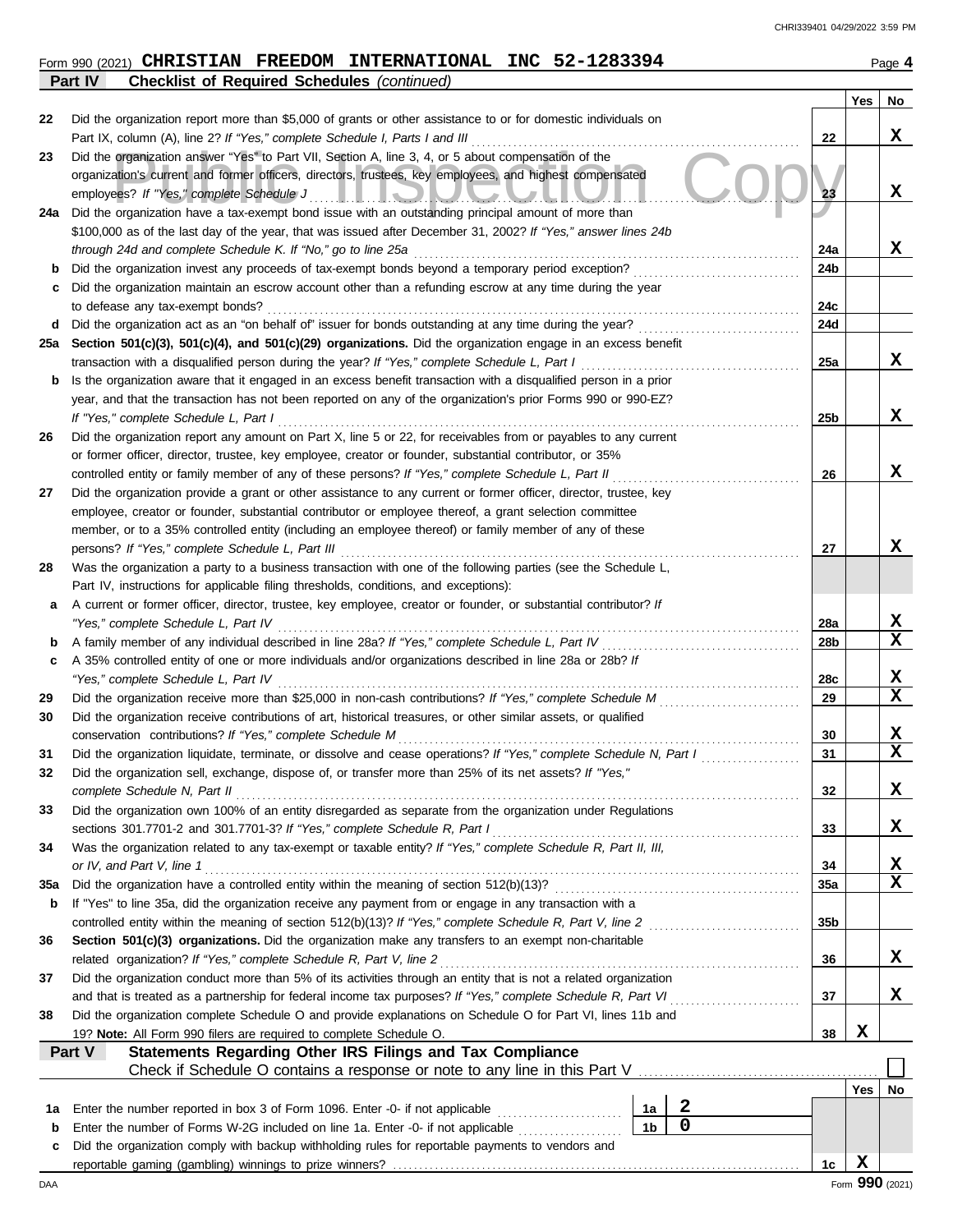|          | $Form$ 990 (2021) CHRISTIAN FREEDOM INTERNATIONAL INC 52-1283394                                                                   |                 |                |             | Page 5 |
|----------|------------------------------------------------------------------------------------------------------------------------------------|-----------------|----------------|-------------|--------|
|          | Part V<br>Statements Regarding Other IRS Filings and Tax Compliance (continued)                                                    |                 |                |             | Yes No |
|          | 2a Enter the number of employees reported on Form W-3, Transmittal of Wage and Tax                                                 |                 |                |             |        |
|          | Statements, filed for the calendar year ending with or within the year covered by this return                                      | 9<br>2a         |                |             |        |
| b        | If at least one is reported on line 2a, did the organization file all required federal employment tax returns?                     |                 | 2b             | $\mathbf x$ |        |
|          | Note: If the sum of lines 1a and 2a is greater than 250, you may be required to e-file. See instructions.                          |                 |                |             |        |
| За       | Did the organization have unrelated business gross income of \$1,000 or more during the year?                                      |                 | 3a             |             | X      |
| b        | If "Yes," has it filed a Form 990-T for this year? If "No" to line 3b, provide an explanation on Schedule O                        |                 | 3 <sub>b</sub> |             |        |
| 4a       | At any time during the calendar year, did the organization have an interest in, or a signature or other authority over,            |                 |                |             |        |
|          | a financial account in a foreign country (such as a bank account, securities account, or other financial account)?                 |                 | 4a             |             | X      |
| b        | If "Yes," enter the name of the foreign country u                                                                                  |                 |                |             |        |
|          | See instructions for filing requirements for FinCEN Form 114, Report of Foreign Bank and Financial Accounts (FBAR).                |                 |                |             |        |
| 5a       | Was the organization a party to a prohibited tax shelter transaction at any time during the tax year?                              |                 | 5a             |             | х      |
| b        | Did any taxable party notify the organization that it was or is a party to a prohibited tax shelter transaction?                   |                 | 5b             |             | X      |
| c        | If "Yes" to line 5a or 5b, did the organization file Form 8886-T?                                                                  |                 | 5c             |             |        |
| 6а       | Does the organization have annual gross receipts that are normally greater than \$100,000, and did the                             |                 |                |             |        |
|          | organization solicit any contributions that were not tax deductible as charitable contributions?                                   |                 | 6a             |             | X      |
| b        | If "Yes," did the organization include with every solicitation an express statement that such contributions or                     |                 |                |             |        |
|          | gifts were not tax deductible?                                                                                                     |                 | 6b             |             |        |
| 7        | Organizations that may receive deductible contributions under section 170(c).                                                      |                 |                |             |        |
| а        | Did the organization receive a payment in excess of \$75 made partly as a contribution and partly for goods                        |                 |                |             |        |
|          | and services provided to the payor?                                                                                                |                 | 7a             | X           |        |
| b        | If "Yes," did the organization notify the donor of the value of the goods or services provided?                                    |                 | 7b             | $\mathbf x$ |        |
| с        | Did the organization sell, exchange, or otherwise dispose of tangible personal property for which it was                           |                 |                |             |        |
|          | required to file Form 8282?                                                                                                        |                 | 7c             |             | x      |
| d        |                                                                                                                                    | 7d              |                |             |        |
| е        | Did the organization receive any funds, directly or indirectly, to pay premiums on a personal benefit contract?                    |                 | 7e             |             | х      |
| f        | Did the organization, during the year, pay premiums, directly or indirectly, on a personal benefit contract?                       |                 | 7f             |             | X      |
| g        | If the organization received a contribution of qualified intellectual property, did the organization file Form 8899 as required?   |                 | 7g             |             | X      |
| h        | If the organization received a contribution of cars, boats, airplanes, or other vehicles, did the organization file a Form 1098-C? |                 | 7h             |             | X      |
| 8        | Sponsoring organizations maintaining donor advised funds. Did a donor advised fund maintained by the                               |                 |                |             |        |
|          | sponsoring organization have excess business holdings at any time during the year?                                                 |                 | 8              |             |        |
| 9        | Sponsoring organizations maintaining donor advised funds.                                                                          |                 |                |             |        |
| а        | Did the sponsoring organization make any taxable distributions under section 4966?                                                 |                 | 9a             |             |        |
| b        | Did the sponsoring organization make a distribution to a donor, donor advisor, or related person?                                  |                 | 9b             |             |        |
| 10       | Section 501(c)(7) organizations. Enter:                                                                                            |                 |                |             |        |
| а        | Initiation fees and capital contributions included on Part VIII, line 12 [11] [11] [12] [11] [12] [11] [12] [1                     | 10a             |                |             |        |
|          | Gross receipts, included on Form 990, Part VIII, line 12, for public use of club facilities                                        | $\sqrt{10b}$    |                |             |        |
| 11       | Section 501(c)(12) organizations. Enter:                                                                                           |                 |                |             |        |
| а        | Gross income from members or shareholders                                                                                          | 11a             |                |             |        |
| b        | Gross income from other sources. (Do not net amounts due or paid to other sources                                                  |                 |                |             |        |
|          | against amounts due or received from them.)                                                                                        | 11 <sub>b</sub> |                |             |        |
|          | Section 4947(a)(1) non-exempt charitable trusts. Is the organization filing Form 990 in lieu of Form 1041?                         |                 |                |             |        |
| 12a<br>b | If "Yes," enter the amount of tax-exempt interest received or accrued during the year <i>minimizion</i>                            | 12b             | 12a            |             |        |
| 13       | Section 501(c)(29) qualified nonprofit health insurance issuers.                                                                   |                 |                |             |        |
|          | Is the organization licensed to issue qualified health plans in more than one state?                                               |                 | 13a            |             |        |
| а        | Note: See the instructions for additional information the organization must report on Schedule O.                                  |                 |                |             |        |
| b        | Enter the amount of reserves the organization is required to maintain by the states in which                                       |                 |                |             |        |
|          |                                                                                                                                    | 13 <sub>b</sub> |                |             |        |
|          |                                                                                                                                    | 13 <sub>c</sub> |                |             |        |
| c        | Enter the amount of reserves on hand<br>Did the organization receive any payments for indoor tanning services during the tax year? |                 | 14a            |             | X      |
| 14a      |                                                                                                                                    |                 | 14b            |             |        |
| b        |                                                                                                                                    |                 |                |             |        |
| 15       | Is the organization subject to the section 4960 tax on payment(s) of more than \$1,000,000 in remuneration or                      |                 |                |             |        |
|          | excess parachute payment(s) during the year?                                                                                       |                 | 15             |             | X      |
|          | If "Yes," see instructions and file Form 4720, Schedule N.                                                                         |                 |                |             |        |
| 16       | Is the organization an educational institution subject to the section 4968 excise tax on net investment income?                    |                 | 16             |             | х      |
|          | If "Yes," complete Form 4720, Schedule O.                                                                                          |                 |                |             |        |
| 17       | Section 501(c)(21) organizations. Did the trust, any disqualified person, or mine operator engage in                               |                 |                |             |        |
|          | activities that would result in the imposition of an excise tax under section 4951, 4952 or 4953?                                  |                 | 17             |             |        |
|          | If "Yes," complete Form 6069.                                                                                                      |                 |                |             |        |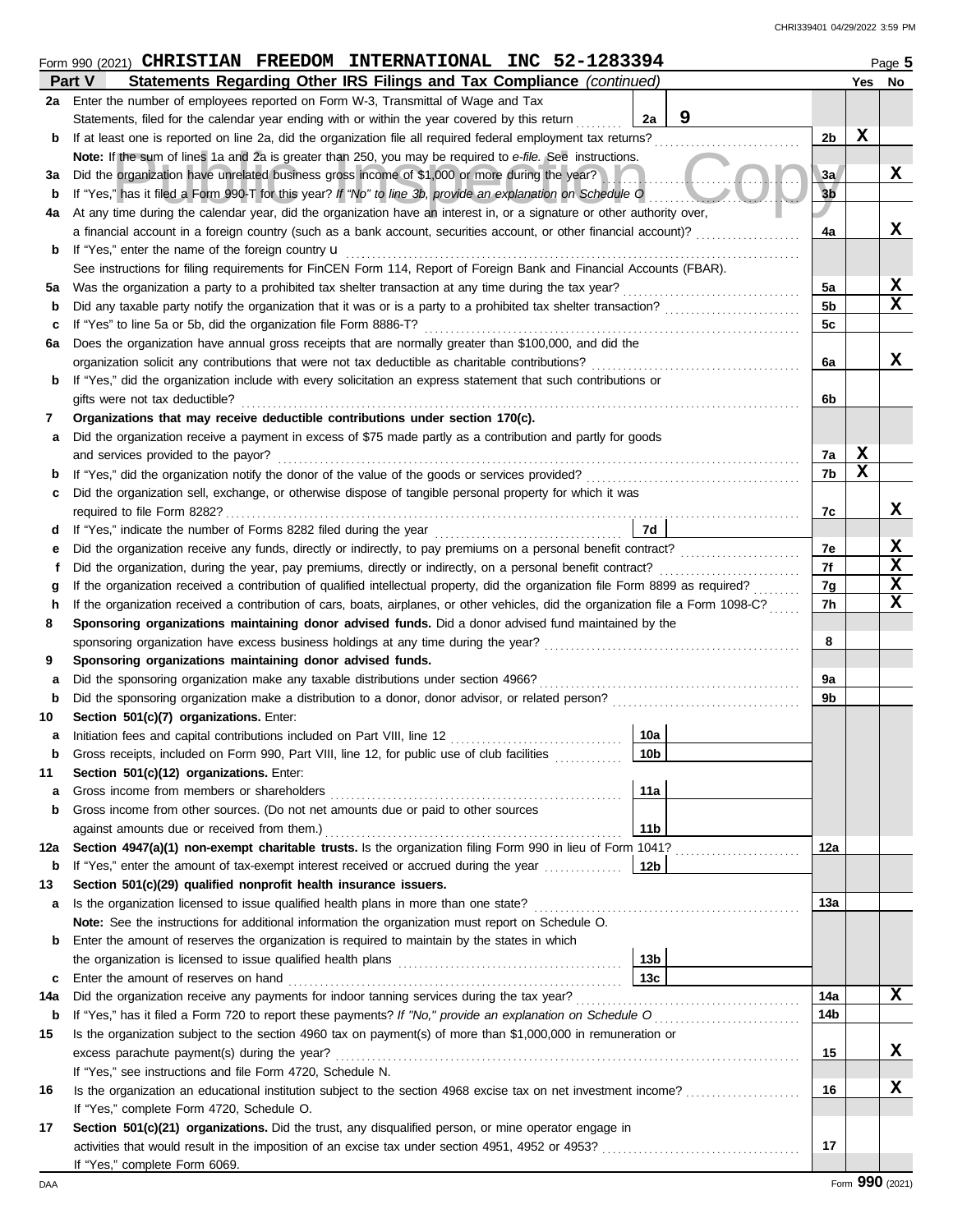#### The number of voting members of the governing body at the end of the tax year<br>are material differences in voting rights among members of the governing body, or<br>overning body delegated broad authority to an executive commit **Section C. Disclosure 1b 1a 2 Yes No Form 990 (2021) CHRISTIAN FREEDOM INTERNATIONAL INC 52-1283394** Page 6 **Part VI Governance, Management, and Disclosure** *For each "Yes" response to lines 2 through 7b below, and for a "No" response to line 8a, 8b, or 10b below, describe the circumstances, processes, or changes on Schedule O. See instructions.* **Section A. Governing Body and Management 1a** Enter the number of voting members of the governing body at the end of the tax year **b** Enter the number of voting members included on line 1a, above, who are independent ......................... **2 3 4 5 6 7a** Did the organization have members, stockholders, or other persons who had the power to elect or appoint **b** Are any governance decisions of the organization reserved to (or subject to approval by) members, **8** a The governing body?<br>
<u>masses</u> **b** Each committee with authority to act on behalf of the governing body? . . . . . . . . . . . . . . . . . . . . . . . . . . . . . . . . . . . . . . . . . . . . . . . . . . . . . . . . . . . . . . . . **9 10a** Did the organization have local chapters, branches, or affiliates? . . . . . . . . . . . . . . . . . . . . . . . . . . . . . . . . . . . . . . . . . . . . . . . . . . . . . . . . . . . . . . . . . . . . . . **11a** Has the organization provided a complete copy of this Form 990 to all members of its governing body before filing the form? ....... . . . . . . . . . . . . . . . . . . . . . . . . . . . . Did any officer, director, trustee, or key employee have a family relationship or a business relationship with any other officer, director, trustee, or key employee? . . . . . . . . . . . . . . . . . . . . . . . . . . . . . . . . . . . . . . . . . . . . . . . . . . . . . . . . . . . . . . . . . . . . . . . . . . . . . . . . . . . Did the organization delegate control over management duties customarily performed by or under the direct supervision of officers, directors, trustees, or key employees to a management company or other person? Did the organization make any significant changes to its governing documents since the prior Form 990 was filed? Did the organization become aware during the year of a significant diversion of the organization's assets? . . . . . . . . . . . . . . . . . . . . . . . . . . . Did the organization have members or stockholders? . . . . . . . . . . . . . . . . . . . . . . . . . . . . . . . . . . . . . . . . . . . . . . . . . . . . . . . . . . . . . . . . . . . . . . . . . . . . . . . . . . one or more members of the governing body? . . . . . . . . . . . . . . . . . . . . . . . . . . . . . . . . . . . . . . . . . . . . . . . . . . . . . . . . . . . . . . . . . . . . . . . . . . . . . . . . . . . . . . . . . . Did the organization contemporaneously document the meetings held or written actions undertaken during the year by the following: The governing body? . . . . . . . . . . . . . . . . . . . . . . . . . . . . . . . . . . . . . . . . . . . . . . . . . . . . . . . . . . . . . . . . . . . . . . . . . . . . . . . . . . . . . . . . . . . . . . . . . . . . . . . . . . . . . . . . . . . . **b** If "Yes," did the organization have written policies and procedures governing the activities of such chapters, affiliates, and branches to ensure their operations are consistent with the organization's exempt purposes? . . . . . . . . . . . . . . . . . . . . . . . . . . Is there any officer, director, trustee, or key employee listed in Part VII, Section A, who cannot be reached at the organization's mailing address? If "Yes," provide the names and addresses on Schedule O. **3 4 5 6 7a 7b 8a 8b 9 10a 11a Yes No 12a b** Were officers, directors, or trustees, and key employees required to disclose annually interests that could give rise to conflicts? .... **c** Did the organization regularly and consistently monitor and enforce compliance with the policy? *If "Yes,"* **13 14 15 a** The organization's CEO, Executive Director, or top management official . . . . . . . . . . . . . . . . . . . . . . . . . . . . . . . . . . . . . . . . . . . . . . . . . . . . . . . . . . . . . . . **b 16a b** If "Yes," did the organization follow a written policy or procedure requiring the organization to evaluate its **Section B. Policies** *(This Section B requests information about policies not required by the Internal Revenue Code.)* Did the organization have a written conflict of interest policy? *If "No," go to line 13* . . . . . . . . . . . . . . . . . . . . . . . . . . . . . . . . . . . . . . . . . . . . . . . . . . . . describe on Schedule O how this was done Did the organization have a written whistleblower policy? . . . . . . . . . . . . . . . . . . . . . . . . . . . . . . . . . . . . . . . . . . . . . . . . . . . . . . . . . . . . . . . . . . . . . . . . . . . . . . . Did the organization have a written document retention and destruction policy? . . . . . . . . . . . . . . . . . . . . . . . . . . . . . . . . . . . . . . . . . . . . . . . . . . . . . . . Did the process for determining compensation of the following persons include a review and approval by independent persons, comparability data, and contemporaneous substantiation of the deliberation and decision? Other officers or key employees of the organization . . . . . . . . . . . . . . . . . . . . . . . . . . . . . . . . . . . . . . . . . . . . . . . . . . . . . . . . . . . . . . . . . . . . . . . . . . . . . . . . . . . . If "Yes" to line 15a or 15b, describe the process on Schedule O. See instructions. Did the organization invest in, contribute assets to, or participate in a joint venture or similar arrangement with a taxable entity during the year? . . . . . . . . . . . . . . . . . . . . . . . . . . . . . . . . . . . . . . . . . . . . . . . . . . . . . . . . . . . . . . . . . . . . . . . . . . . . . . . . . . . . . . . . . . . . . . . . . . . . participation in joint venture arrangements under applicable federal tax law, and take steps to safeguard the organization's exempt status with respect to such arrangements? **12a 12b 12c 13 14 15a 15b 16a 16b 17 18** List the states with which a copy of this Form 990 is required to be filed  ${\bf u}$   $\bf_A K, AZ, CA, CO, FL, GA, HI, KS, KY, LA, ME, MD, MI$ Section 6104 requires an organization to make its Forms 1023 (1024 or 1024-A, if applicable), 990, and 990-T (section 501(c) (3)s only) available for public inspection. Indicate how you made these available. Check all that apply.  $\overline{X}$  Own website  $\overline{X}$  Another's website  $\overline{X}$  Upon request  $\overline{X}$  Other *(explain on Schedule O)* Check if Schedule O contains a response or note to any line in this Part VI **10b b** Describe on Schedule O the process, if any, used by the organization to review this Form 990. stockholders, or persons other than the governing body? . . . . . . . . . . . . . . . . . . . . . . . . . . . . . . . . . . . . . . . . . . . . . . . . . . . . . . . . . . . . . . . . . . . . . . . . . . . . . . . If there are material differences in voting rights among members of the governing body, or if the governing body delegated broad authority to an executive committee or similar committee, explain on Schedule O. **X 7 6 X X X X X X X X X X X X X X X X X X X X**

| Describe on Schedule O whether (and if so, how) the organization made its governing documents, conflict of interest policy, and |
|---------------------------------------------------------------------------------------------------------------------------------|
| financial statements available to the public during the tax year.                                                               |

**20** State the name, address, and telephone number of the person who possesses the organization's books and records u

# **WENDY WRIGHT 6001 ARLINGTON BLVD, STE T13B**

**FALLS CHURCH VA 22044 800-323-2273**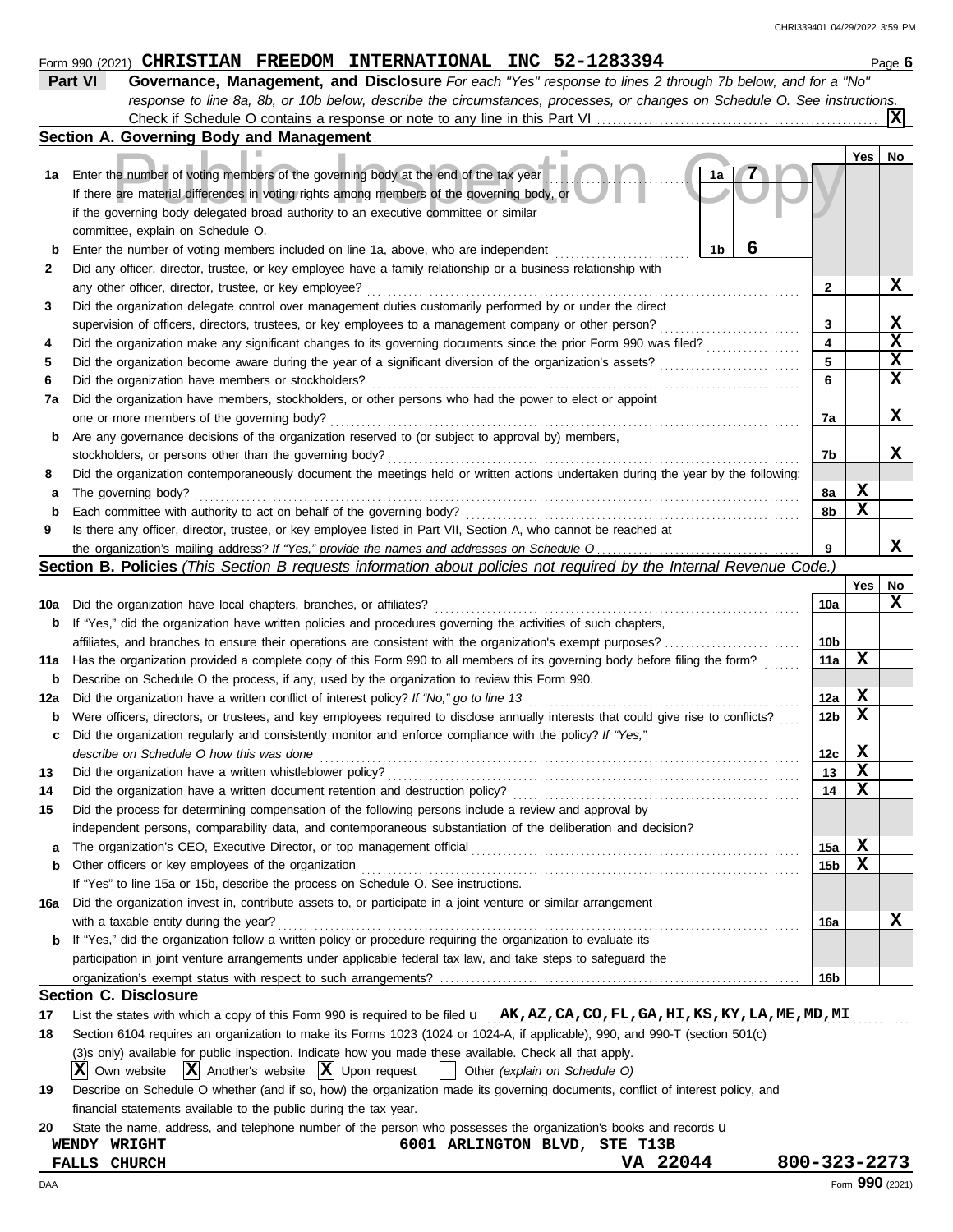#### **Form 990 (2021) CHRISTIAN FREEDOM INTERNATIONAL INC 52-1283394** Page 7 **Part VII Compensation of Officers, Directors, Trustees, Key Employees, Highest Compensated Employees, and Independent Contractors** Check if Schedule O contains a response or note to any line in this Part VII **Section A. Officers, Directors, Trustees, Key Employees, and Highest Compensated Employees** this table for all persons required to be listed. Report compensation for the calendar year ending with or within the tax year.<br>
of the organization's **current** officers, directors, trustees (whether individuals or organiz **1a** Complete this table for all persons required to be listed. Report compensation for the calendar year ending with or within the organization's tax year. ■ List all of the organization's **current** officers, directors, trustees (whether individuals or organizations), regardless of amount of compensation. Enter -0- in columns (D), (E), and (F) if no compensation was paid. ● List all of the organization's **current** key employees, if any. See instructions for definition of "key employee." ■ List the organization's five **current** highest compensated employees (other than an officer, director, trustee, or key employee)<br> **•** Propised reportable compensation (box 5 of Form M/2, Form 1000 MISC, and/or box 1 of who received reportable compensation (box 5 of Form W-2, Form 1099-MISC, and/or box 1 of Form 1099-NEC) of more than \$100,000 from the organization and any related organizations. ■ List all of the organization's **former** officers, key employees, and highest compensated employees who received more than<br> **•** 00,000 of reportable compensation from the ergonization and any related ergonizations \$100,000 of reportable compensation from the organization and any related organizations. ■ List all of the organization's **former directors or trustees** that received, in the capacity as a former director or trustee of the<br>paization, more than \$10,000 of reportable compensation from the organization and any r organization, more than \$10,000 of reportable compensation from the organization and any related organizations. See the instructions for the order in which to list the persons above. Check this box if neither the organization nor any related organization compensated any current officer, director, or trustee. **(C)** Position **(A) (B) (D) (E) (F)** (do not check more than one Name and title Average Reportable Reportable Estimated amount box, unless person is both an compensation of other hours compensation<br>from the officer and a director/trustee) from related compensation per week organization (W-2/ organizations (W-2/ from the (list any or director Individual trustee Institutional trustee Officer Key employee Former lighest compensated<br>mployee stitutional lividual hours for 1099-MISC/ 1099-MISC/ organization and allecto enployee related 1099-NEC) 1099-NEC) related organizations organizations trustee trustee below dotted line) **(1) WRIGHT 40.00** . . . . . . . . . . . . . . . . . . . . . . . . . . . . . . . . . . . . . . . . . . . . . . . . . . . . . . . **PRESIDENT / CEO 0.00 X X 73,054 0 7,136 (2) BRENT MEYERS 0.50** . . . . . . . . . . . . . . . . . . . . . . . . . . . . . . . . . . . . . . . . . . . . . . . . . . . . . . . **CHAIRMAN 0.00 X X 0 0 0 KERSTER**

| (3) KERSTIN LIEBNER   |       |              |             |  |             |              |             |
|-----------------------|-------|--------------|-------------|--|-------------|--------------|-------------|
|                       | 0.50  |              |             |  |             |              |             |
| <b>VICE-CHAIRMAN</b>  | 0.00  | $\mathbf{x}$ | $\mathbf x$ |  | $\mathbf 0$ | $\mathbf{0}$ | $\mathbf 0$ |
| (4) MICHAEL FORRESTER | MD    |              |             |  |             |              |             |
|                       | 0.50  |              |             |  |             |              |             |
| <b>DIRECTOR</b>       | 0.00  | $\mathbf x$  |             |  | $\mathbf 0$ | 0            | $\mathbf 0$ |
| (5) H. PAUL THOMPSON  |       |              |             |  |             |              |             |
|                       | 0.50  |              |             |  |             |              |             |
| <b>DIRECTOR</b>       | 0.00  | $\mathbf{x}$ |             |  | $\mathbf 0$ | $\mathbf 0$  | $\mathbf 0$ |
| (6) FRANK TAYLOR      |       |              |             |  |             |              |             |
|                       | 0.50  |              |             |  |             |              |             |
| <b>DIRECTOR</b>       | 0.00  | $\mathbf{x}$ |             |  | 0           | $\mathbf{0}$ | $\mathbf 0$ |
| (7) CATHY ROZMIAREK   |       |              |             |  |             |              |             |
|                       | 0.50  |              |             |  |             |              |             |
| <b>SEC/TREASURER</b>  | 0.00  | $\mathbf{x}$ | $\mathbf x$ |  | 0           | 0            | $\mathbf 0$ |
| (8) LISA POTHS        |       |              |             |  |             |              |             |
|                       | 40.00 |              |             |  |             |              |             |
| VICE-PRESIDENT / CFO  | 0.00  |              | X           |  | 45,919      | 0            | 19,897      |
| (9)                   |       |              |             |  |             |              |             |
|                       |       |              |             |  |             |              |             |
|                       |       |              |             |  |             |              |             |
| (10)                  |       |              |             |  |             |              |             |
|                       |       |              |             |  |             |              |             |
|                       |       |              |             |  |             |              |             |
| (11)                  |       |              |             |  |             |              |             |
|                       |       |              |             |  |             |              |             |
|                       |       |              |             |  |             |              |             |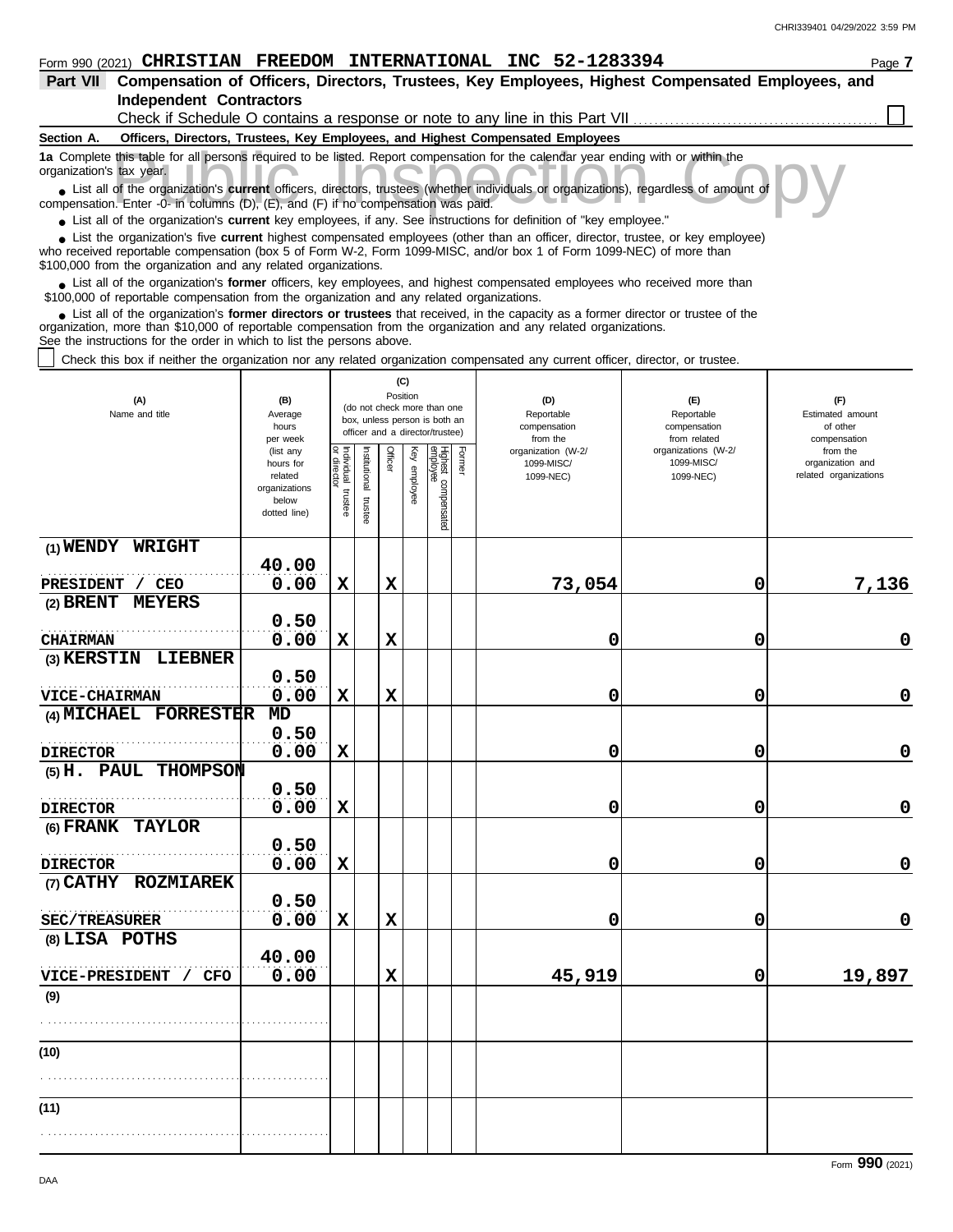| Part VII                                                                                                                                                                                                                                                                                                                                                                                                                                                                                                                                              | Section A. Officers, Directors, Trustees, Key Employees, and Highest Compensated Employees (continued) |                                                                                                                    |                          |         |                                                                                                                                                          |  |        |                                                                                                    |                                |  |                                                                       |              |  |
|-------------------------------------------------------------------------------------------------------------------------------------------------------------------------------------------------------------------------------------------------------------------------------------------------------------------------------------------------------------------------------------------------------------------------------------------------------------------------------------------------------------------------------------------------------|--------------------------------------------------------------------------------------------------------|--------------------------------------------------------------------------------------------------------------------|--------------------------|---------|----------------------------------------------------------------------------------------------------------------------------------------------------------|--|--------|----------------------------------------------------------------------------------------------------|--------------------------------|--|-----------------------------------------------------------------------|--------------|--|
| (A)<br>Name and title                                                                                                                                                                                                                                                                                                                                                                                                                                                                                                                                 | (B)<br>Average<br>hours                                                                                | (C)<br>Position<br>(do not check more than one<br>box, unless person is both an<br>officer and a director/trustee) |                          |         |                                                                                                                                                          |  |        | (D)<br>(E)<br>Reportable<br>Reportable<br>compensation<br>compensation<br>from the<br>from related |                                |  | (F)<br>Estimated amount<br>of other                                   |              |  |
| PII                                                                                                                                                                                                                                                                                                                                                                                                                                                                                                                                                   | per week<br>(list any<br>hours for<br>related<br>organizations<br>below<br>dotted line)                | ndividual trustee<br>or director                                                                                   | Institutional<br>trustee | Officer | Highest c<br>Former<br>Ķey<br>organizations (W-2/<br>organization (W-2/<br>1099-MISC/<br>1099-MISC/<br>employee<br>1099-NEC)<br>1099-NEC)<br>compensated |  |        |                                                                                                    |                                |  | compensation<br>from the<br>organization and<br>related organizations |              |  |
|                                                                                                                                                                                                                                                                                                                                                                                                                                                                                                                                                       |                                                                                                        |                                                                                                                    |                          |         |                                                                                                                                                          |  |        |                                                                                                    |                                |  |                                                                       |              |  |
|                                                                                                                                                                                                                                                                                                                                                                                                                                                                                                                                                       |                                                                                                        |                                                                                                                    |                          |         |                                                                                                                                                          |  |        |                                                                                                    |                                |  |                                                                       |              |  |
|                                                                                                                                                                                                                                                                                                                                                                                                                                                                                                                                                       |                                                                                                        |                                                                                                                    |                          |         |                                                                                                                                                          |  |        |                                                                                                    |                                |  |                                                                       |              |  |
|                                                                                                                                                                                                                                                                                                                                                                                                                                                                                                                                                       |                                                                                                        |                                                                                                                    |                          |         |                                                                                                                                                          |  |        |                                                                                                    |                                |  |                                                                       |              |  |
|                                                                                                                                                                                                                                                                                                                                                                                                                                                                                                                                                       |                                                                                                        |                                                                                                                    |                          |         |                                                                                                                                                          |  |        |                                                                                                    |                                |  |                                                                       |              |  |
|                                                                                                                                                                                                                                                                                                                                                                                                                                                                                                                                                       |                                                                                                        |                                                                                                                    |                          |         |                                                                                                                                                          |  |        |                                                                                                    |                                |  |                                                                       |              |  |
|                                                                                                                                                                                                                                                                                                                                                                                                                                                                                                                                                       |                                                                                                        |                                                                                                                    |                          |         |                                                                                                                                                          |  |        |                                                                                                    |                                |  |                                                                       |              |  |
|                                                                                                                                                                                                                                                                                                                                                                                                                                                                                                                                                       |                                                                                                        |                                                                                                                    |                          |         |                                                                                                                                                          |  |        | 118,973                                                                                            |                                |  |                                                                       | 27,033       |  |
| Total from continuation sheets to Part VII, Section A<br>c                                                                                                                                                                                                                                                                                                                                                                                                                                                                                            |                                                                                                        |                                                                                                                    |                          |         |                                                                                                                                                          |  | u<br>u |                                                                                                    |                                |  |                                                                       |              |  |
| Total (add lines 1b and 1c)<br>d<br>$\mathbf{2}$<br>Total number of individuals (including but not limited to those listed above) who received more than \$100,000 of<br>reportable compensation from the organization $\bf{u}$ 0                                                                                                                                                                                                                                                                                                                     |                                                                                                        |                                                                                                                    |                          |         |                                                                                                                                                          |  | u      | 118,973                                                                                            |                                |  |                                                                       | 27,033       |  |
| Did the organization list any former officer, director, trustee, key employee, or highest compensated<br>3<br>employee on line 1a? If "Yes," complete Schedule J for such individual<br>For any individual listed on line 1a, is the sum of reportable compensation and other compensation from the<br>4<br>organization and related organizations greater than \$150,000? If "Yes," complete Schedule J for such<br>individual<br>Did any person listed on line 1a receive or accrue compensation from any unrelated organization or individual<br>5 |                                                                                                        |                                                                                                                    |                          |         |                                                                                                                                                          |  |        |                                                                                                    |                                |  | Yes<br>3<br>4                                                         | No<br>X<br>x |  |
|                                                                                                                                                                                                                                                                                                                                                                                                                                                                                                                                                       |                                                                                                        |                                                                                                                    |                          |         |                                                                                                                                                          |  |        |                                                                                                    |                                |  | 5                                                                     | x            |  |
| Section B. Independent Contractors<br>Complete this table for your five highest compensated independent contractors that received more than \$100,000 of<br>1<br>compensation from the organization. Report compensation for the calendar year ending with or within the organization's tax year.                                                                                                                                                                                                                                                     |                                                                                                        |                                                                                                                    |                          |         |                                                                                                                                                          |  |        |                                                                                                    |                                |  |                                                                       |              |  |
| (A)<br>Name and business address                                                                                                                                                                                                                                                                                                                                                                                                                                                                                                                      |                                                                                                        |                                                                                                                    |                          |         |                                                                                                                                                          |  |        |                                                                                                    | (B)<br>Description of services |  | (C)<br>Compensation                                                   |              |  |
|                                                                                                                                                                                                                                                                                                                                                                                                                                                                                                                                                       |                                                                                                        |                                                                                                                    |                          |         |                                                                                                                                                          |  |        |                                                                                                    |                                |  |                                                                       |              |  |
|                                                                                                                                                                                                                                                                                                                                                                                                                                                                                                                                                       |                                                                                                        |                                                                                                                    |                          |         |                                                                                                                                                          |  |        |                                                                                                    |                                |  |                                                                       |              |  |
| Total number of independent contractors (including but not limited to those listed above) who<br>2                                                                                                                                                                                                                                                                                                                                                                                                                                                    |                                                                                                        |                                                                                                                    |                          |         |                                                                                                                                                          |  |        |                                                                                                    |                                |  |                                                                       |              |  |
| received more than \$100,000 of compensation from the organization u                                                                                                                                                                                                                                                                                                                                                                                                                                                                                  |                                                                                                        |                                                                                                                    |                          |         |                                                                                                                                                          |  |        |                                                                                                    | 0                              |  |                                                                       |              |  |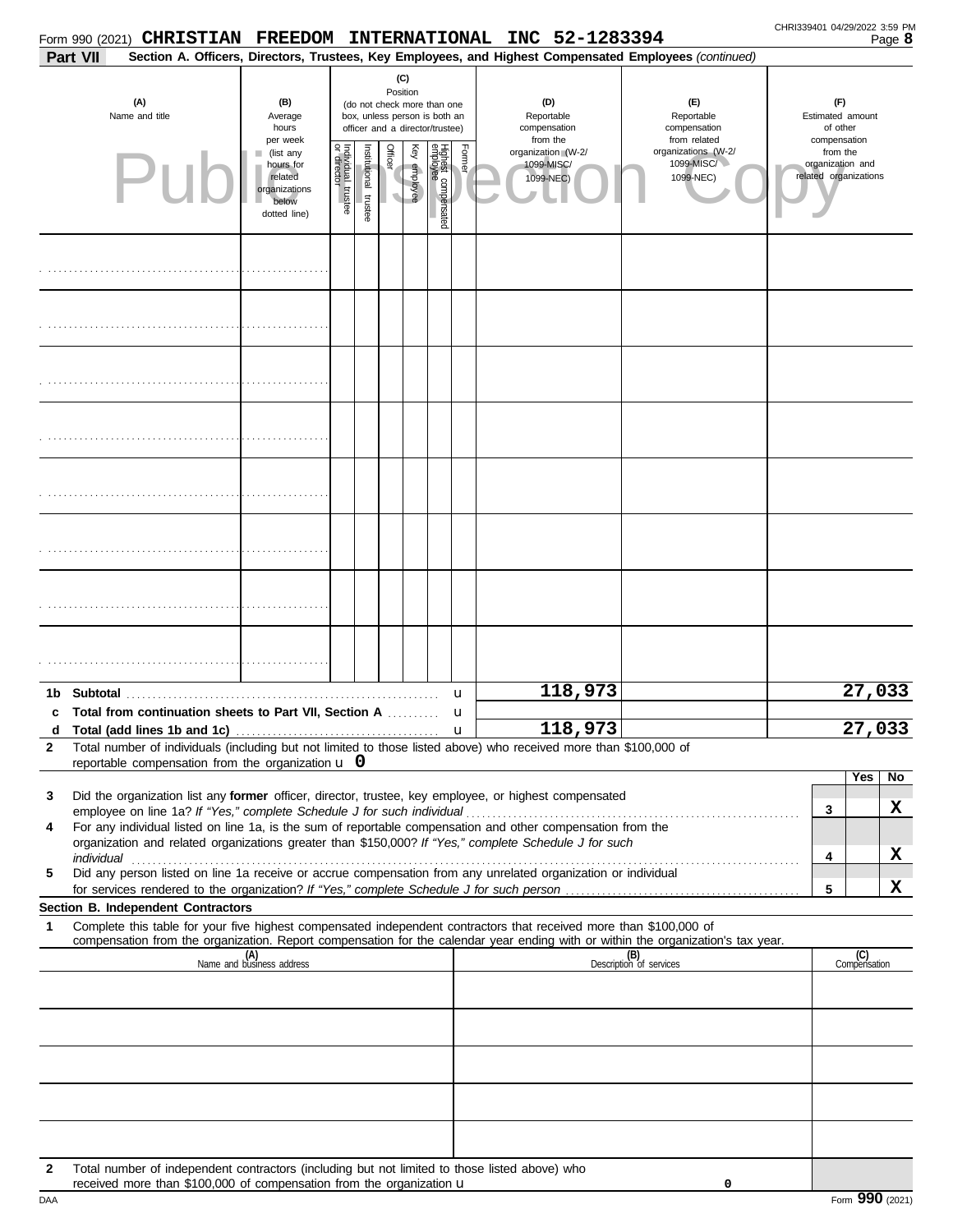| Part VIII                                                        |     | <b>Statement of Revenue</b><br>Check if Schedule O contains a response or note to any line in this Part VIII |    |                     |                 |  |                      |               |                          |                               |                                    |
|------------------------------------------------------------------|-----|--------------------------------------------------------------------------------------------------------------|----|---------------------|-----------------|--|----------------------|---------------|--------------------------|-------------------------------|------------------------------------|
|                                                                  |     |                                                                                                              |    |                     |                 |  |                      | (A)           | (B)<br>Related or exempt | (C)                           | (D)                                |
|                                                                  |     |                                                                                                              |    |                     |                 |  |                      | Total revenue | function revenue         | Unrelated<br>business revenue | Revenue excluded<br>from tax under |
|                                                                  |     |                                                                                                              |    |                     |                 |  |                      |               |                          |                               | sections 512-514                   |
|                                                                  |     | 1a Federated campaigns                                                                                       |    |                     | 1a              |  | 14,309               |               |                          |                               |                                    |
| <b>Contributions, Gifts, Grants</b><br>and Other Similar Amounts |     | <b>b</b> Membership dues                                                                                     |    |                     | 1b              |  |                      |               |                          |                               |                                    |
|                                                                  |     | c Fundraising events                                                                                         |    |                     | 1 <sub>c</sub>  |  |                      |               |                          |                               |                                    |
|                                                                  |     | d Related organizations                                                                                      |    | in a bhaile anns an | 1 <sub>d</sub>  |  |                      |               |                          |                               |                                    |
|                                                                  |     | <b>e</b> Government grants (contributions)<br>f All other contributions, gifts, grants,                      |    |                     | 1e              |  | 43,100               |               |                          |                               |                                    |
|                                                                  |     | and similar amounts not included above                                                                       |    |                     | 1f              |  | 1,059,528            |               |                          |                               |                                    |
|                                                                  |     | <b>g</b> Noncash contributions included in                                                                   |    |                     | 1g  \$          |  |                      |               |                          |                               |                                    |
|                                                                  |     |                                                                                                              |    |                     |                 |  | $\mathbf{u}$         | 1,116,937     |                          |                               |                                    |
|                                                                  |     |                                                                                                              |    |                     |                 |  | <b>Business Code</b> |               |                          |                               |                                    |
|                                                                  | 2a  | REFUGEE PRODUCTS                                                                                             |    |                     |                 |  |                      | 13,369        | 13,369                   |                               |                                    |
|                                                                  | b   | MISCELLANEOUS INCOME                                                                                         |    |                     |                 |  |                      | 2,031         | 2,031                    |                               |                                    |
| Program Service<br>Revenue                                       | c   |                                                                                                              |    |                     |                 |  |                      |               |                          |                               |                                    |
|                                                                  | d   |                                                                                                              |    |                     |                 |  |                      |               |                          |                               |                                    |
|                                                                  |     |                                                                                                              |    |                     |                 |  |                      |               |                          |                               |                                    |
|                                                                  |     | f All other program service revenue                                                                          |    |                     |                 |  |                      |               |                          |                               |                                    |
|                                                                  |     |                                                                                                              |    |                     |                 |  | u                    | 15,400        |                          |                               |                                    |
|                                                                  | 3   | Investment income (including dividends, interest, and                                                        |    |                     |                 |  |                      |               |                          |                               |                                    |
|                                                                  |     |                                                                                                              |    |                     |                 |  | u                    |               |                          |                               |                                    |
|                                                                  | 4   | Income from investment of tax-exempt bond proceeds                                                           |    |                     |                 |  | u                    |               |                          |                               |                                    |
|                                                                  | 5   |                                                                                                              |    |                     |                 |  | u                    |               |                          |                               |                                    |
|                                                                  |     |                                                                                                              |    | (i) Real            |                 |  | (ii) Personal        |               |                          |                               |                                    |
|                                                                  |     | <b>6a</b> Gross rents                                                                                        | 6a |                     |                 |  |                      |               |                          |                               |                                    |
|                                                                  |     | <b>b</b> Less: rental expenses                                                                               | 6b |                     |                 |  |                      |               |                          |                               |                                    |
|                                                                  |     | <b>c</b> Rental inc. or (loss)                                                                               | 6c |                     |                 |  |                      |               |                          |                               |                                    |
|                                                                  |     | <b>7a</b> Gross amount from                                                                                  |    |                     |                 |  | u                    |               |                          |                               |                                    |
|                                                                  |     | sales of assets                                                                                              |    | (i) Securities      |                 |  | (ii) Other           |               |                          |                               |                                    |
|                                                                  |     | other than inventory                                                                                         | 7а |                     |                 |  |                      |               |                          |                               |                                    |
|                                                                  |     | <b>b</b> Less: cost or other                                                                                 |    |                     |                 |  |                      |               |                          |                               |                                    |
| Revenue                                                          |     | basis and sales exps.                                                                                        | 7b |                     |                 |  |                      |               |                          |                               |                                    |
|                                                                  |     | c Gain or (loss)                                                                                             | 7c |                     |                 |  |                      |               |                          |                               |                                    |
| Other                                                            |     | 8a Gross income from fundraising events                                                                      |    |                     |                 |  | u                    |               |                          |                               |                                    |
|                                                                  |     | (not including $$$                                                                                           |    |                     |                 |  |                      |               |                          |                               |                                    |
|                                                                  |     | of contributions reported on line                                                                            |    |                     |                 |  |                      |               |                          |                               |                                    |
|                                                                  |     | 1c). See Part IV, line 18                                                                                    |    |                     | 8а              |  |                      |               |                          |                               |                                    |
|                                                                  |     | <b>b</b> Less: direct expenses <i>minimum</i>                                                                |    |                     | 8b              |  |                      |               |                          |                               |                                    |
|                                                                  |     | <b>c</b> Net income or (loss) from fundraising events                                                        |    |                     |                 |  | u                    |               |                          |                               |                                    |
|                                                                  |     | 9a Gross income from gaming                                                                                  |    |                     |                 |  |                      |               |                          |                               |                                    |
|                                                                  |     | activities. See Part IV, line 19                                                                             |    |                     | 9а              |  |                      |               |                          |                               |                                    |
|                                                                  |     | <b>b</b> Less: direct expenses                                                                               |    |                     | 9 <sub>b</sub>  |  |                      |               |                          |                               |                                    |
|                                                                  |     |                                                                                                              |    |                     |                 |  | u                    |               |                          |                               |                                    |
|                                                                  |     | 10a Gross sales of inventory, less                                                                           |    |                     |                 |  |                      |               |                          |                               |                                    |
|                                                                  |     | returns and allowances                                                                                       |    |                     | 10a             |  |                      |               |                          |                               |                                    |
|                                                                  |     | <b>b</b> Less: cost of goods sold $\ldots$                                                                   |    |                     | 10 <sub>b</sub> |  |                      |               |                          |                               |                                    |
|                                                                  |     | <b>c</b> Net income or (loss) from sales of inventory                                                        |    |                     |                 |  | $\mathbf{u}$         |               |                          |                               |                                    |
|                                                                  |     |                                                                                                              |    |                     |                 |  | <b>Business Code</b> |               |                          |                               |                                    |
|                                                                  | 11a |                                                                                                              |    |                     |                 |  |                      |               |                          |                               |                                    |
| Miscellaneous<br>Revenue                                         | b   |                                                                                                              |    |                     |                 |  |                      |               |                          |                               |                                    |
|                                                                  |     |                                                                                                              |    |                     |                 |  |                      |               |                          |                               |                                    |
|                                                                  |     | All other revenue <i>containal containant all</i> other revenues.                                            |    |                     |                 |  |                      |               |                          |                               |                                    |
|                                                                  |     |                                                                                                              |    |                     |                 |  | $\mathbf u$          |               |                          |                               |                                    |
|                                                                  |     |                                                                                                              |    |                     |                 |  | $\mathbf{u}$         | 1,132,337     | 15,400                   | $\mathbf{0}$                  | 0                                  |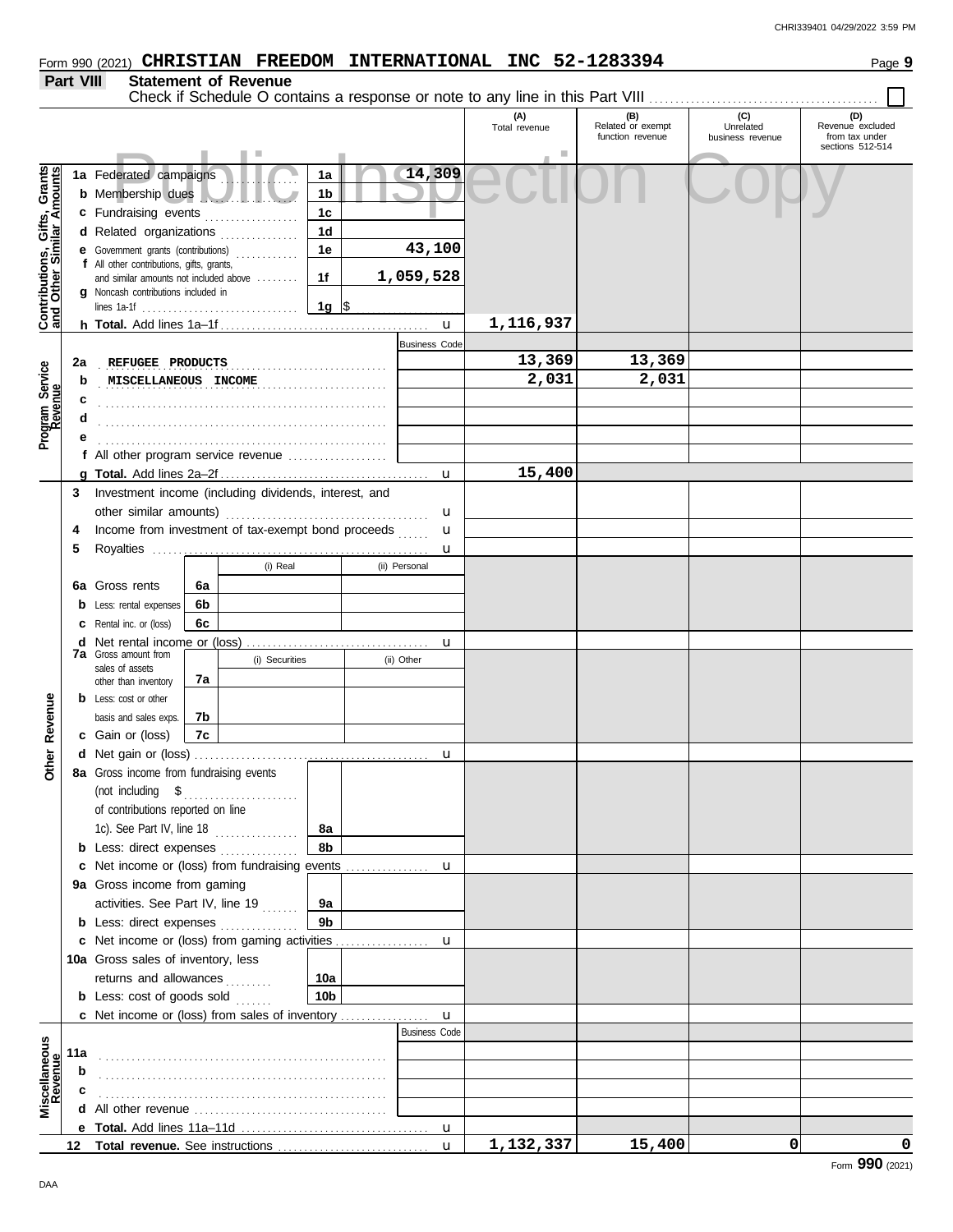|              | Part IX<br><b>Statement of Functional Expenses</b>                                                                         |                       |                        |                       |                     |
|--------------|----------------------------------------------------------------------------------------------------------------------------|-----------------------|------------------------|-----------------------|---------------------|
|              | Section 501(c)(3) and 501(c)(4) organizations must complete all columns. All other organizations must complete column (A). |                       |                        |                       |                     |
|              | Check if Schedule O contains a response or note to any line in this Part IX                                                |                       |                        |                       |                     |
|              | Do not include amounts reported on lines 6b, 7b,                                                                           | (A)<br>Total expenses | (B)<br>Program service | (C)<br>Management and | (D)<br>Fundraising  |
|              | 8b, 9b, and 10b of Part VIII.                                                                                              |                       | expenses               | general expenses      | expenses            |
| $\mathbf{1}$ | Grants and other assistance to domestic organizations                                                                      | 34,500                | 34,500                 |                       |                     |
|              | and domestic governments. See Part IV, line 21<br>Grants and other assistance to domestic                                  |                       |                        |                       |                     |
| 2            |                                                                                                                            |                       |                        |                       |                     |
| 3            | individuals. See Part IV, line 22<br>Grants and other assistance to foreign                                                |                       |                        |                       |                     |
|              | organizations, foreign governments, and                                                                                    |                       |                        |                       |                     |
|              | foreign individuals. See Part IV, lines 15 and 16                                                                          | 469,901               | 469,901                |                       |                     |
| 4            | Benefits paid to or for members                                                                                            |                       |                        |                       |                     |
| 5            | Compensation of current officers, directors,                                                                               |                       |                        |                       |                     |
|              | trustees, and key employees                                                                                                | 118,973               | 90,628                 | 20,831                | 7,514               |
| 6            | Compensation not included above to disqualified                                                                            |                       |                        |                       |                     |
|              | persons (as defined under section 4958(f)(1)) and                                                                          |                       |                        |                       |                     |
|              | persons described in section 4958(c)(3)(B)                                                                                 |                       |                        |                       |                     |
| 7            | Other salaries and wages                                                                                                   | 41,908                | 3,357                  | 34,957                | 3,594               |
| 8            | Pension plan accruals and contributions (include                                                                           |                       |                        |                       |                     |
|              | section 401(k) and 403(b) employer contributions)                                                                          | 4,604                 | 2,721                  |                       |                     |
| 9            | Other employee benefits                                                                                                    | 29,300                | 17,315                 | $\frac{1,568}{9,981}$ | $\frac{315}{2,004}$ |
| 10           | Payroll taxes                                                                                                              | 12,406                | 7,331                  | 4,226                 |                     |
| 11           | Fees for services (nonemployees):                                                                                          |                       |                        |                       |                     |
| a            |                                                                                                                            |                       |                        |                       |                     |
| b            | Legal                                                                                                                      |                       |                        |                       |                     |
| с            |                                                                                                                            | 28,166                |                        | 28,166                |                     |
| d            | Lobbying                                                                                                                   |                       |                        |                       |                     |
| е            | Professional fundraising services. See Part IV, line 17                                                                    |                       |                        |                       |                     |
| f            | Investment management fees                                                                                                 |                       |                        |                       |                     |
| q            | Other. (If line 11g amount exceeds 10% of line 25, column                                                                  |                       |                        |                       |                     |
|              | (A) amount, list line 11g expenses on Schedule O.)                                                                         | 16,730                | 11,573                 | 4,050                 | $\frac{1,107}{160}$ |
| 12           | Advertising and promotion                                                                                                  | 13,490                | 12,522                 | 808                   |                     |
| 13           |                                                                                                                            | 19,949                | 11,310                 | 7,354                 | 1,285               |
| 14           | Information technology                                                                                                     | 9,933                 | 5,387                  | 4,099                 | 447                 |
| 15           |                                                                                                                            |                       |                        |                       |                     |
| 16           |                                                                                                                            | 4,470                 | 2,633                  | 1,533                 | 304                 |
|              | 17 Travel                                                                                                                  | 2,658                 | 674                    | 1,919                 | 65                  |
| 18           | Payments of travel or entertainment expenses                                                                               |                       |                        |                       |                     |
|              | for any federal, state, or local public officials                                                                          |                       |                        |                       |                     |
| 19           | Conferences, conventions, and meetings                                                                                     | 8,814                 |                        | 8,814                 |                     |
| 20           |                                                                                                                            |                       |                        |                       |                     |
| 21           | Payments to affiliates                                                                                                     | 1,658                 | 893                    | 765                   |                     |
| 22           | Depreciation, depletion, and amortization                                                                                  | 11,492                | $\overline{5,129}$     | 5,771                 | 592                 |
| 23<br>24     | Other expenses. Itemize expenses not covered                                                                               |                       |                        |                       |                     |
|              | above (List miscellaneous expenses on line 24e. If                                                                         |                       |                        |                       |                     |
|              | line 24e amount exceeds 10% of line 25, column                                                                             |                       |                        |                       |                     |
|              | (A) amount, list line 24e expenses on Schedule O.)                                                                         |                       |                        |                       |                     |
| a            | POSTAGE & SHIPPING                                                                                                         | 38,998                | 22,161                 | 132                   | 16,705              |
| b            | PRINTING & PUBLICATIONS                                                                                                    | 36,362                | 22,574                 | 580                   | 13,208              |
| c            | TAXES, LICENSES & FEES                                                                                                     | 6,291                 | 143                    | 1,363                 | 4,785               |
| d            | BANK SERVICE CHARGES                                                                                                       | 2,200                 |                        | 1,384                 | 816                 |
| е            | All other expenses                                                                                                         | 573                   | 42                     | 526                   |                     |
| 25           | Total functional expenses. Add lines 1 through 24e                                                                         | 913,376               | 720,794                | 138,827               | 53,755              |
| 26           | Joint costs. Complete this line only if the                                                                                |                       |                        |                       |                     |
|              | organization reported in column (B) joint costs                                                                            |                       |                        |                       |                     |
|              | from a combined educational campaign and<br>fundraising solicitation. Check here u<br>if                                   |                       |                        |                       |                     |

following SOP 98-2 (ASC 958-720) . . . . . . . . . . . . .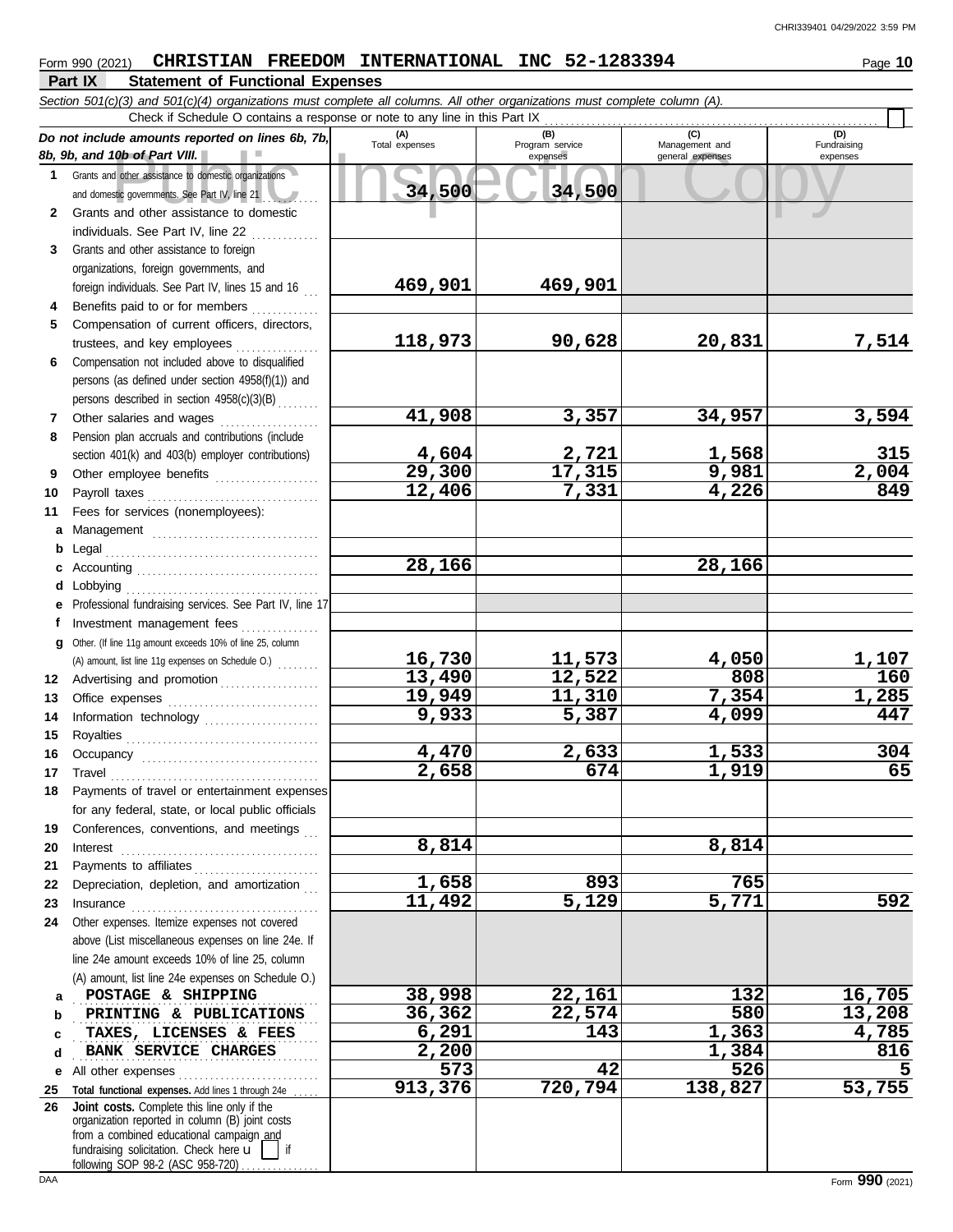|  | Form 990 (2021) |  |  | <b>CHRISTIAN FREEDOM INTERNATIONAL</b> |  | INC 52-1283394 | 44<br>Page |
|--|-----------------|--|--|----------------------------------------|--|----------------|------------|
|--|-----------------|--|--|----------------------------------------|--|----------------|------------|

**Part X Balance Sheet**

| 1<br>2<br>3<br>4           | Cash-non-interest-bearing<br>Savings and temporary cash investments                                                                                                                                                                 |  |              | (A)<br>Beginning of year |          | (B)             |  |
|----------------------------|-------------------------------------------------------------------------------------------------------------------------------------------------------------------------------------------------------------------------------------|--|--------------|--------------------------|----------|-----------------|--|
|                            |                                                                                                                                                                                                                                     |  |              |                          |          |                 |  |
|                            |                                                                                                                                                                                                                                     |  |              |                          |          | End of year     |  |
|                            |                                                                                                                                                                                                                                     |  |              | 131,534<br>427,919       | 1        | 195,181         |  |
|                            |                                                                                                                                                                                                                                     |  |              |                          |          |                 |  |
|                            |                                                                                                                                                                                                                                     |  |              | 91,418                   | 3        | 47,786          |  |
|                            |                                                                                                                                                                                                                                     |  | 4            |                          |          |                 |  |
| 5                          | Loans and other receivables from any current or former officer, director,                                                                                                                                                           |  |              |                          |          |                 |  |
|                            | trustee, key employee, creator or founder, substantial contributor, or 35%                                                                                                                                                          |  |              |                          |          |                 |  |
|                            |                                                                                                                                                                                                                                     |  |              |                          | 5        |                 |  |
| 6                          | Loans and other receivables from other disqualified persons (as defined                                                                                                                                                             |  |              |                          |          |                 |  |
|                            | under section 4958(f)(1)), and persons described in section 4958(c)(3)(B)                                                                                                                                                           |  |              | 6                        |          |                 |  |
| Assets<br>7                |                                                                                                                                                                                                                                     |  |              |                          | 7        |                 |  |
| 8                          | Inventories for sale or use <i>communication</i> and the state of the state or use of the state of the state of the state of the state of the state of the state of the state of the state of the state of the state of the state o |  |              |                          | 8        |                 |  |
| 9                          |                                                                                                                                                                                                                                     |  |              | 9,309                    | 9        | 5,165           |  |
|                            | 10a Land, buildings, and equipment: cost or other                                                                                                                                                                                   |  |              |                          |          |                 |  |
|                            |                                                                                                                                                                                                                                     |  | <u>1,311</u> |                          |          |                 |  |
|                            |                                                                                                                                                                                                                                     |  | 1,311        | 5,052                    | 10c      |                 |  |
| 11                         |                                                                                                                                                                                                                                     |  |              |                          | 11       |                 |  |
| 12                         |                                                                                                                                                                                                                                     |  |              |                          | 12       |                 |  |
| 13                         |                                                                                                                                                                                                                                     |  |              |                          | 13       |                 |  |
| 14                         |                                                                                                                                                                                                                                     |  |              |                          | 14       |                 |  |
| 15                         |                                                                                                                                                                                                                                     |  |              |                          | 15       |                 |  |
| 16                         | Total assets. Add lines 1 through 15 (must equal line 33)                                                                                                                                                                           |  |              | 665,232                  | 16       | 838,082         |  |
| 17                         |                                                                                                                                                                                                                                     |  |              | 15,909                   | 17       | 12,898          |  |
| 18                         |                                                                                                                                                                                                                                     |  | 18           |                          |          |                 |  |
| 19                         |                                                                                                                                                                                                                                     |  | 19           |                          |          |                 |  |
| 20                         |                                                                                                                                                                                                                                     |  | 20           |                          |          |                 |  |
| 21                         | Escrow or custodial account liability. Complete Part IV of Schedule D                                                                                                                                                               |  | 21           |                          |          |                 |  |
| 22                         | Loans and other payables to any current or former officer, director,                                                                                                                                                                |  |              |                          |          |                 |  |
| Liabilities                | trustee, key employee, creator or founder, substantial contributor, or 35%                                                                                                                                                          |  |              |                          |          |                 |  |
|                            |                                                                                                                                                                                                                                     |  |              |                          | 22       |                 |  |
| 23                         | Secured mortgages and notes payable to unrelated third parties [111] Secured mortgages and notes payable to unrelated third parties                                                                                                 |  |              | 43,100                   | 23       |                 |  |
| 24                         |                                                                                                                                                                                                                                     |  |              |                          | 24       |                 |  |
| 25                         | Other liabilities (including federal income tax, payables to related third                                                                                                                                                          |  |              |                          |          |                 |  |
|                            | parties, and other liabilities not included on lines 17-24). Complete Part X                                                                                                                                                        |  |              |                          |          |                 |  |
|                            |                                                                                                                                                                                                                                     |  |              | 25                       |          |                 |  |
| 26                         |                                                                                                                                                                                                                                     |  |              | 59,009                   | 26       | <u>12,898</u>   |  |
|                            | Organizations that follow FASB ASC 958, check here $\mathbf{u} \mathbf{X} $                                                                                                                                                         |  |              |                          |          |                 |  |
|                            | and complete lines 27, 28, 32, and 33.                                                                                                                                                                                              |  |              |                          |          |                 |  |
| 27                         | Net assets without donor restrictions                                                                                                                                                                                               |  |              | 606,223                  | 27       | 825,184         |  |
| <b>Fund Balances</b><br>28 |                                                                                                                                                                                                                                     |  |              |                          | 28       |                 |  |
|                            | Organizations that do not follow FASB ASC 958, check here u                                                                                                                                                                         |  |              |                          |          |                 |  |
| ŏ                          | and complete lines 29 through 33.                                                                                                                                                                                                   |  |              |                          |          |                 |  |
| 29                         | Capital stock or trust principal, or current funds                                                                                                                                                                                  |  |              |                          | 29       |                 |  |
| Assets<br>30               |                                                                                                                                                                                                                                     |  |              |                          | 30       |                 |  |
| 31                         | Retained earnings, endowment, accumulated income, or other funds                                                                                                                                                                    |  |              | 606,223                  | 31       | 825,184         |  |
| ğ<br>32<br>33              | Total net assets or fund balances                                                                                                                                                                                                   |  |              | 665,232                  | 32<br>33 | 838,082         |  |
|                            |                                                                                                                                                                                                                                     |  |              |                          |          | Form 990 (2021) |  |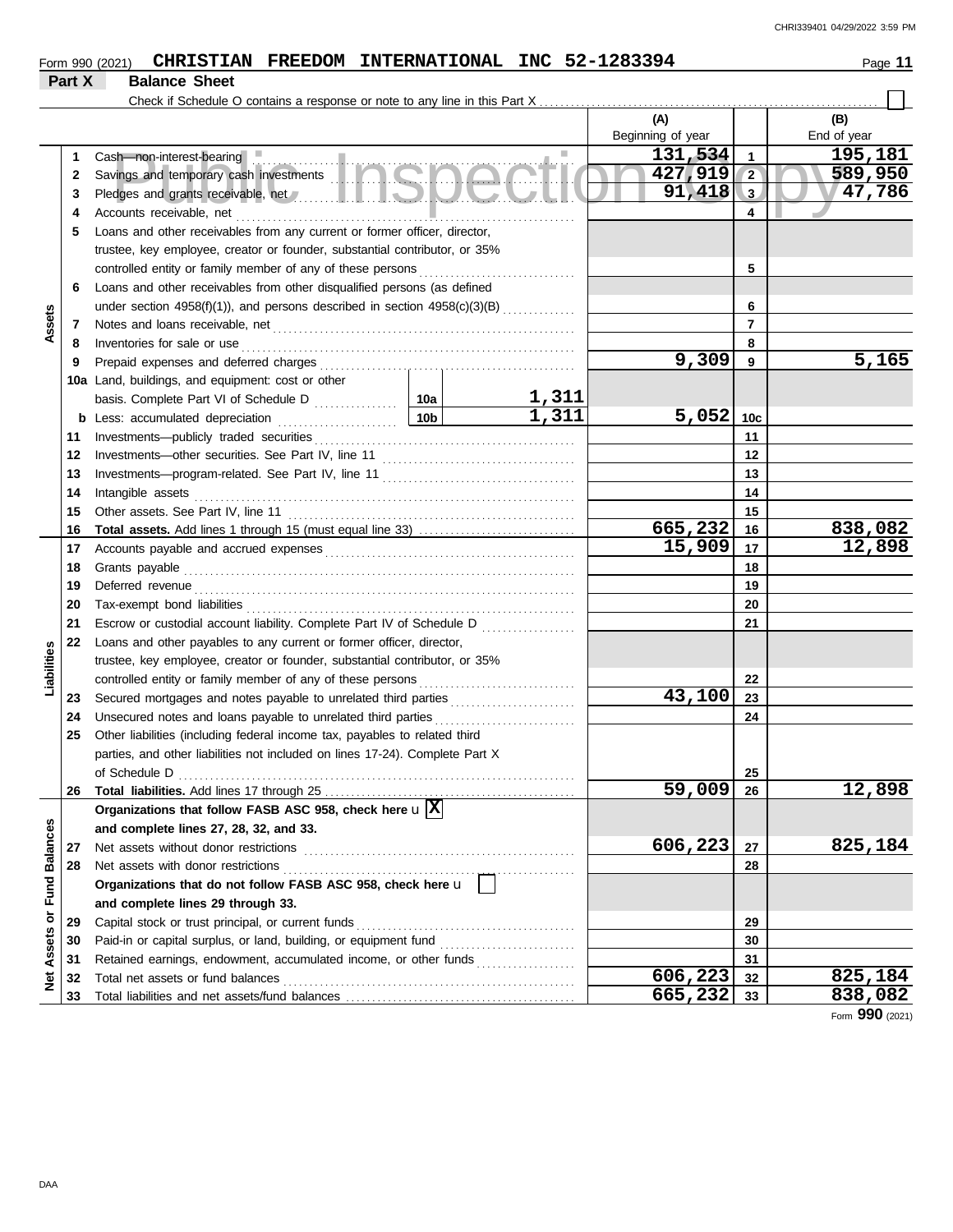|    | Form 990 (2021) CHRISTIAN FREEDOM INTERNATIONAL INC 52-1283394                                                                                                                                                                      |                |                |             | Page 12 |
|----|-------------------------------------------------------------------------------------------------------------------------------------------------------------------------------------------------------------------------------------|----------------|----------------|-------------|---------|
|    | Part XI<br><b>Reconciliation of Net Assets</b>                                                                                                                                                                                      |                |                |             |         |
|    |                                                                                                                                                                                                                                     |                |                |             |         |
|    |                                                                                                                                                                                                                                     | $\overline{1}$ |                | 1, 132, 337 |         |
| 2  |                                                                                                                                                                                                                                     | $\mathbf{2}$   |                | 913,376     |         |
| 3  |                                                                                                                                                                                                                                     | 3              |                | 218,961     |         |
| 4  | Revenue less expenses. Subtract line 2 from line 1<br>Net assets or fund balances at beginning of year (must equal Part X, line 32, column (A))                                                                                     | $\overline{4}$ |                | 606,223     |         |
| 5  |                                                                                                                                                                                                                                     | 5.             |                |             |         |
| 6  | Donated services and use of facilities <b>constructs</b> and the service of the service of the service of the service of the service of the service of the service of the service of the service of the service of the service of t | 6              |                |             |         |
| 7  | Investment expenses                                                                                                                                                                                                                 | $\overline{7}$ |                |             |         |
| 8  | Prior period adjustments                                                                                                                                                                                                            | 8              |                |             |         |
| 9  | Other changes in net assets or fund balances (explain on Schedule O)                                                                                                                                                                | 9              |                |             |         |
| 10 | Net assets or fund balances at end of year. Combine lines 3 through 9 (must equal Part X, line                                                                                                                                      |                |                |             |         |
|    |                                                                                                                                                                                                                                     | 10             |                | 825,184     |         |
|    | <b>Financial Statements and Reporting</b><br>Part XII                                                                                                                                                                               |                |                |             |         |
|    |                                                                                                                                                                                                                                     |                |                |             |         |
|    |                                                                                                                                                                                                                                     |                |                | <b>Yes</b>  | No      |
| 1  | $ \mathbf{X} $ Accrual<br>Accounting method used to prepare the Form 990:<br>Cash<br>Other                                                                                                                                          |                |                |             |         |
|    | If the organization changed its method of accounting from a prior year or checked "Other," explain on                                                                                                                               |                |                |             |         |
|    | Schedule O.                                                                                                                                                                                                                         |                |                |             |         |
|    | 2a Were the organization's financial statements compiled or reviewed by an independent accountant?                                                                                                                                  |                | 2a             |             | х       |
|    | If "Yes," check a box below to indicate whether the financial statements for the year were compiled or                                                                                                                              |                |                |             |         |
|    | reviewed on a separate basis, consolidated basis, or both:                                                                                                                                                                          |                |                |             |         |
|    | Separate basis<br>  Consolidated basis<br>  Both consolidated and separate basis                                                                                                                                                    |                |                |             |         |
|    | <b>b</b> Were the organization's financial statements audited by an independent accountant?                                                                                                                                         |                | 2 <sub>b</sub> | x           |         |
|    | If "Yes," check a box below to indicate whether the financial statements for the year were audited on a                                                                                                                             |                |                |             |         |
|    | separate basis, consolidated basis, or both:                                                                                                                                                                                        |                |                |             |         |
|    | $ \mathbf{X} $ Separate basis<br>  Consolidated basis<br>  Both consolidated and separate basis                                                                                                                                     |                |                |             |         |
|    | c If "Yes" to line 2a or 2b, does the organization have a committee that assumes responsibility for oversight of                                                                                                                    |                |                |             |         |
|    | the audit, review, or compilation of its financial statements and selection of an independent accountant?                                                                                                                           |                | 2c             | $\mathbf x$ |         |
|    | If the organization changed either its oversight process or selection process during the tax year, explain on                                                                                                                       |                |                |             |         |
|    | Schedule O.                                                                                                                                                                                                                         |                |                |             |         |
|    | 3a As a result of a federal award, was the organization required to undergo an audit or audits as set forth in the                                                                                                                  |                |                |             |         |
|    | Single Audit Act and OMB Circular A-133?                                                                                                                                                                                            |                | Зa             |             | x       |
|    | <b>b</b> If "Yes," did the organization undergo the required audit or audits? If the organization did not undergo the                                                                                                               |                |                |             |         |
|    | required audit or audits, explain why on Schedule O and describe any steps taken to undergo such audits                                                                                                                             |                | 3 <sub>b</sub> |             |         |

Form **990** (2021)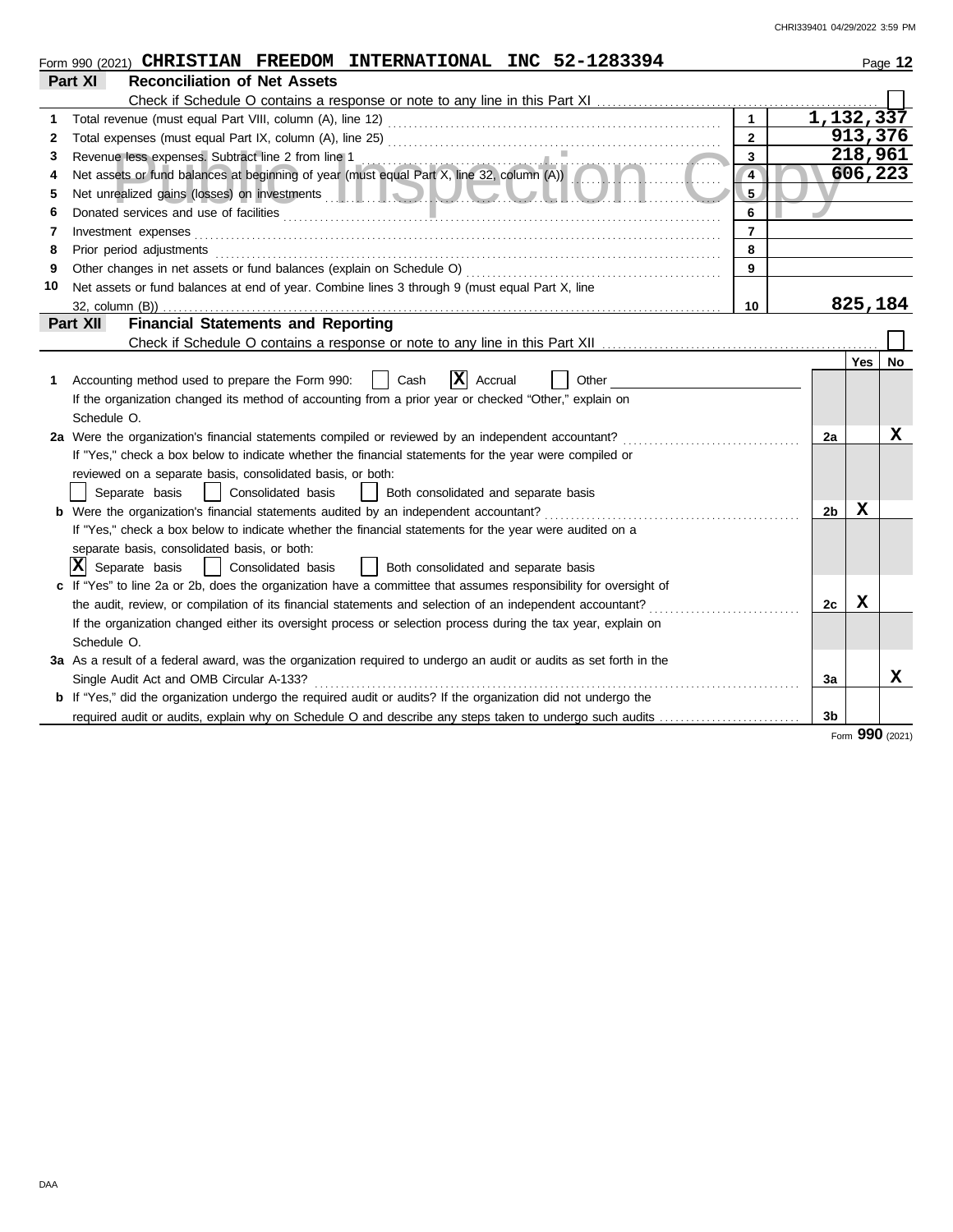| CHRI339401 04/29/2022 3:59 PM |  |  |
|-------------------------------|--|--|
|                               |  |  |

| <b>Public Charity Status and Public Support</b><br><b>SCHEDULE A</b> |                                                                                                                                                                                                                                                  |                                                                                                                                                                                                                                                                                                                  |                                                      |    |                                        |                                              | OMB No. 1545-0047                    |  |
|----------------------------------------------------------------------|--------------------------------------------------------------------------------------------------------------------------------------------------------------------------------------------------------------------------------------------------|------------------------------------------------------------------------------------------------------------------------------------------------------------------------------------------------------------------------------------------------------------------------------------------------------------------|------------------------------------------------------|----|----------------------------------------|----------------------------------------------|--------------------------------------|--|
| (Form 990)                                                           |                                                                                                                                                                                                                                                  | Complete if the organization is a section 501(c)(3) organization or a section 4947(a)(1) nonexempt charitable trust.                                                                                                                                                                                             |                                                      |    |                                        |                                              |                                      |  |
| Department of the Treasury                                           |                                                                                                                                                                                                                                                  | u Attach to Form 990 or Form 990-EZ.                                                                                                                                                                                                                                                                             |                                                      |    |                                        |                                              | Open to Public                       |  |
| Internal Revenue Service                                             |                                                                                                                                                                                                                                                  | Inspection<br><b>u</b> Go to www.irs.gov/Form990 for instructions and the latest information.                                                                                                                                                                                                                    |                                                      |    |                                        |                                              |                                      |  |
| Name of the organization                                             | ш                                                                                                                                                                                                                                                | CHRISTIAN FREEDOM INTERNATIONAL INC                                                                                                                                                                                                                                                                              |                                                      |    |                                        | Employer identification number<br>52-1283394 |                                      |  |
| Part I                                                               |                                                                                                                                                                                                                                                  | Reason for Public Charity Status. (All organizations must complete this part.) See instructions.                                                                                                                                                                                                                 |                                                      |    |                                        |                                              |                                      |  |
|                                                                      |                                                                                                                                                                                                                                                  | The organization is not a private foundation because it is: (For lines 1 through 12, check only one box.)                                                                                                                                                                                                        |                                                      |    |                                        |                                              |                                      |  |
| 1                                                                    |                                                                                                                                                                                                                                                  | A church, convention of churches, or association of churches described in section 170(b)(1)(A)(i).                                                                                                                                                                                                               |                                                      |    |                                        |                                              |                                      |  |
| 2                                                                    |                                                                                                                                                                                                                                                  | A school described in section 170(b)(1)(A)(ii). (Attach Schedule E (Form 990).)                                                                                                                                                                                                                                  |                                                      |    |                                        |                                              |                                      |  |
| 3<br>4                                                               |                                                                                                                                                                                                                                                  | A hospital or a cooperative hospital service organization described in section 170(b)(1)(A)(iii).<br>A medical research organization operated in conjunction with a hospital described in section 170(b)(1)(A)(iii). Enter the hospital's name,                                                                  |                                                      |    |                                        |                                              |                                      |  |
| city, and state:                                                     |                                                                                                                                                                                                                                                  |                                                                                                                                                                                                                                                                                                                  |                                                      |    |                                        |                                              |                                      |  |
| 5                                                                    |                                                                                                                                                                                                                                                  | An organization operated for the benefit of a college or university owned or operated by a governmental unit described in                                                                                                                                                                                        |                                                      |    |                                        |                                              |                                      |  |
|                                                                      | section 170(b)(1)(A)(iv). (Complete Part II.)                                                                                                                                                                                                    |                                                                                                                                                                                                                                                                                                                  |                                                      |    |                                        |                                              |                                      |  |
| 6<br> X                                                              |                                                                                                                                                                                                                                                  | A federal, state, or local government or governmental unit described in section 170(b)(1)(A)(v).                                                                                                                                                                                                                 |                                                      |    |                                        |                                              |                                      |  |
| 7                                                                    | described in section 170(b)(1)(A)(vi). (Complete Part II.)                                                                                                                                                                                       | An organization that normally receives a substantial part of its support from a governmental unit or from the general public                                                                                                                                                                                     |                                                      |    |                                        |                                              |                                      |  |
| 8<br>9                                                               |                                                                                                                                                                                                                                                  | A community trust described in section 170(b)(1)(A)(vi). (Complete Part II.)<br>An agricultural research organization described in section 170(b)(1)(A)(ix) operated in conjunction with a land-grant college                                                                                                    |                                                      |    |                                        |                                              |                                      |  |
| university:                                                          |                                                                                                                                                                                                                                                  | or university or a non-land-grant college of agriculture (see instructions). Enter the name, city, and state of the college or                                                                                                                                                                                   |                                                      |    |                                        |                                              |                                      |  |
| 10                                                                   |                                                                                                                                                                                                                                                  | An organization that normally receives (1) more than 33 1/3% of its support from contributions, membership fees, and gross                                                                                                                                                                                       |                                                      |    |                                        |                                              |                                      |  |
|                                                                      | receipts from activities related to its exempt functions, subject to certain exceptions; and (2) no more than 331/3% of its<br>support from gross investment income and unrelated business taxable income (less section 511 tax) from businesses |                                                                                                                                                                                                                                                                                                                  |                                                      |    |                                        |                                              |                                      |  |
| 11                                                                   | acquired by the organization after June 30, 1975. See section 509(a)(2). (Complete Part III.)                                                                                                                                                    |                                                                                                                                                                                                                                                                                                                  |                                                      |    |                                        |                                              |                                      |  |
| 12                                                                   | An organization organized and operated exclusively to test for public safety. See section 509(a)(4).<br>An organization organized and operated exclusively for the benefit of, to perform the functions of, or to carry out the purposes of      |                                                                                                                                                                                                                                                                                                                  |                                                      |    |                                        |                                              |                                      |  |
|                                                                      |                                                                                                                                                                                                                                                  | one or more publicly supported organizations described in section 509(a)(1) or section 509(a)(2). See section 509(a)(3). Check<br>the box on lines 12a through 12d that describes the type of supporting organization and complete lines 12e, 12f, and 12g.                                                      |                                                      |    |                                        |                                              |                                      |  |
| a                                                                    |                                                                                                                                                                                                                                                  | Type I. A supporting organization operated, supervised, or controlled by its supported organization(s), typically by giving                                                                                                                                                                                      |                                                      |    |                                        |                                              |                                      |  |
|                                                                      |                                                                                                                                                                                                                                                  | the supported organization(s) the power to regularly appoint or elect a majority of the directors or trustees of the<br>supporting organization. You must complete Part IV, Sections A and B.                                                                                                                    |                                                      |    |                                        |                                              |                                      |  |
| b                                                                    |                                                                                                                                                                                                                                                  | Type II. A supporting organization supervised or controlled in connection with its supported organization(s), by having<br>control or management of the supporting organization vested in the same persons that control or manage the supported<br>organization(s). You must complete Part IV, Sections A and C. |                                                      |    |                                        |                                              |                                      |  |
| c                                                                    |                                                                                                                                                                                                                                                  | Type III functionally integrated. A supporting organization operated in connection with, and functionally integrated with,<br>its supported organization(s) (see instructions). You must complete Part IV, Sections A, D, and E.                                                                                 |                                                      |    |                                        |                                              |                                      |  |
| d                                                                    |                                                                                                                                                                                                                                                  | Type III non-functionally integrated. A supporting organization operated in connection with its supported organization(s)<br>that is not functionally integrated. The organization generally must satisfy a distribution requirement and an attentiveness                                                        |                                                      |    |                                        |                                              |                                      |  |
|                                                                      |                                                                                                                                                                                                                                                  | requirement (see instructions). You must complete Part IV, Sections A and D, and Part V.                                                                                                                                                                                                                         |                                                      |    |                                        |                                              |                                      |  |
| е                                                                    |                                                                                                                                                                                                                                                  | Check this box if the organization received a written determination from the IRS that it is a Type I, Type II, Type III<br>functionally integrated, or Type III non-functionally integrated supporting organization.                                                                                             |                                                      |    |                                        |                                              |                                      |  |
| f<br>g                                                               | Enter the number of supported organizations                                                                                                                                                                                                      | Provide the following information about the supported organization(s).                                                                                                                                                                                                                                           |                                                      |    |                                        |                                              |                                      |  |
| (i) Name of supported<br>organization                                | (ii) EIN                                                                                                                                                                                                                                         | (iii) Type of organization<br>(described on lines 1-10                                                                                                                                                                                                                                                           | (iv) Is the organization<br>listed in your governing |    | (v) Amount of monetary<br>support (see |                                              | (vi) Amount of<br>other support (see |  |
|                                                                      |                                                                                                                                                                                                                                                  | above (see instructions))                                                                                                                                                                                                                                                                                        | document?                                            |    | instructions)                          |                                              | instructions)                        |  |
| (A)                                                                  |                                                                                                                                                                                                                                                  |                                                                                                                                                                                                                                                                                                                  | Yes                                                  | No |                                        |                                              |                                      |  |
|                                                                      |                                                                                                                                                                                                                                                  |                                                                                                                                                                                                                                                                                                                  |                                                      |    |                                        |                                              |                                      |  |
| (B)                                                                  |                                                                                                                                                                                                                                                  |                                                                                                                                                                                                                                                                                                                  |                                                      |    |                                        |                                              |                                      |  |
| (C)                                                                  |                                                                                                                                                                                                                                                  |                                                                                                                                                                                                                                                                                                                  |                                                      |    |                                        |                                              |                                      |  |
| (D)                                                                  |                                                                                                                                                                                                                                                  |                                                                                                                                                                                                                                                                                                                  |                                                      |    |                                        |                                              |                                      |  |
| (E)                                                                  |                                                                                                                                                                                                                                                  |                                                                                                                                                                                                                                                                                                                  |                                                      |    |                                        |                                              |                                      |  |
| Total                                                                |                                                                                                                                                                                                                                                  |                                                                                                                                                                                                                                                                                                                  |                                                      |    |                                        |                                              |                                      |  |
|                                                                      |                                                                                                                                                                                                                                                  | For Paperwork Reduction Act Notice, see the Instructions for Form 990 or 990-EZ.                                                                                                                                                                                                                                 |                                                      |    |                                        |                                              | Schedule A (Form 990) 2021           |  |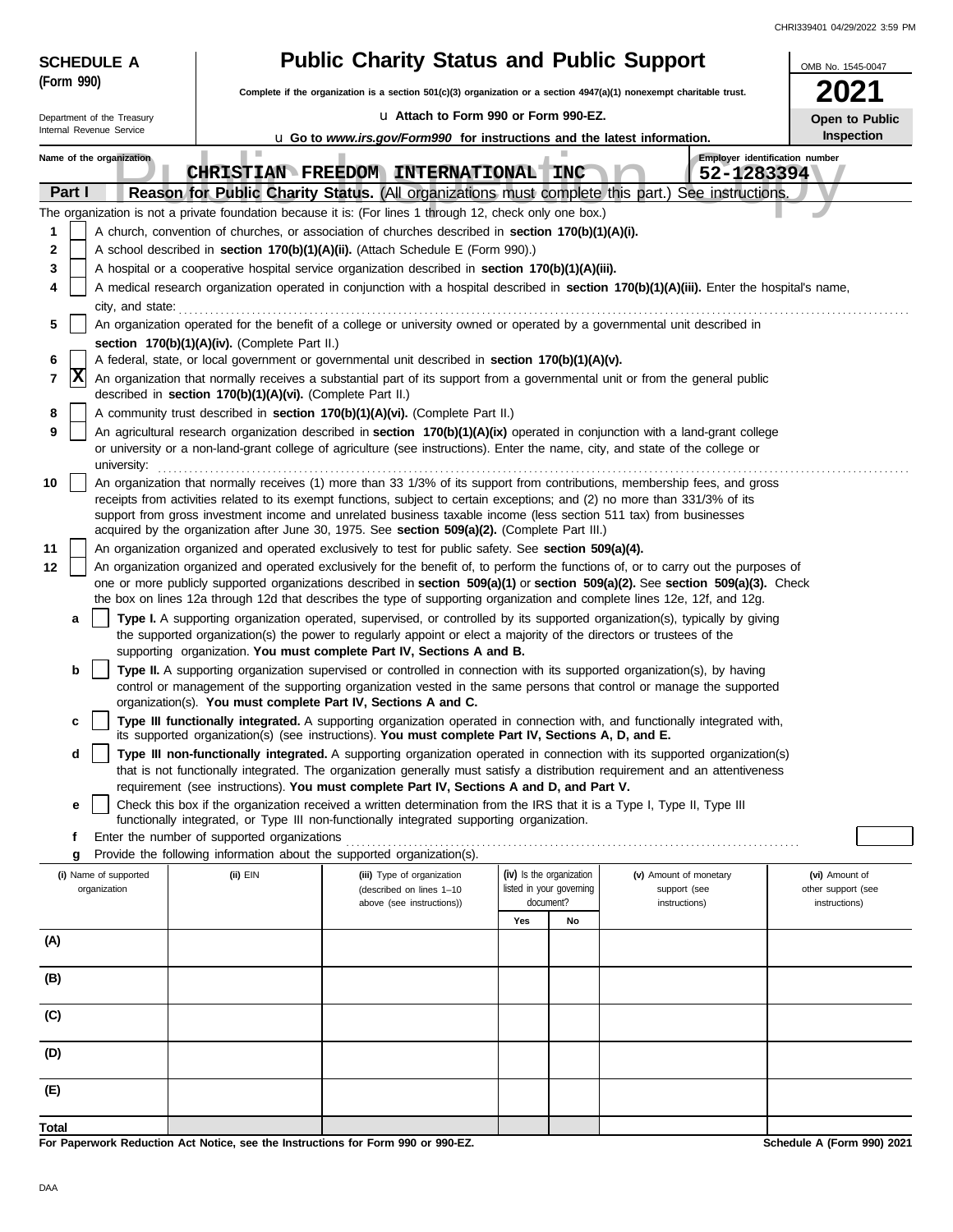|              | Schedule A (Form 990) 2021                                                                                                                                                                                         |          |          | CHRISTIAN FREEDOM INTERNATIONAL INC 52-1283394 |            |            | Page 2                                        |
|--------------|--------------------------------------------------------------------------------------------------------------------------------------------------------------------------------------------------------------------|----------|----------|------------------------------------------------|------------|------------|-----------------------------------------------|
|              | Support Schedule for Organizations Described in Sections 170(b)(1)(A)(iv) and 170(b)(1)(A)(vi)<br>Part II                                                                                                          |          |          |                                                |            |            |                                               |
|              | (Complete only if you checked the box on line 5, 7, or 8 of Part I or if the organization failed to qualify under                                                                                                  |          |          |                                                |            |            |                                               |
|              | Part III. If the organization fails to qualify under the tests listed below, please complete Part III.)                                                                                                            |          |          |                                                |            |            |                                               |
|              | <b>Section A. Public Support</b>                                                                                                                                                                                   |          |          |                                                |            |            |                                               |
|              | Calendar year (or fiscal year beginning in)<br>$\mathbf{u}$                                                                                                                                                        | (a) 2017 | (b) 2018 | $(c)$ 2019                                     | $(d)$ 2020 | (e) $2021$ | (f) Total                                     |
| 1            | Gifts, grants, contributions, and<br>membership fees received. (Do not                                                                                                                                             |          |          |                                                |            |            |                                               |
|              | include any "unusual grants.")                                                                                                                                                                                     | 832,514  | 884,840  | 857,042                                        | 1,080,015  | 1,073,837  | 4,728,248                                     |
| $\mathbf{2}$ | Tax revenues levied for the<br>organization's benefit and either paid<br>to or expended on its behalf                                                                                                              |          |          |                                                |            |            |                                               |
| 3            | The value of services or facilities<br>furnished by a governmental unit to the<br>organization without charge                                                                                                      |          |          |                                                |            |            |                                               |
| 4            | Total. Add lines 1 through 3                                                                                                                                                                                       | 832,514  | 884,840  | 857,042                                        | 1,080,015  | 1,073,837  | 4,728,248                                     |
| 5            | The portion of total contributions by<br>each person (other than a<br>governmental unit or publicly<br>supported organization) included on<br>line 1 that exceeds 2% of the amount<br>shown on line 11, column (f) |          |          |                                                |            |            | 435                                           |
| 6            | Public support. Subtract line 5 from line 4                                                                                                                                                                        |          |          |                                                |            |            | 4,727,813                                     |
|              | <b>Section B. Total Support</b>                                                                                                                                                                                    |          |          |                                                |            |            |                                               |
|              | Calendar year (or fiscal year beginning in)<br>$\mathbf{u}$                                                                                                                                                        | (a) 2017 | (b) 2018 | $(c)$ 2019                                     | $(d)$ 2020 | (e) $2021$ | (f) Total                                     |
| 7            | Amounts from line 4                                                                                                                                                                                                | 832,514  | 884,840  | 857,042                                        | 1,080,015  | 1,073,837  | 4,728,248                                     |
| 8            | Gross income from interest, dividends,<br>payments received on securities loans,<br>rents, royalties, and income from<br>similar sources                                                                           |          |          |                                                |            |            |                                               |
| 9            | Net income from unrelated business<br>activities, whether or not the business<br>is regularly carried on $\ldots$ , $\ldots$ , $\ldots$                                                                            |          |          |                                                |            |            |                                               |
| 10           | Other income. Do not include gain or                                                                                                                                                                               |          |          |                                                |            |            |                                               |
|              | loss from the sale of capital assets<br>(Explain in Part VI.)                                                                                                                                                      |          |          |                                                |            |            |                                               |
| 11           | Total support. Add lines 7 through 10                                                                                                                                                                              |          |          |                                                |            |            | 4,728,248                                     |
| 12           | Gross receipts from related activities, etc. (see instructions)                                                                                                                                                    |          |          |                                                |            | 12         | 188,911                                       |
| 13           | First 5 years. If the Form 990 is for the organization's first, second, third, fourth, or fifth tax year as a section 501(c)(3)                                                                                    |          |          |                                                |            |            |                                               |
|              |                                                                                                                                                                                                                    |          |          |                                                |            |            |                                               |
|              | Section C. Computation of Public Support Percentage                                                                                                                                                                |          |          |                                                |            |            |                                               |
| 14           | Public support percentage for 2021 (line 6, column (f) divided by line 11, column (f)) [[[[[[[[[[[[[[[[[[[[[[                                                                                                      |          |          |                                                |            | 14         | 99.99%                                        |
| 15           | Public support percentage from 2020 Schedule A, Part II, line 14                                                                                                                                                   |          |          |                                                |            | 15         | $100.00\,\%$                                  |
| 16a          | 33 1/3% support test-2021. If the organization did not check the box on line 13, and line 14 is 33 1/3% or more, check this                                                                                        |          |          |                                                |            |            |                                               |
|              | box and stop here. The organization qualifies as a publicly supported organization                                                                                                                                 |          |          |                                                |            |            | $\blacktriangleright$ $\overline{\mathbf{X}}$ |
| b            | 33 1/3% support test-2020. If the organization did not check a box on line 13 or 16a, and line 15 is 33 1/3% or more, check                                                                                        |          |          |                                                |            |            |                                               |
|              | this box and stop here. The organization qualifies as a publicly supported organization                                                                                                                            |          |          |                                                |            |            |                                               |
| 17a          | 10%-facts-and-circumstances test-2021. If the organization did not check a box on line 13, 16a, or 16b, and line 14 is                                                                                             |          |          |                                                |            |            |                                               |
|              | 10% or more, and if the organization meets the facts-and-circumstances test, check this box and stop here. Explain in                                                                                              |          |          |                                                |            |            |                                               |
|              | Part VI how the organization meets the facts-and-circumstances test. The organization qualifies as a publicly supported                                                                                            |          |          |                                                |            |            |                                               |
| b            | organization<br>10%-facts-and-circumstances test-2020. If the organization did not check a box on line 13, 16a, 16b, or 17a, and line                                                                              |          |          |                                                |            |            |                                               |
|              | 15 is 10% or more, and if the organization meets the facts-and-circumstances test, check this box and stop here. Explain                                                                                           |          |          |                                                |            |            |                                               |
|              | in Part VI how the organization meets the facts-and-circumstances test. The organization qualifies as a publicly supported                                                                                         |          |          |                                                |            |            |                                               |
|              | organization                                                                                                                                                                                                       |          |          |                                                |            |            |                                               |
| 18           | Private foundation. If the organization did not check a box on line 13, 16a, 16b, 17a, or 17b, check this box and see<br>instructions                                                                              |          |          |                                                |            |            |                                               |
|              |                                                                                                                                                                                                                    |          |          |                                                |            |            |                                               |

**Schedule A (Form 990) 2021**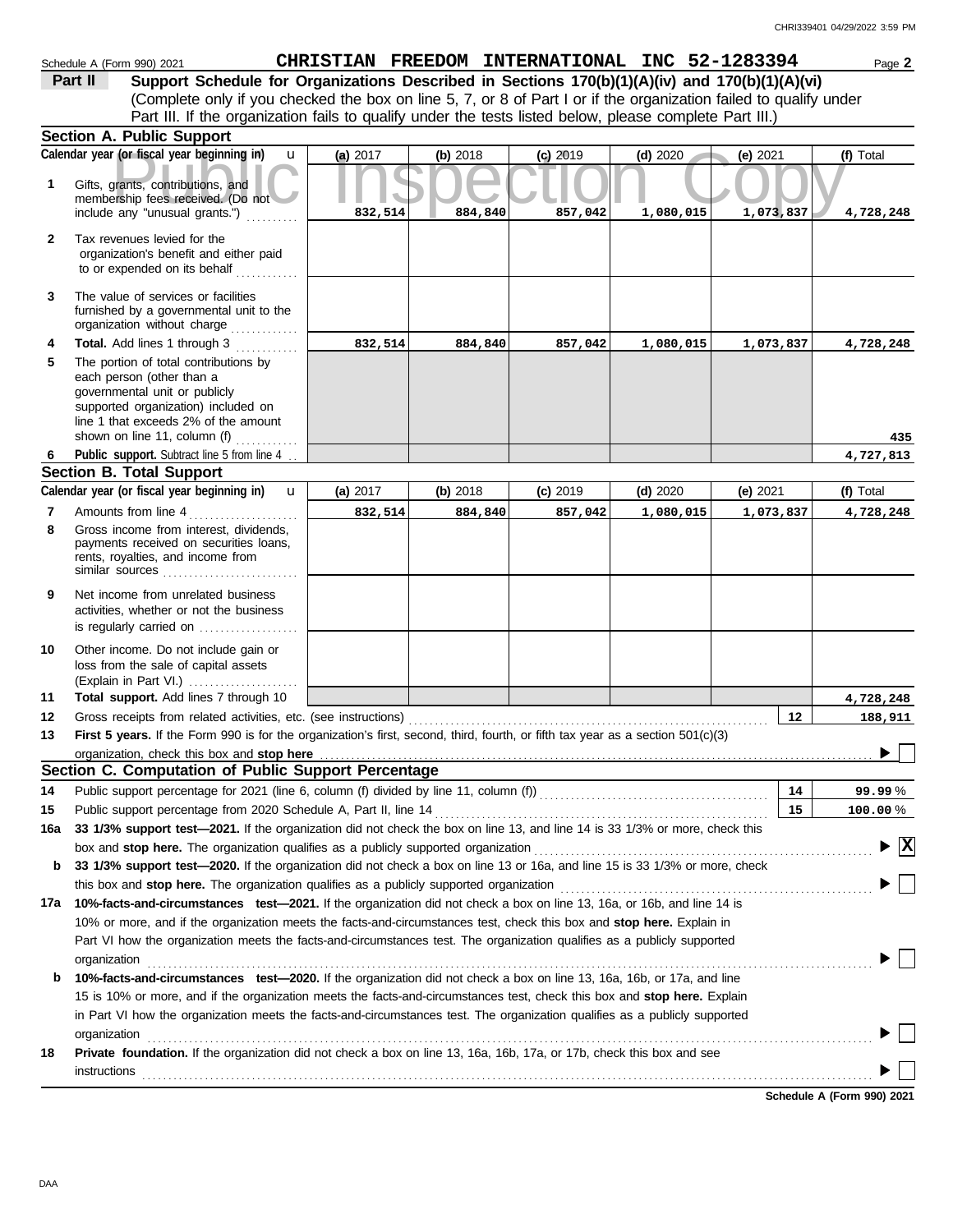|              | Schedule A (Form 990) 2021                                                                                                                                                        |          |          | CHRISTIAN FREEDOM INTERNATIONAL INC 52-1283394 |            |            | Page 3    |
|--------------|-----------------------------------------------------------------------------------------------------------------------------------------------------------------------------------|----------|----------|------------------------------------------------|------------|------------|-----------|
|              | Support Schedule for Organizations Described in Section 509(a)(2)<br>Part III                                                                                                     |          |          |                                                |            |            |           |
|              | (Complete only if you checked the box on line 10 of Part I or if the organization failed to qualify under Part II.                                                                |          |          |                                                |            |            |           |
|              | If the organization fails to qualify under the tests listed below, please complete Part II.)                                                                                      |          |          |                                                |            |            |           |
|              | <b>Section A. Public Support</b>                                                                                                                                                  |          |          |                                                |            |            |           |
|              | Calendar year (or fiscal year beginning in)<br>$\mathbf{u}$                                                                                                                       | (a) 2017 | (b) 2018 | $(c)$ 2019                                     | $(d)$ 2020 | (e) $2021$ | (f) Total |
| 1            | Gifts, grants, contributions, and membership fees<br>received. (Do not include any "unusual grants.")                                                                             |          |          |                                                |            |            |           |
| $\mathbf{2}$ | Gross receipts from admissions, merchandise<br>sold or services performed, or facilities<br>furnished in any activity that is related to the<br>organization's fax-exempt purpose |          |          |                                                |            |            |           |
| 3            | Gross receipts from activities that are not an<br>unrelated trade or business under section 513                                                                                   |          |          |                                                |            |            |           |
| 4            | Tax revenues levied for the<br>organization's benefit and either paid<br>to or expended on its behalf<br>.                                                                        |          |          |                                                |            |            |           |
| 5            | The value of services or facilities<br>furnished by a governmental unit to the<br>organization without charge                                                                     |          |          |                                                |            |            |           |
| 6            | Total. Add lines 1 through 5                                                                                                                                                      |          |          |                                                |            |            |           |
|              | <b>7a</b> Amounts included on lines 1, 2, and 3<br>received from disqualified persons                                                                                             |          |          |                                                |            |            |           |
| b            | Amounts included on lines 2 and 3<br>received from other than disqualified<br>persons that exceed the greater of \$5,000<br>or 1% of the amount on line 13 for the year $\ldots$  |          |          |                                                |            |            |           |
| c            |                                                                                                                                                                                   |          |          |                                                |            |            |           |
| 8            | Public support. (Subtract line 7c from                                                                                                                                            |          |          |                                                |            |            |           |
|              | line $6.$ )                                                                                                                                                                       |          |          |                                                |            |            |           |
|              | <b>Section B. Total Support</b>                                                                                                                                                   |          |          |                                                |            |            |           |
|              | Calendar year (or fiscal year beginning in)<br>$\mathbf{u}$                                                                                                                       | (a) 2017 | (b) 2018 | $(c)$ 2019                                     | $(d)$ 2020 | (e) $2021$ | (f) Total |
| 9            | Amounts from line 6                                                                                                                                                               |          |          |                                                |            |            |           |
| 10a          | Gross income from interest, dividends,<br>payments received on securities loans, rents,<br>royalties, and income from similar sources                                             |          |          |                                                |            |            |           |
| b            | Unrelated business taxable income (less<br>section 511 taxes) from businesses<br>acquired after June 30, 1975                                                                     |          |          |                                                |            |            |           |
| c            | Add lines 10a and 10b                                                                                                                                                             |          |          |                                                |            |            |           |
| 11           | Net income from unrelated business<br>activities not included on line 10b, whether<br>or not the business is regularly carried on                                                 |          |          |                                                |            |            |           |
| 12           | Other income. Do not include gain or<br>loss from the sale of capital assets<br>(Explain in Part VI.)                                                                             |          |          |                                                |            |            |           |
| 13           | Total support. (Add lines 9, 10c, 11,<br>and $12.$ )                                                                                                                              |          |          |                                                |            |            |           |
| 14           | First 5 years. If the Form 990 is for the organization's first, second, third, fourth, or fifth tax year as a section 501(c)(3)<br>organization, check this box and stop here     |          |          |                                                |            |            |           |
|              | Section C. Computation of Public Support Percentage                                                                                                                               |          |          |                                                |            |            |           |
| 15           |                                                                                                                                                                                   |          |          |                                                |            | 15         | %         |
| 16           |                                                                                                                                                                                   |          |          |                                                |            | 16         | %         |
|              | Section D. Computation of Investment Income Percentage                                                                                                                            |          |          |                                                |            |            |           |
| 17           |                                                                                                                                                                                   |          |          |                                                |            | 17         | %         |
| 18           | Investment income percentage from 2020 Schedule A, Part III, line 17                                                                                                              |          |          |                                                |            | 18         | %         |
| 19a          | 33 1/3% support tests-2021. If the organization did not check the box on line 14, and line 15 is more than 33 1/3%, and line                                                      |          |          |                                                |            |            |           |
|              | 17 is not more than 33 1/3%, check this box and stop here. The organization qualifies as a publicly supported organization                                                        |          |          |                                                |            |            |           |
| b            | 33 1/3% support tests-2020. If the organization did not check a box on line 14 or line 19a, and line 16 is more than 33 1/3%, and                                                 |          |          |                                                |            |            |           |
|              | line 18 is not more than 33 1/3%, check this box and stop here. The organization qualifies as a publicly supported organization.                                                  |          |          |                                                |            |            |           |

**20 Private foundation.** If the organization did not check a box on line 14, 19a, or 19b, check this box and see instructions . . . . . . . . . . . . . . . . . . . . . . . . .

**Schedule A (Form 990) 2021**

 $\blacktriangleright \Box$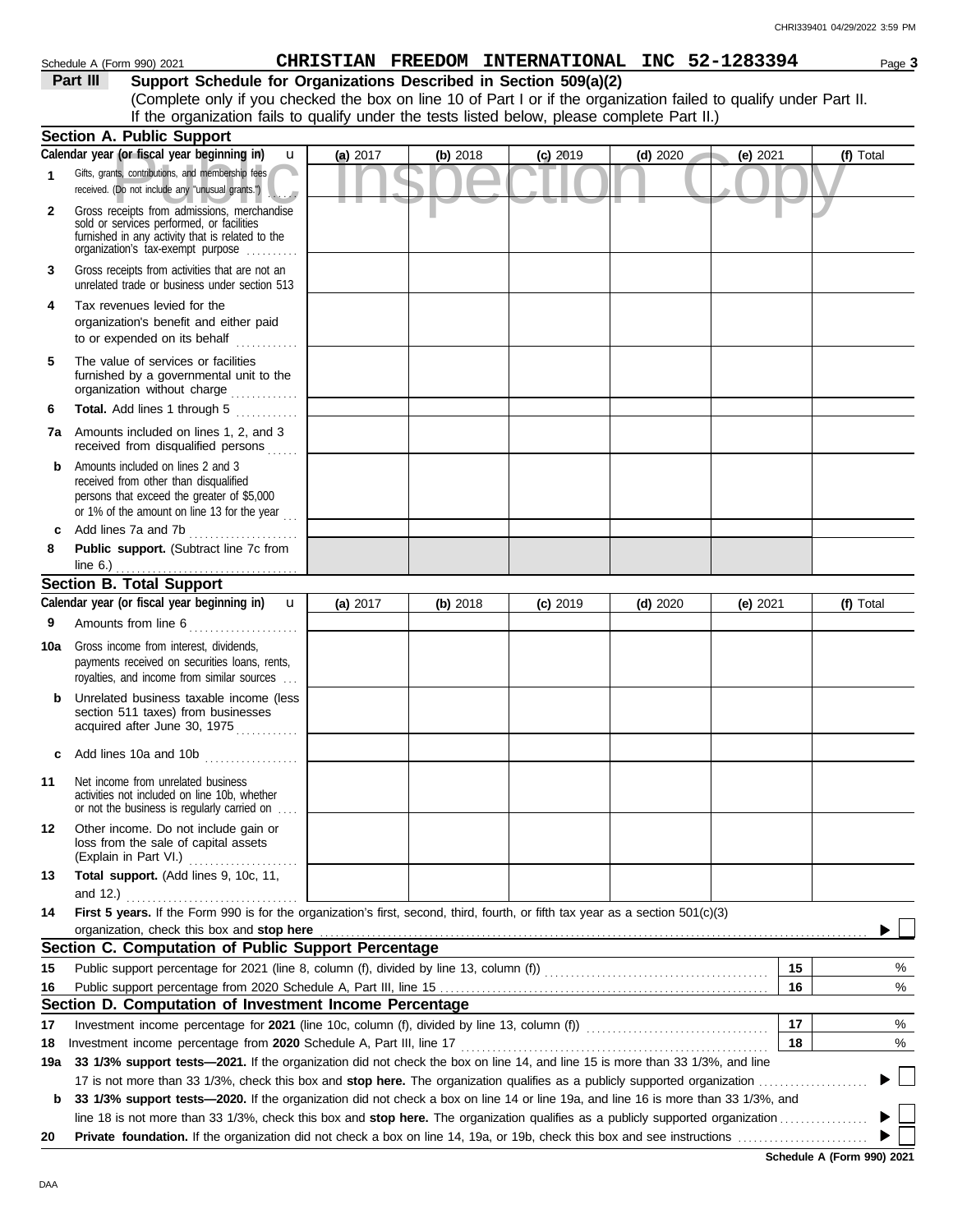|     | CHRISTIAN FREEDOM INTERNATIONAL INC 52-1283394<br>Schedule A (Form 990) 2021                                                                                                                                                            |                 | Page 4 |
|-----|-----------------------------------------------------------------------------------------------------------------------------------------------------------------------------------------------------------------------------------------|-----------------|--------|
|     | Part IV<br><b>Supporting Organizations</b>                                                                                                                                                                                              |                 |        |
|     | (Complete only if you checked a box in line 12 on Part I. If you checked box 12a, Part I, complete Sections A                                                                                                                           |                 |        |
|     | and B. If you checked box 12b, Part I, complete Sections A and C. If you checked box 12c, Part I, complete                                                                                                                              |                 |        |
|     | Sections A, D, and E. If you checked box 12d, Part I, complete Sections A and D, and complete Part V.)                                                                                                                                  |                 |        |
|     | Section A. All Supporting Organizations                                                                                                                                                                                                 |                 |        |
| 1   | Are all of the organization's supported organizations listed by name in the organization's governing                                                                                                                                    | Yes             | No     |
|     | documents? If "No," describe in Part VI how the supported organizations are designated. If designated by                                                                                                                                |                 |        |
|     | class or purpose, describe the designation. If historic and continuing relationship, explain.                                                                                                                                           | 1               |        |
| 2   | Did the organization have any supported organization that does not have an IRS determination of status                                                                                                                                  |                 |        |
|     | under section 509(a)(1) or (2)? If "Yes," explain in Part VI how the organization determined that the supported                                                                                                                         |                 |        |
| За  | organization was described in section $509(a)(1)$ or (2).<br>Did the organization have a supported organization described in section $501(c)(4)$ , (5), or (6)? If "Yes," answer                                                        | $\mathbf{2}$    |        |
|     | lines 3b and 3c below.                                                                                                                                                                                                                  | 3a              |        |
| b   | Did the organization confirm that each supported organization qualified under section $501(c)(4)$ , $(5)$ , or $(6)$ and                                                                                                                |                 |        |
|     | satisfied the public support tests under section 509(a)(2)? If "Yes," describe in Part VI when and how the                                                                                                                              |                 |        |
|     | organization made the determination.                                                                                                                                                                                                    | 3b              |        |
| c   | Did the organization ensure that all support to such organizations was used exclusively for section $170(c)(2)(B)$                                                                                                                      |                 |        |
|     | purposes? If "Yes," explain in Part VI what controls the organization put in place to ensure such use.                                                                                                                                  | 3c              |        |
| 4a  | Was any supported organization not organized in the United States ("foreign supported organization")? If                                                                                                                                |                 |        |
|     | "Yes," and if you checked box 12a or 12b in Part I, answer lines 4b and 4c below.                                                                                                                                                       | 4a              |        |
| b   | Did the organization have ultimate control and discretion in deciding whether to make grants to the foreign                                                                                                                             |                 |        |
|     | supported organization? If "Yes," describe in Part VI how the organization had such control and discretion                                                                                                                              |                 |        |
|     | despite being controlled or supervised by or in connection with its supported organizations.                                                                                                                                            | 4b              |        |
| c   | Did the organization support any foreign supported organization that does not have an IRS determination                                                                                                                                 |                 |        |
|     | under sections $501(c)(3)$ and $509(a)(1)$ or (2)? If "Yes," explain in Part VI what controls the organization used<br>to ensure that all support to the foreign supported organization was used exclusively for section $170(c)(2)(B)$ |                 |        |
|     | purposes.                                                                                                                                                                                                                               | 4c              |        |
| 5a  | Did the organization add, substitute, or remove any supported organizations during the tax year? If "Yes,"                                                                                                                              |                 |        |
|     | answer lines 5b and 5c below (if applicable). Also, provide detail in Part VI, including (i) the names and EIN                                                                                                                          |                 |        |
|     | numbers of the supported organizations added, substituted, or removed; (ii) the reasons for each such action;                                                                                                                           |                 |        |
|     | (iii) the authority under the organization's organizing document authorizing such action; and (iv) how the action                                                                                                                       |                 |        |
|     | was accomplished (such as by amendment to the organizing document).                                                                                                                                                                     | 5a              |        |
| b   | Type I or Type II only. Was any added or substituted supported organization part of a class already                                                                                                                                     |                 |        |
|     | designated in the organization's organizing document?                                                                                                                                                                                   | 5b              |        |
| c   | Substitutions only. Was the substitution the result of an event beyond the organization's control?                                                                                                                                      | 5 <sub>c</sub>  |        |
| 6   | Did the organization provide support (whether in the form of grants or the provision of services or facilities) to                                                                                                                      |                 |        |
|     | anyone other than (i) its supported organizations, (ii) individuals that are part of the charitable class benefited                                                                                                                     |                 |        |
|     | by one or more of its supported organizations, or (iii) other supporting organizations that also support or<br>benefit one or more of the filing organization's supported organizations? If "Yes," provide detail in Part VI.           |                 |        |
| 7   | Did the organization provide a grant, loan, compensation, or other similar payment to a substantial contributor                                                                                                                         | 6               |        |
|     | (as defined in section $4958(c)(3)(C)$ ), a family member of a substantial contributor, or a 35% controlled entity                                                                                                                      |                 |        |
|     | with regard to a substantial contributor? If "Yes," complete Part I of Schedule L (Form 990).                                                                                                                                           | 7               |        |
| 8   | Did the organization make a loan to a disqualified person (as defined in section 4958) not described on line                                                                                                                            |                 |        |
|     | 7? If "Yes," complete Part I of Schedule L (Form 990).                                                                                                                                                                                  | 8               |        |
| 9a  | Was the organization controlled directly or indirectly at any time during the tax year by one or more                                                                                                                                   |                 |        |
|     | disqualified persons, as defined in section 4946 (other than foundation managers and organizations                                                                                                                                      |                 |        |
|     | described in section 509(a)(1) or (2))? If "Yes," provide detail in Part VI.                                                                                                                                                            | 9а              |        |
| b   | Did one or more disqualified persons (as defined on line 9a) hold a controlling interest in any entity in which                                                                                                                         |                 |        |
|     | the supporting organization had an interest? If "Yes," provide detail in Part VI.                                                                                                                                                       | 9b              |        |
| c   | Did a disqualified person (as defined on line 9a) have an ownership interest in, or derive any personal benefit                                                                                                                         |                 |        |
| 10a | from, assets in which the supporting organization also had an interest? If "Yes," provide detail in Part VI.<br>Was the organization subject to the excess business holdings rules of section 4943 because of section                   | 9с              |        |
|     | 4943(f) (regarding certain Type II supporting organizations, and all Type III non-functionally integrated                                                                                                                               |                 |        |
|     | supporting organizations)? If "Yes," answer line 10b below.                                                                                                                                                                             | 10a             |        |
| b   | Did the organization have any excess business holdings in the tax year? (Use Schedule C, Form 4720, to                                                                                                                                  |                 |        |
|     | determine whether the organization had excess business holdings.)                                                                                                                                                                       | 10 <sub>b</sub> |        |

**Schedule A (Form 990) 2021**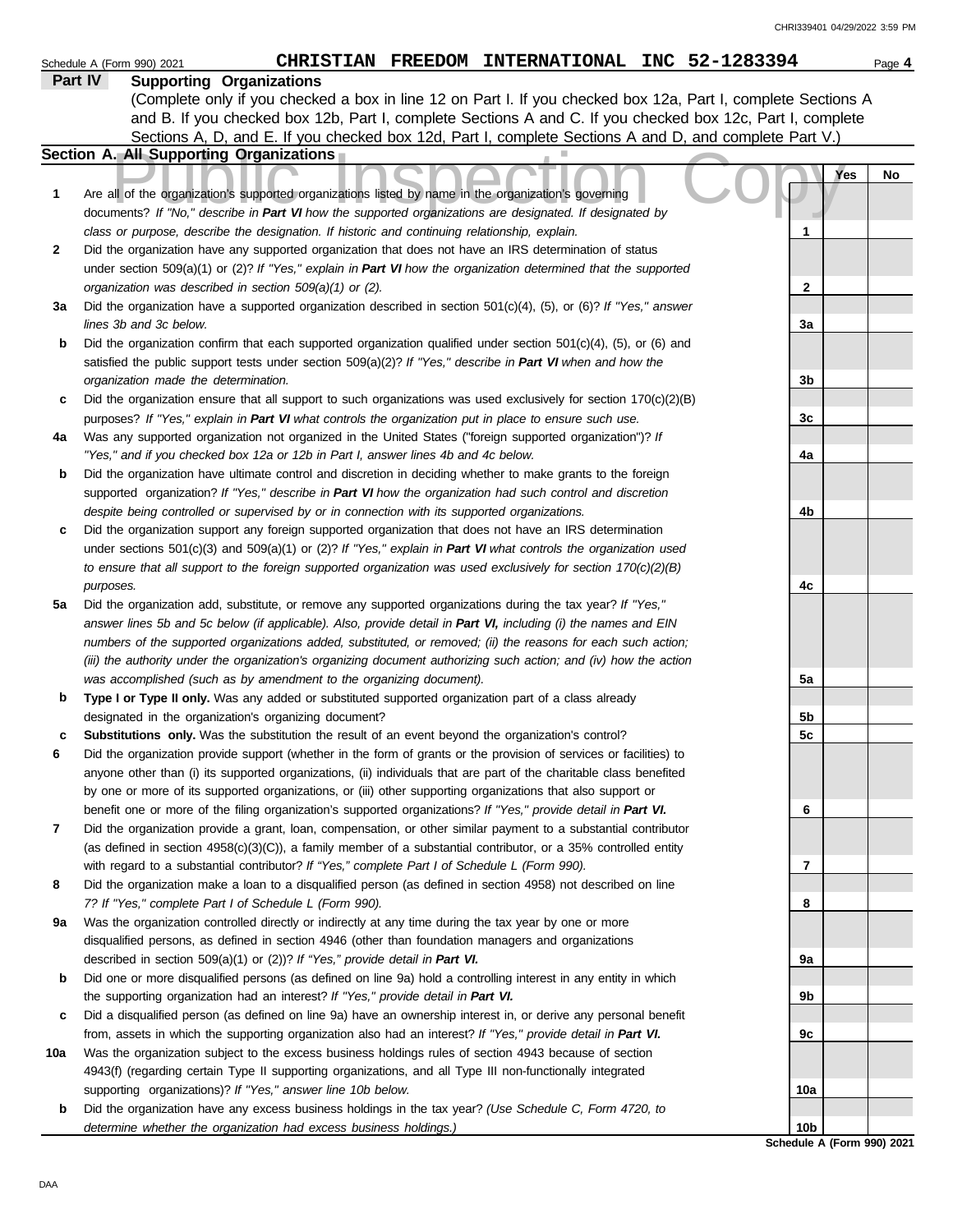|              | CHRISTIAN FREEDOM INTERNATIONAL INC 52-1283394<br>Schedule A (Form 990) 2021                                                                                                                                          |                            |     | Page 5 |
|--------------|-----------------------------------------------------------------------------------------------------------------------------------------------------------------------------------------------------------------------|----------------------------|-----|--------|
| Part IV      | <b>Supporting Organizations (continued)</b>                                                                                                                                                                           |                            |     |        |
|              |                                                                                                                                                                                                                       |                            | Yes | No     |
| 11           | Has the organization accepted a gift or contribution from any of the following persons?                                                                                                                               |                            |     |        |
| a            | A person who directly or indirectly controls, either alone or together with persons described on lines 11b and                                                                                                        |                            |     |        |
|              | 11c below, the governing body of a supported organization?                                                                                                                                                            | 11a                        |     |        |
| b            | A family member of a person described on line 11a above?                                                                                                                                                              | 11 <sub>b</sub>            |     |        |
| c            | A 35% controlled entity of a person described on line 11a or 11b above? If "Yes" to line 11a, 11b, or 11c,                                                                                                            |                            |     |        |
|              | provide detail in Part VI.                                                                                                                                                                                            | 11 <sub>G</sub>            |     |        |
|              | Section B. Type I Supporting Organizations                                                                                                                                                                            |                            |     |        |
|              |                                                                                                                                                                                                                       |                            | Yes | No     |
| 1            | Did the governing body, members of the governing body, officers acting in their official capacity, or membership of one or                                                                                            |                            |     |        |
|              | more supported organizations have the power to regularly appoint or elect at least a majority of the organization's officers,                                                                                         |                            |     |        |
|              | directors, or trustees at all times during the tax year? If "No," describe in Part VI how the supported organization(s)                                                                                               |                            |     |        |
|              | effectively operated, supervised, or controlled the organization's activities. If the organization had more than one supported                                                                                        |                            |     |        |
|              | organization, describe how the powers to appoint and/or remove officers, directors, or trustees were allocated among the                                                                                              |                            |     |        |
|              | supported organizations and what conditions or restrictions, if any, applied to such powers during the tax year.                                                                                                      | 1                          |     |        |
| 2            | Did the organization operate for the benefit of any supported organization other than the supported                                                                                                                   |                            |     |        |
|              | organization(s) that operated, supervised, or controlled the supporting organization? If "Yes," explain in Part                                                                                                       |                            |     |        |
|              | VI how providing such benefit carried out the purposes of the supported organization(s) that operated,                                                                                                                |                            |     |        |
|              | supervised, or controlled the supporting organization.<br>Section C. Type II Supporting Organizations                                                                                                                 | $\mathbf{2}$               |     |        |
|              |                                                                                                                                                                                                                       |                            | Yes | No     |
| 1            | Were a majority of the organization's directors or trustees during the tax year also a majority of the directors                                                                                                      |                            |     |        |
|              | or trustees of each of the organization's supported organization(s)? If "No," describe in Part VI how control                                                                                                         |                            |     |        |
|              | or management of the supporting organization was vested in the same persons that controlled or managed                                                                                                                |                            |     |        |
|              | the supported organization(s).                                                                                                                                                                                        | 1                          |     |        |
|              | Section D. All Type III Supporting Organizations                                                                                                                                                                      |                            |     |        |
|              |                                                                                                                                                                                                                       |                            | Yes | No     |
| 1            | Did the organization provide to each of its supported organizations, by the last day of the fifth month of the                                                                                                        |                            |     |        |
|              | organization's tax year, (i) a written notice describing the type and amount of support provided during the prior tax                                                                                                 |                            |     |        |
|              | year, (ii) a copy of the Form 990 that was most recently filed as of the date of notification, and (iii) copies of the                                                                                                |                            |     |        |
|              | organization's governing documents in effect on the date of notification, to the extent not previously provided?                                                                                                      | 1                          |     |        |
| $\mathbf{2}$ | Were any of the organization's officers, directors, or trustees either (i) appointed or elected by the supported                                                                                                      |                            |     |        |
|              | organization(s) or (ii) serving on the governing body of a supported organization? If "No," explain in Part VI how                                                                                                    |                            |     |        |
|              | the organization maintained a close and continuous working relationship with the supported organization(s).                                                                                                           | 2                          |     |        |
| 3            | By reason of the relationship described on line 2, above, did the organization's supported organizations have                                                                                                         |                            |     |        |
|              | a significant voice in the organization's investment policies and in directing the use of the organization's                                                                                                          |                            |     |        |
|              | income or assets at all times during the tax year? If "Yes," describe in Part VI the role the organization's                                                                                                          |                            |     |        |
|              | supported organizations played in this regard.                                                                                                                                                                        | 3                          |     |        |
|              | Section E. Type III Functionally Integrated Supporting Organizations                                                                                                                                                  |                            |     |        |
| 1            | Check the box next to the method that the organization used to satisfy the Integral Part Test during the year (see instructions).                                                                                     |                            |     |        |
| a            | The organization satisfied the Activities Test. Complete line 2 below.                                                                                                                                                |                            |     |        |
| b            | The organization is the parent of each of its supported organizations. Complete line 3 below.                                                                                                                         |                            |     |        |
| c            | The organization supported a governmental entity. Describe in Part VI how you supported a governmental entity (see instructions).                                                                                     |                            |     |        |
| 2            | Activities Test. Answer lines 2a and 2b below.                                                                                                                                                                        |                            | Yes | No     |
| а            | Did substantially all of the organization's activities during the tax year directly further the exempt purposes of                                                                                                    |                            |     |        |
|              | the supported organization(s) to which the organization was responsive? If "Yes," then in Part VI identify                                                                                                            |                            |     |        |
|              | those supported organizations and explain how these activities directly furthered their exempt purposes,                                                                                                              |                            |     |        |
|              | how the organization was responsive to those supported organizations, and how the organization determined                                                                                                             |                            |     |        |
|              | that these activities constituted substantially all of its activities.                                                                                                                                                | 2a                         |     |        |
| b            | Did the activities described on line 2a, above, constitute activities that, but for the organization's                                                                                                                |                            |     |        |
|              | involvement, one or more of the organization's supported organization(s) would have been engaged in? If                                                                                                               |                            |     |        |
|              | "Yes," explain in Part VI the reasons for the organization's position that its supported organization(s) would                                                                                                        |                            |     |        |
|              | have engaged in these activities but for the organization's involvement.                                                                                                                                              | 2b                         |     |        |
| 3            | Parent of Supported Organizations. Answer lines 3a and 3b below.                                                                                                                                                      |                            |     |        |
| a            | Did the organization have the power to regularly appoint or elect a majority of the officers, directors, or                                                                                                           |                            |     |        |
| b            | trustees of each of the supported organizations? If "Yes" or "No," provide details in Part VI.<br>Did the organization exercise a substantial degree of direction over the policies, programs, and activities of each | За                         |     |        |
|              | of its supported organizations? If "Yes," describe in Part VI the role played by the organization in this regard.                                                                                                     | 3b                         |     |        |
| DAA          |                                                                                                                                                                                                                       | Schedule A (Form 990) 2021 |     |        |
|              |                                                                                                                                                                                                                       |                            |     |        |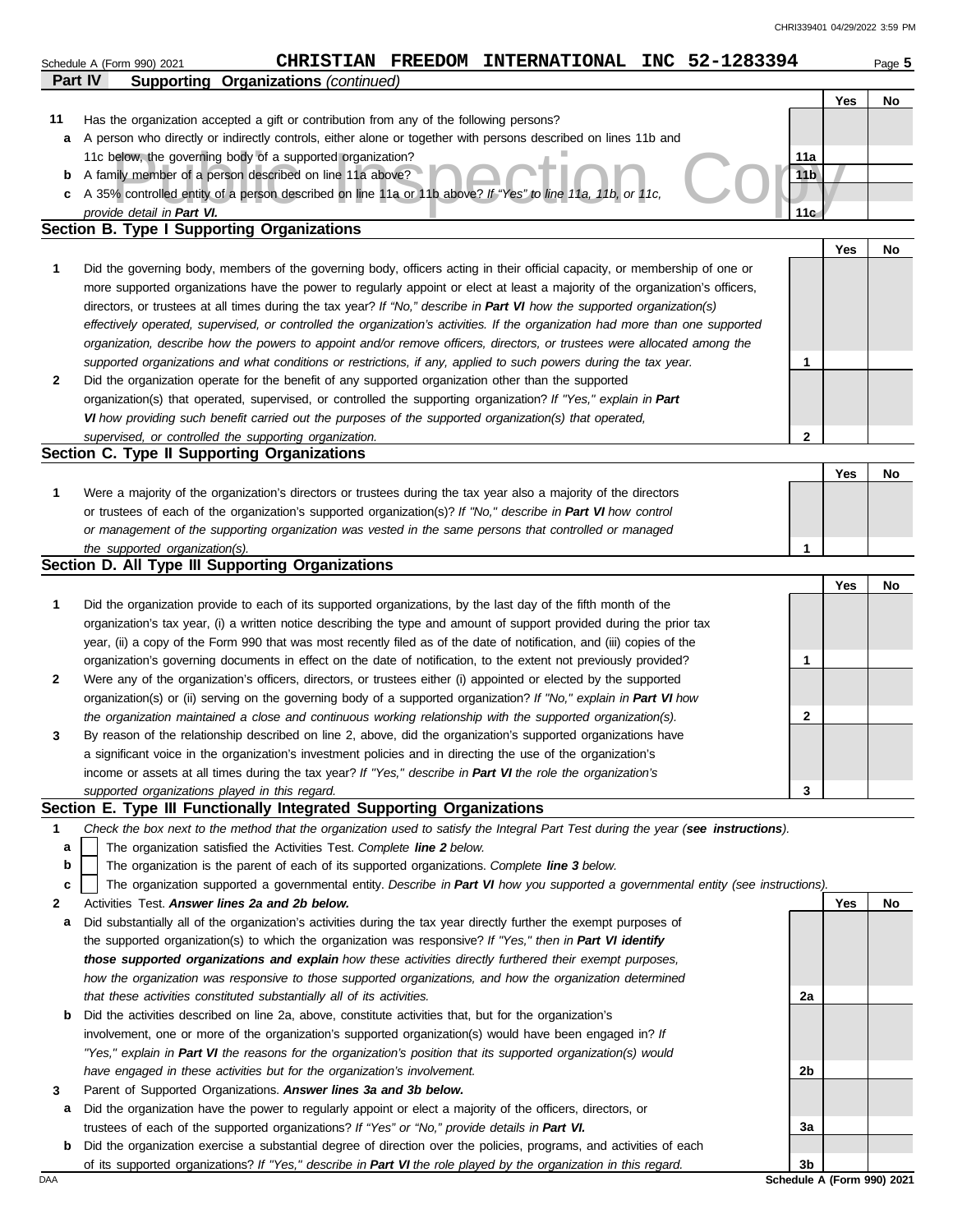|                                                   | CHRISTIAN FREEDOM INTERNATIONAL INC 52-1283394<br>Schedule A (Form 990) 2021                                                     |                     |                | Page 6                         |  |  |  |
|---------------------------------------------------|----------------------------------------------------------------------------------------------------------------------------------|---------------------|----------------|--------------------------------|--|--|--|
|                                                   | Type III Non-Functionally Integrated 509(a)(3) Supporting Organizations<br>Part V                                                |                     |                |                                |  |  |  |
| $\mathbf{1}$                                      | Check here if the organization satisfied the Integral Part Test as a qualifying trust on Nov. 20, 1970 (explain in Part VI). See |                     |                |                                |  |  |  |
|                                                   | instructions. All other Type III non-functionally integrated supporting organizations must complete Sections A through E.        |                     |                |                                |  |  |  |
| Section A - Adjusted Net Income<br>(A) Prior Year |                                                                                                                                  |                     |                |                                |  |  |  |
|                                                   | (optional)                                                                                                                       |                     |                |                                |  |  |  |
| 1                                                 | Net short-term capital gain                                                                                                      | $\ddot{\mathbf{1}}$ |                |                                |  |  |  |
| $\mathbf{2}$                                      | Recoveries of prior-year distributions                                                                                           | $\overline{2}$      |                |                                |  |  |  |
| 3                                                 | Other gross income (see instructions)                                                                                            | 3                   |                |                                |  |  |  |
| 4                                                 | Add lines 1 through 3.                                                                                                           | 4                   |                |                                |  |  |  |
| 5                                                 | Depreciation and depletion                                                                                                       | 5                   |                |                                |  |  |  |
| 6                                                 | Portion of operating expenses paid or incurred for production or collection                                                      |                     |                |                                |  |  |  |
|                                                   | of gross income or for management, conservation, or maintenance of                                                               |                     |                |                                |  |  |  |
|                                                   | property held for production of income (see instructions)                                                                        | 6                   |                |                                |  |  |  |
| 7                                                 | Other expenses (see instructions)                                                                                                | 7                   |                |                                |  |  |  |
| 8                                                 | Adjusted Net Income (subtract lines 5, 6, and 7 from line 4)                                                                     | 8                   |                |                                |  |  |  |
|                                                   | Section B - Minimum Asset Amount                                                                                                 |                     | (A) Prior Year | (B) Current Year<br>(optional) |  |  |  |
| 1                                                 | Aggregate fair market value of all non-exempt-use assets (see                                                                    |                     |                |                                |  |  |  |
|                                                   | instructions for short tax year or assets held for part of year):                                                                |                     |                |                                |  |  |  |
|                                                   | a Average monthly value of securities                                                                                            | 1a                  |                |                                |  |  |  |
|                                                   | <b>b</b> Average monthly cash balances                                                                                           | 1b                  |                |                                |  |  |  |
|                                                   | c Fair market value of other non-exempt-use assets                                                                               | 1c                  |                |                                |  |  |  |
|                                                   | <b>d Total</b> (add lines 1a, 1b, and 1c)                                                                                        | 1d                  |                |                                |  |  |  |
|                                                   | e Discount claimed for blockage or other factors                                                                                 |                     |                |                                |  |  |  |
|                                                   | (explain in detail in Part VI):                                                                                                  |                     |                |                                |  |  |  |
| $\mathbf{2}$                                      | Acquisition indebtedness applicable to non-exempt-use assets                                                                     | 2                   |                |                                |  |  |  |
| 3                                                 | Subtract line 2 from line 1d.                                                                                                    | 3                   |                |                                |  |  |  |
| 4                                                 | Cash deemed held for exempt use. Enter 0.015 of line 3 (for greater amount,                                                      |                     |                |                                |  |  |  |
|                                                   | see instructions).                                                                                                               | 4                   |                |                                |  |  |  |
| 5                                                 | Net value of non-exempt-use assets (subtract line 4 from line 3)                                                                 | 5                   |                |                                |  |  |  |
| 6                                                 | Multiply line 5 by 0.035.                                                                                                        | 6                   |                |                                |  |  |  |
| 7                                                 | Recoveries of prior-year distributions                                                                                           | 7                   |                |                                |  |  |  |
| 8                                                 | <b>Minimum Asset Amount</b> (add line 7 to line 6)                                                                               | 8                   |                |                                |  |  |  |
|                                                   | Section C - Distributable Amount                                                                                                 |                     |                | <b>Current Year</b>            |  |  |  |
| 1.                                                | Adjusted net income for prior year (from Section A, line 8, column A)                                                            | 1                   |                |                                |  |  |  |
| 2                                                 | Enter 0.85 of line 1.                                                                                                            | $\mathbf{2}$        |                |                                |  |  |  |
| 3                                                 | Minimum asset amount for prior year (from Section B, line 8, column A)                                                           | 3                   |                |                                |  |  |  |
| 4                                                 | Enter greater of line 2 or line 3.                                                                                               | 4                   |                |                                |  |  |  |
| 5                                                 | Income tax imposed in prior year                                                                                                 | 5                   |                |                                |  |  |  |
| 6                                                 | <b>Distributable Amount.</b> Subtract line 5 from line 4, unless subject to                                                      |                     |                |                                |  |  |  |
|                                                   | emergency temporary reduction (see instructions).                                                                                | 6                   |                |                                |  |  |  |
|                                                   |                                                                                                                                  |                     |                |                                |  |  |  |

**7** | Check here if the current year is the organization's first as a non-functionally integrated Type III supporting organization (see instructions).

**Schedule A (Form 990) 2021**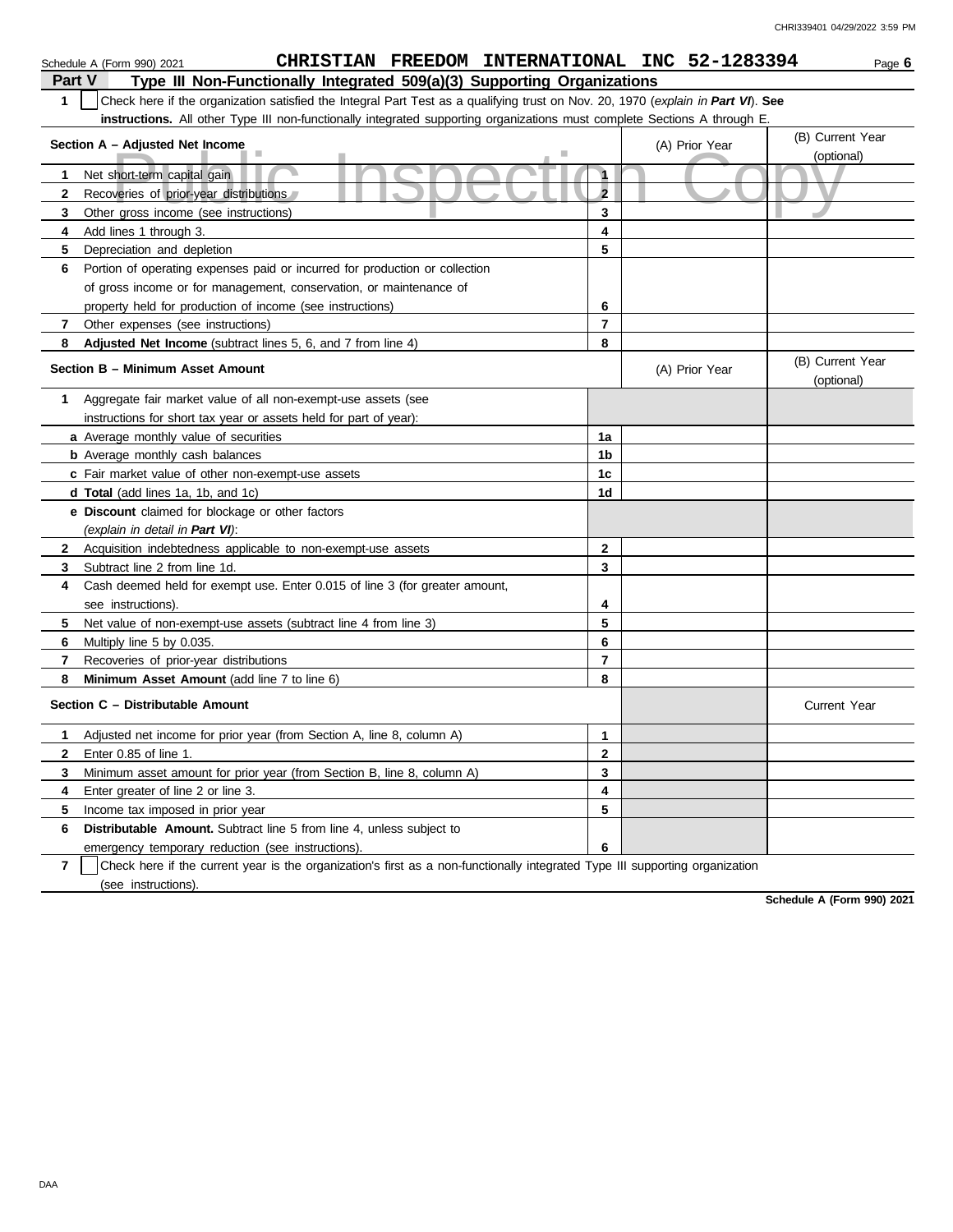| Schedule A (Form 990) 2021 |  |  |  |
|----------------------------|--|--|--|

### Schedule A (Form 990) 2021 **CHRISTIAN FREEDOM INTERNATIONAL INC** 52-1283394 Page 7

| Part V       | Type III Non-Functionally Integrated 509(a)(3) Supporting Organizations (continued)                    |                                    |                                               |                                                  |
|--------------|--------------------------------------------------------------------------------------------------------|------------------------------------|-----------------------------------------------|--------------------------------------------------|
|              | Section D - Distributions                                                                              |                                    |                                               | <b>Current Year</b>                              |
| 1            | Amounts paid to supported organizations to accomplish exempt purposes                                  |                                    |                                               |                                                  |
| $\mathbf{2}$ | Amounts paid to perform activity that directly furthers exempt purposes of supported                   |                                    |                                               |                                                  |
|              | organizations, in excess of income from activity                                                       |                                    |                                               |                                                  |
| 3            | Administrative expenses paid to accomplish exempt purposes of supported organizations                  |                                    |                                               |                                                  |
| 4            | Amounts paid to acquire exempt-use assets                                                              |                                    |                                               |                                                  |
| 5            | Qualified set-aside amounts (prior IRS approval required—provide details in Part VI)                   |                                    |                                               |                                                  |
| 6            |                                                                                                        |                                    |                                               |                                                  |
| 7            | Total annual distributions. Add lines 1 through 6.                                                     |                                    |                                               |                                                  |
| 8            | Distributions to attentive supported organizations to which the organization is responsive             |                                    |                                               |                                                  |
|              | (provide details in Part VI). See instructions.                                                        |                                    |                                               |                                                  |
| 9            | Distributable amount for 2021 from Section C, line 6                                                   |                                    |                                               |                                                  |
| 10           | Line 8 amount divided by line 9 amount                                                                 |                                    |                                               |                                                  |
|              | Section E - Distribution Allocations (see instructions)                                                | (i)<br><b>Excess Distributions</b> | (ii)<br><b>Underdistributions</b><br>Pre-2021 | (iii)<br><b>Distributable</b><br>Amount for 2021 |
| 1            | Distributable amount for 2021 from Section C, line 6                                                   |                                    |                                               |                                                  |
| 2            | Underdistributions, if any, for years prior to 2021                                                    |                                    |                                               |                                                  |
|              | (reasonable cause required-explain in Part VI). See                                                    |                                    |                                               |                                                  |
|              | instructions.                                                                                          |                                    |                                               |                                                  |
| 3            | Excess distributions carryover, if any, to 2021                                                        |                                    |                                               |                                                  |
|              | <b>a</b> From 2016                                                                                     |                                    |                                               |                                                  |
|              |                                                                                                        |                                    |                                               |                                                  |
|              |                                                                                                        |                                    |                                               |                                                  |
|              |                                                                                                        |                                    |                                               |                                                  |
|              | e From 2020                                                                                            |                                    |                                               |                                                  |
|              | f Total of lines 3a through 3e                                                                         |                                    |                                               |                                                  |
|              | <b>g</b> Applied to underdistributions of prior years<br><b>h</b> Applied to 2021 distributable amount |                                    |                                               |                                                  |
|              | <b>i</b> Carryover from 2016 not applied (see instructions)                                            |                                    |                                               |                                                  |
|              | Remainder. Subtract lines 3g, 3h, and 3i from line 3f.                                                 |                                    |                                               |                                                  |
| 4            | Distributions for 2021 from                                                                            |                                    |                                               |                                                  |
|              | \$<br>Section D, line 7:                                                                               |                                    |                                               |                                                  |
|              | <b>a</b> Applied to underdistributions of prior years                                                  |                                    |                                               |                                                  |
|              | <b>b</b> Applied to 2021 distributable amount                                                          |                                    |                                               |                                                  |
|              | c Remainder. Subtract lines 4a and 4b from line 4.                                                     |                                    |                                               |                                                  |
| 5            | Remaining underdistributions for years prior to 2021, if                                               |                                    |                                               |                                                  |
|              | any. Subtract lines 3q and 4a from line 2. For result                                                  |                                    |                                               |                                                  |
|              | greater than zero, explain in Part VI. See instructions.                                               |                                    |                                               |                                                  |
| 6            | Remaining underdistributions for 2021 Subtract lines 3h                                                |                                    |                                               |                                                  |
|              | and 4b from line 1. For result greater than zero, explain in                                           |                                    |                                               |                                                  |
|              | Part VI. See instructions.                                                                             |                                    |                                               |                                                  |
| 7            | Excess distributions carryover to 2022. Add lines 3j                                                   |                                    |                                               |                                                  |
|              | and 4c.                                                                                                |                                    |                                               |                                                  |
| 8            | Breakdown of line 7:                                                                                   |                                    |                                               |                                                  |
|              |                                                                                                        |                                    |                                               |                                                  |
|              | <b>b</b> Excess from 2018                                                                              |                                    |                                               |                                                  |
|              |                                                                                                        |                                    |                                               |                                                  |
|              | d Excess from 2020                                                                                     |                                    |                                               |                                                  |
|              | e Excess from 2021                                                                                     |                                    |                                               |                                                  |
|              |                                                                                                        |                                    |                                               | Schodule A (Form 000) 2024                       |

**Schedule A (Form 990) 2021**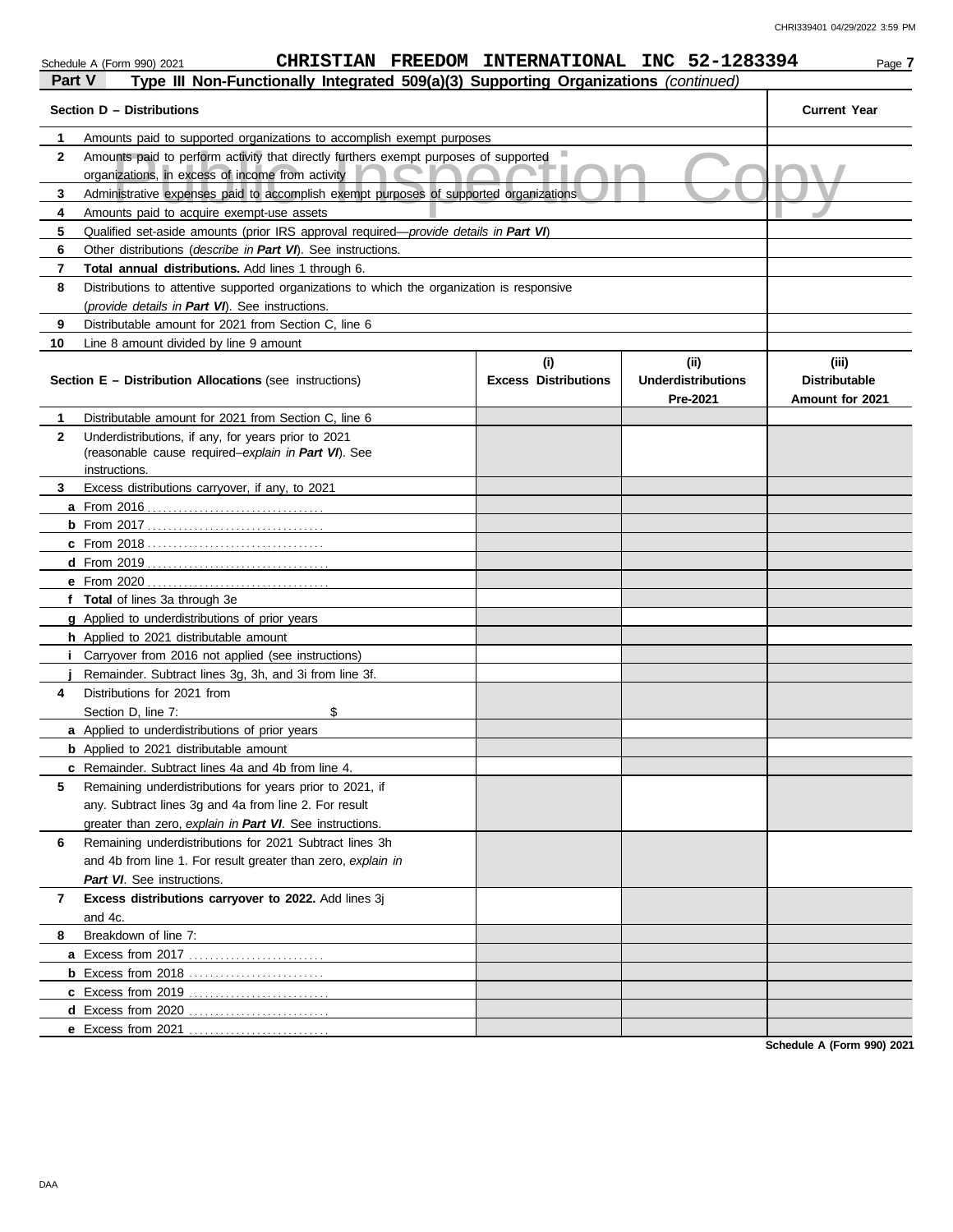| Schedule A (Form 990) 2021 |                                                                                                                                                                                                                                                                                                                                                                   | CHRISTIAN FREEDOM INTERNATIONAL INC 52-1283394 |  | Page 8 |
|----------------------------|-------------------------------------------------------------------------------------------------------------------------------------------------------------------------------------------------------------------------------------------------------------------------------------------------------------------------------------------------------------------|------------------------------------------------|--|--------|
| Part VI                    | Supplemental Information. Provide the explanations required by Part II, line 10; Part II, line 17a or 17b; Part<br>III, line 12; Part IV, Section A, lines 1, 2, 3b, 3c, 4b, 4c, 5a, 6, 9a, 9b, 9c, 11a, 11b, and 11c; Part IV, Section<br>B, lines 1 and 2; Part IV, Section C, line 1; Part IV, Section D, lines 2 and 3; Part IV, Section E, lines 1c, 2a, 2b, |                                                |  |        |
|                            | 3a, and 3b; Part V, line 1; Part V, Section B, line 1e; Part V, Section D, lines 5, 6, and 8; and Part V, Section E,                                                                                                                                                                                                                                              |                                                |  |        |
|                            | lines 2, 5, and 6. Also complete this part for any additional information. (See instructions.)                                                                                                                                                                                                                                                                    |                                                |  |        |
|                            |                                                                                                                                                                                                                                                                                                                                                                   |                                                |  |        |
|                            |                                                                                                                                                                                                                                                                                                                                                                   |                                                |  |        |
|                            |                                                                                                                                                                                                                                                                                                                                                                   |                                                |  |        |
|                            |                                                                                                                                                                                                                                                                                                                                                                   |                                                |  |        |
|                            |                                                                                                                                                                                                                                                                                                                                                                   |                                                |  |        |
|                            |                                                                                                                                                                                                                                                                                                                                                                   |                                                |  |        |
|                            |                                                                                                                                                                                                                                                                                                                                                                   |                                                |  |        |
|                            |                                                                                                                                                                                                                                                                                                                                                                   |                                                |  |        |
|                            |                                                                                                                                                                                                                                                                                                                                                                   |                                                |  |        |
|                            |                                                                                                                                                                                                                                                                                                                                                                   |                                                |  |        |
|                            |                                                                                                                                                                                                                                                                                                                                                                   |                                                |  |        |
|                            |                                                                                                                                                                                                                                                                                                                                                                   |                                                |  |        |
|                            |                                                                                                                                                                                                                                                                                                                                                                   |                                                |  |        |
|                            |                                                                                                                                                                                                                                                                                                                                                                   |                                                |  |        |
|                            |                                                                                                                                                                                                                                                                                                                                                                   |                                                |  |        |
|                            |                                                                                                                                                                                                                                                                                                                                                                   |                                                |  |        |
|                            |                                                                                                                                                                                                                                                                                                                                                                   |                                                |  |        |
|                            |                                                                                                                                                                                                                                                                                                                                                                   |                                                |  |        |
|                            |                                                                                                                                                                                                                                                                                                                                                                   |                                                |  |        |
|                            |                                                                                                                                                                                                                                                                                                                                                                   |                                                |  |        |
|                            |                                                                                                                                                                                                                                                                                                                                                                   |                                                |  |        |
|                            |                                                                                                                                                                                                                                                                                                                                                                   |                                                |  |        |
|                            |                                                                                                                                                                                                                                                                                                                                                                   |                                                |  |        |
|                            |                                                                                                                                                                                                                                                                                                                                                                   |                                                |  |        |
|                            |                                                                                                                                                                                                                                                                                                                                                                   |                                                |  |        |
|                            |                                                                                                                                                                                                                                                                                                                                                                   |                                                |  |        |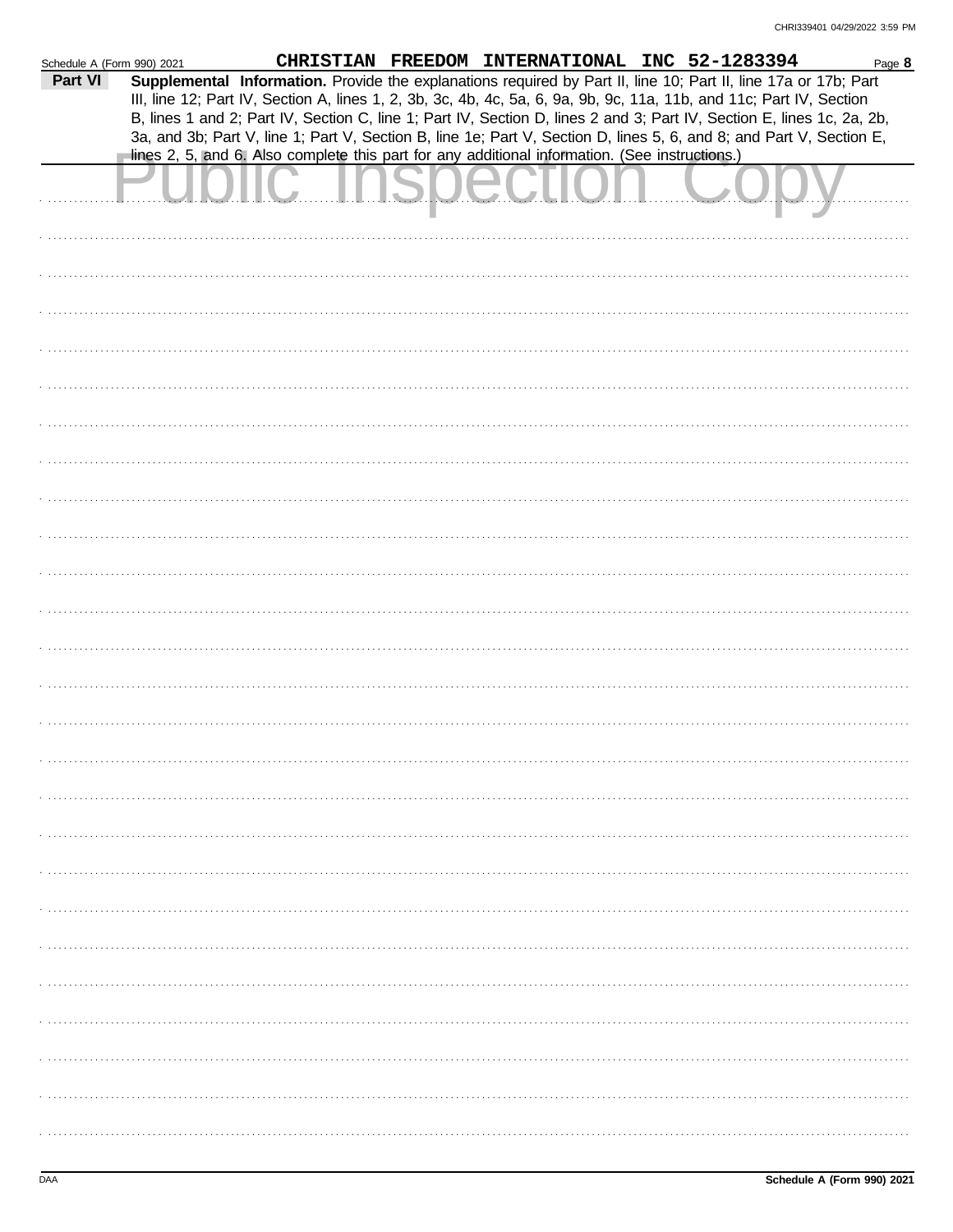|                                                                         |                                                                                                                                                                                                                                                                                                                                                                                                                                                                                                             | CHRI339401 04/29/2022 3:59 PM  |
|-------------------------------------------------------------------------|-------------------------------------------------------------------------------------------------------------------------------------------------------------------------------------------------------------------------------------------------------------------------------------------------------------------------------------------------------------------------------------------------------------------------------------------------------------------------------------------------------------|--------------------------------|
| <b>Schedule B</b><br>(Form 990)                                         | <b>Schedule of Contributors</b>                                                                                                                                                                                                                                                                                                                                                                                                                                                                             | OMB No. 1545-0047              |
| Department of the Treasury<br>Internal Revenue Service                  | u Attach to Form 990 or Form 990-PF.<br>u Go to www.irs.gov/Form990 for the latest information.                                                                                                                                                                                                                                                                                                                                                                                                             |                                |
| Name of the organization<br>CHRISTIAN<br>Organization type (check one): | ٠<br>52-1283394<br><b>INTERNATIONAL</b><br>FREEDOM<br><b>INC</b>                                                                                                                                                                                                                                                                                                                                                                                                                                            | Employer identification number |
| Filers of:                                                              | Section:                                                                                                                                                                                                                                                                                                                                                                                                                                                                                                    |                                |
| Form 990 or 990-EZ                                                      | ΙXΙ<br>3 ) (enter number) organization<br>501(c)                                                                                                                                                                                                                                                                                                                                                                                                                                                            |                                |
|                                                                         | $4947(a)(1)$ nonexempt charitable trust not treated as a private foundation                                                                                                                                                                                                                                                                                                                                                                                                                                 |                                |
|                                                                         | 527 political organization                                                                                                                                                                                                                                                                                                                                                                                                                                                                                  |                                |
| Form 990-PF                                                             | 501(c)(3) exempt private foundation                                                                                                                                                                                                                                                                                                                                                                                                                                                                         |                                |
|                                                                         | 4947(a)(1) nonexempt charitable trust treated as a private foundation                                                                                                                                                                                                                                                                                                                                                                                                                                       |                                |
|                                                                         | 501(c)(3) taxable private foundation                                                                                                                                                                                                                                                                                                                                                                                                                                                                        |                                |
|                                                                         |                                                                                                                                                                                                                                                                                                                                                                                                                                                                                                             |                                |
| instructions.                                                           | Check if your organization is covered by the General Rule or a Special Rule.<br>Note: Only a section 501(c)(7), (8), or (10) organization can check boxes for both the General Rule and a Special Rule. See                                                                                                                                                                                                                                                                                                 |                                |
| <b>General Rule</b>                                                     |                                                                                                                                                                                                                                                                                                                                                                                                                                                                                                             |                                |
| contributor's total contributions.                                      | For an organization filing Form 990, 990-EZ, or 990-PF that received, during the year, contributions totaling \$5,000<br>or more (in money or property) from any one contributor. Complete Parts I and II. See instructions for determining a                                                                                                                                                                                                                                                               |                                |
| <b>Special Rules</b>                                                    |                                                                                                                                                                                                                                                                                                                                                                                                                                                                                                             |                                |
| X                                                                       | For an organization described in section 501(c)(3) filing Form 990 or 990-EZ that met the 33 <sup>1</sup> /3% support test of the<br>regulations under sections 509(a)(1) and 170(b)(1)(A)(vi), that checked Schedule A (Form 990), Part II, line 13, 16a, or<br>16b, and that received from any one contributor, during the year, total contributions of the greater of (1) \$5,000; or<br>(2) 2% of the amount on (i) Form 990, Part VIII, line 1h; or (ii) Form 990-EZ, line 1. Complete Parts I and II. |                                |
|                                                                         | For an organization described in section 501(c)(7), (8), or (10) filing Form 990 or 990-EZ that received from any one<br>contributor, during the year, total contributions of more than \$1,000 exclusively for religious, charitable, scientific,<br>literary, or educational purposes, or for the prevention of cruelty to children or animals. Complete Parts I (entering<br>"N/A" in column (b) instead of the contributor name and address), II, and III.                                              |                                |

For an organization described in section 501(c)(7), (8), or (10) filing Form 990 or 990-EZ that received from any one contributor, during the year, contributions *exclusively* for religious, charitable, etc., purposes, but no such contributions totaled more than \$1,000. If this box is checked, enter here the total contributions that were received during the year for an *exclusively* religious, charitable, etc., purpose. Don't complete any of the parts unless the **General Rule** applies to this organization because it received *nonexclusively* religious, charitable, etc., contributions totaling \$5,000 or more during the year . . . . . . . . . . . . . . . . . . . . . . . . . . . . . . . . . . . . . . . . . . . . . . . . . . . . . . . . . . . . . . . . . . . . . . . . . . . . . . . .

**must** answer "No" on Part IV, line 2, of its Form 990; or check the box on line H of its Form 990-EZ or on its Form 990-PF, Part I, line 2, to certify that it doesn't meet the filing requirements of Schedule B (Form 990). **Caution:** An organization that isn't covered by the General Rule and/or the Special Rules doesn't file Schedule B (Form 990), but it

**For Paperwork Reduction Act Notice, see the instructions for Form 990, 990-EZ, or 990-PF.**

 $\triangleright$  \$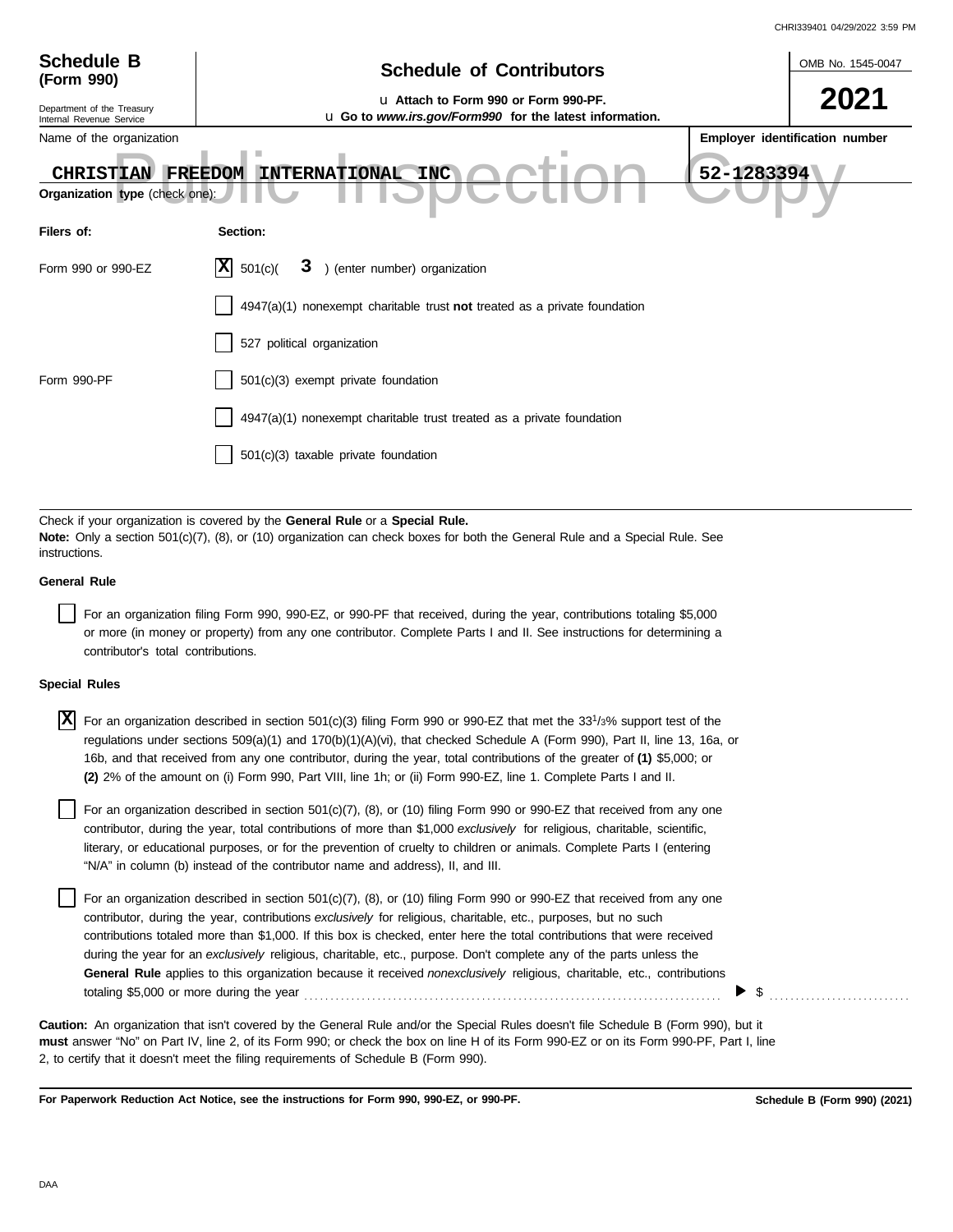| Name of organization       | Schedule B (Form 990) (2021)                                                                   |                                                   | PAGE 1 OF 1<br>Page 2<br>Employer identification number                                                                      |
|----------------------------|------------------------------------------------------------------------------------------------|---------------------------------------------------|------------------------------------------------------------------------------------------------------------------------------|
|                            | <b>CHRISTIAN</b><br>FREEDOM<br><b>INTERNATIONAL</b><br><b>INC</b>                              |                                                   | 52-1283394                                                                                                                   |
| Part I                     | Contributors (see instructions). Use duplicate copies of Part I if additional space is needed. |                                                   |                                                                                                                              |
| (a)<br>No.<br>$\mathbf{1}$ | (b)<br>Name, address, and ZIP + 4                                                              | (c)<br><b>Total contributions</b><br>95,000<br>\$ | (d)<br>Type of contribution<br>Ιx<br>Person<br>Payroll<br><b>Noncash</b><br>(Complete Part II for<br>noncash contributions.) |
| (a)<br>No.                 | (b)<br>Name, address, and ZIP + 4                                                              | (c)<br><b>Total contributions</b>                 | (d)<br>Type of contribution                                                                                                  |
| $\overline{2}$             |                                                                                                | 25,000<br>\$                                      | х<br>Person<br>Payroll<br>Noncash<br>(Complete Part II for<br>noncash contributions.)                                        |
| (a)<br>No.                 | (b)<br>Name, address, and ZIP + 4                                                              | (c)<br><b>Total contributions</b>                 | (d)<br>Type of contribution                                                                                                  |
|                            |                                                                                                | \$                                                | Person<br>Payroll<br>Noncash<br>(Complete Part II for<br>noncash contributions.)                                             |
| (a)                        | (b)                                                                                            | (c)                                               | (d)<br>Type of contribution                                                                                                  |
| No.                        | Name, address, and ZIP + 4                                                                     | <b>Total contributions</b><br>\$                  | Person<br>Payroll<br><b>Noncash</b><br>(Complete Part II for<br>noncash contributions.)                                      |
| (a)<br>No.                 | (b)<br>Name, address, and ZIP + 4                                                              | (c)<br><b>Total contributions</b>                 | (d)<br>Type of contribution                                                                                                  |
| 1.1.1.1                    |                                                                                                | \$                                                | Person<br>Payroll<br><b>Noncash</b><br>(Complete Part II for<br>noncash contributions.)                                      |
| (a)                        | (b)                                                                                            | (c)                                               | (d)                                                                                                                          |
| No.                        | Name, address, and ZIP + 4                                                                     | <b>Total contributions</b><br>\$                  | Type of contribution<br>Person<br>Payroll<br><b>Noncash</b><br>(Complete Part II for<br>noncash contributions.)              |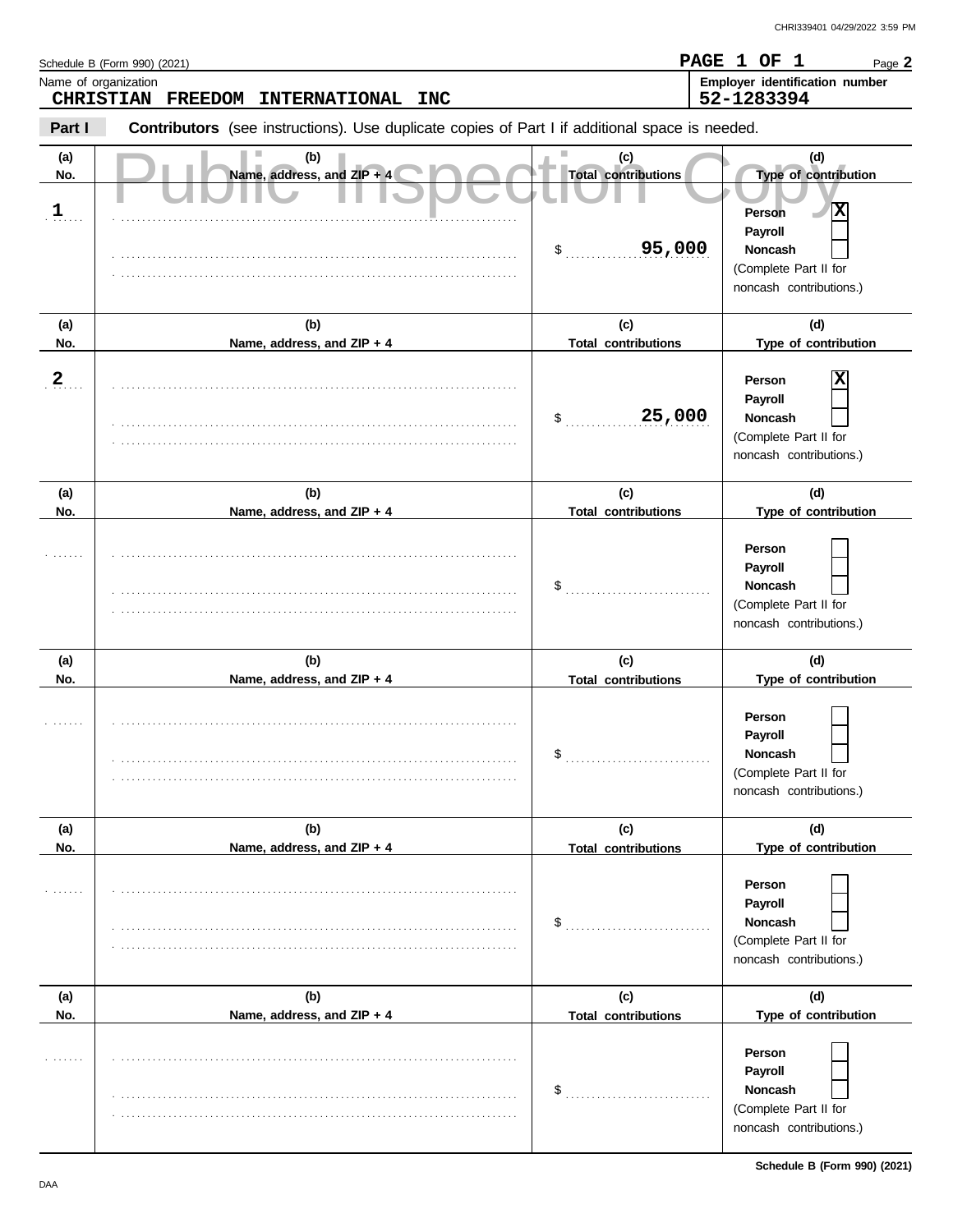|              | <b>SCHEDULE D</b>                                  |                                |                                                                                                                                                                                                                                                                      | Supplemental Financial Statements                          |                         |                                                    |    |                                | OMB No. 1545-0047               |
|--------------|----------------------------------------------------|--------------------------------|----------------------------------------------------------------------------------------------------------------------------------------------------------------------------------------------------------------------------------------------------------------------|------------------------------------------------------------|-------------------------|----------------------------------------------------|----|--------------------------------|---------------------------------|
|              | (Form 990)                                         |                                | Part IV, line 6, 7, 8, 9, 10, 11a, 11b, 11c, 11d, 11e, 11f, 12a, or 12b.                                                                                                                                                                                             | u Complete if the organization answered "Yes" on Form 990, |                         |                                                    |    |                                |                                 |
|              | Department of the Treasury                         |                                |                                                                                                                                                                                                                                                                      | u Attach to Form 990.                                      |                         |                                                    |    |                                | Open to Public                  |
|              | Internal Revenue Service                           |                                | <b>u</b> Go to www.irs.gov/Form990 for instructions and the latest information.                                                                                                                                                                                      |                                                            |                         |                                                    |    |                                | <b>Inspection</b>               |
|              | Name of the organization                           |                                |                                                                                                                                                                                                                                                                      |                                                            |                         |                                                    |    | Employer identification number |                                 |
|              |                                                    |                                | CHRISTIAN FREEDOM INTERNATIONAL INC                                                                                                                                                                                                                                  |                                                            |                         |                                                    |    | 52-1283394                     |                                 |
|              | Part I                                             |                                | Organizations Maintaining Donor Advised Funds or Other Similar Funds or Accounts.                                                                                                                                                                                    |                                                            |                         |                                                    |    |                                |                                 |
|              |                                                    |                                | Complete if the organization answered "Yes" on Form 990, Part IV, line 6.                                                                                                                                                                                            |                                                            |                         |                                                    |    |                                |                                 |
|              |                                                    |                                |                                                                                                                                                                                                                                                                      |                                                            | (a) Donor advised funds |                                                    |    | (b) Funds and other accounts   |                                 |
| 1            |                                                    |                                |                                                                                                                                                                                                                                                                      |                                                            |                         |                                                    |    |                                |                                 |
| 2            |                                                    |                                |                                                                                                                                                                                                                                                                      |                                                            |                         |                                                    |    |                                |                                 |
| 3<br>4       |                                                    |                                |                                                                                                                                                                                                                                                                      |                                                            |                         |                                                    |    |                                |                                 |
| 5            |                                                    |                                | Did the organization inform all donors and donor advisors in writing that the assets held in donor advised                                                                                                                                                           |                                                            |                         |                                                    |    |                                |                                 |
|              |                                                    |                                |                                                                                                                                                                                                                                                                      |                                                            |                         |                                                    |    |                                | Yes<br>No                       |
| 6            |                                                    |                                | Did the organization inform all grantees, donors, and donor advisors in writing that grant funds can be used                                                                                                                                                         |                                                            |                         |                                                    |    |                                |                                 |
|              |                                                    |                                | only for charitable purposes and not for the benefit of the donor or donor advisor, or for any other purpose                                                                                                                                                         |                                                            |                         |                                                    |    |                                |                                 |
|              | conferring impermissible private benefit?          |                                |                                                                                                                                                                                                                                                                      |                                                            |                         |                                                    |    |                                | Yes<br>No                       |
|              | Part II                                            | <b>Conservation Easements.</b> | Complete if the organization answered "Yes" on Form 990, Part IV, line 7.                                                                                                                                                                                            |                                                            |                         |                                                    |    |                                |                                 |
| 1            |                                                    |                                | Purpose(s) of conservation easements held by the organization (check all that apply).                                                                                                                                                                                |                                                            |                         |                                                    |    |                                |                                 |
|              |                                                    |                                | Preservation of land for public use (for example, recreation or education)                                                                                                                                                                                           |                                                            |                         | Preservation of a historically important land area |    |                                |                                 |
|              | Protection of natural habitat                      |                                |                                                                                                                                                                                                                                                                      |                                                            |                         | Preservation of a certified historic structure     |    |                                |                                 |
|              | Preservation of open space                         |                                |                                                                                                                                                                                                                                                                      |                                                            |                         |                                                    |    |                                |                                 |
| 2            |                                                    |                                | Complete lines 2a through 2d if the organization held a qualified conservation contribution in the form of a conservation                                                                                                                                            |                                                            |                         |                                                    |    |                                |                                 |
|              | easement on the last day of the tax year.          |                                |                                                                                                                                                                                                                                                                      |                                                            |                         |                                                    |    |                                | Held at the End of the Tax Year |
| a            |                                                    |                                |                                                                                                                                                                                                                                                                      |                                                            |                         |                                                    | 2a |                                |                                 |
| b            |                                                    |                                |                                                                                                                                                                                                                                                                      |                                                            |                         |                                                    | 2b |                                |                                 |
| c            |                                                    |                                | Number of conservation easements on a certified historic structure included in (a) [[[[[ [ [ ]]]                                                                                                                                                                     |                                                            |                         |                                                    | 2c |                                |                                 |
|              | historic structure listed in the National Register |                                | d Number of conservation easements included in (c) acquired after 7/25/06, and not on a                                                                                                                                                                              |                                                            |                         |                                                    | 2d |                                |                                 |
| 3            |                                                    |                                | Number of conservation easements modified, transferred, released, extinguished, or terminated by the organization during the                                                                                                                                         |                                                            |                         |                                                    |    |                                |                                 |
|              | tax year $\mathbf u$                               |                                |                                                                                                                                                                                                                                                                      |                                                            |                         |                                                    |    |                                |                                 |
|              |                                                    |                                | Number of states where property subject to conservation easement is located u                                                                                                                                                                                        |                                                            |                         |                                                    |    |                                |                                 |
| 5            |                                                    |                                | Does the organization have a written policy regarding the periodic monitoring, inspection, handling of                                                                                                                                                               |                                                            |                         |                                                    |    |                                |                                 |
|              |                                                    |                                | violations, and enforcement of the conservation easements it holds?                                                                                                                                                                                                  |                                                            |                         |                                                    |    |                                | Yes<br>No                       |
| 6            |                                                    |                                | Staff and volunteer hours devoted to monitoring, inspecting, handling of violations, and enforcing conservation easements during the year                                                                                                                            |                                                            |                         |                                                    |    |                                |                                 |
|              | u<br>.                                             |                                |                                                                                                                                                                                                                                                                      |                                                            |                         |                                                    |    |                                |                                 |
| 7            |                                                    |                                | Amount of expenses incurred in monitoring, inspecting, handling of violations, and enforcing conservation easements during the year                                                                                                                                  |                                                            |                         |                                                    |    |                                |                                 |
|              |                                                    |                                | Does each conservation easement reported on line 2(d) above satisfy the requirements of section 170(h)(4)(B)(i)                                                                                                                                                      |                                                            |                         |                                                    |    |                                |                                 |
| 8            |                                                    |                                |                                                                                                                                                                                                                                                                      |                                                            |                         |                                                    |    |                                | Yes<br>No                       |
| 9            |                                                    |                                | In Part XIII, describe how the organization reports conservation easements in its revenue and expense statement and                                                                                                                                                  |                                                            |                         |                                                    |    |                                |                                 |
|              |                                                    |                                | balance sheet, and include, if applicable, the text of the footnote to the organization's financial statements that describes the                                                                                                                                    |                                                            |                         |                                                    |    |                                |                                 |
|              |                                                    |                                | organization's accounting for conservation easements.                                                                                                                                                                                                                |                                                            |                         |                                                    |    |                                |                                 |
|              | Part III                                           |                                | Organizations Maintaining Collections of Art, Historical Treasures, or Other Similar Assets.                                                                                                                                                                         |                                                            |                         |                                                    |    |                                |                                 |
|              |                                                    |                                | Complete if the organization answered "Yes" on Form 990, Part IV, line 8.                                                                                                                                                                                            |                                                            |                         |                                                    |    |                                |                                 |
|              |                                                    |                                | 1a If the organization elected, as permitted under FASB ASC 958, not to report in its revenue statement and balance sheet works<br>of art, historical treasures, or other similar assets held for public exhibition, education, or research in furtherance of public |                                                            |                         |                                                    |    |                                |                                 |
|              |                                                    |                                | service, provide in Part XIII the text of the footnote to its financial statements that describes these items.                                                                                                                                                       |                                                            |                         |                                                    |    |                                |                                 |
|              |                                                    |                                | <b>b</b> If the organization elected, as permitted under FASB ASC 958, to report in its revenue statement and balance sheet works of                                                                                                                                 |                                                            |                         |                                                    |    |                                |                                 |
|              |                                                    |                                | art, historical treasures, or other similar assets held for public exhibition, education, or research in furtherance of public service,                                                                                                                              |                                                            |                         |                                                    |    |                                |                                 |
|              |                                                    |                                | provide the following amounts relating to these items:                                                                                                                                                                                                               |                                                            |                         |                                                    |    |                                |                                 |
|              | (i)                                                |                                |                                                                                                                                                                                                                                                                      |                                                            |                         |                                                    |    |                                | $\mathbf{u}$ \$                 |
|              |                                                    |                                |                                                                                                                                                                                                                                                                      |                                                            |                         |                                                    |    |                                | $\mathbf{u}$ \$ $\ldots$        |
| $\mathbf{2}$ |                                                    |                                | If the organization received or held works of art, historical treasures, or other similar assets for financial gain, provide the                                                                                                                                     |                                                            |                         |                                                    |    |                                |                                 |
|              |                                                    |                                | following amounts required to be reported under FASB ASC 958 relating to these items:                                                                                                                                                                                |                                                            |                         |                                                    |    |                                |                                 |
| а            |                                                    |                                |                                                                                                                                                                                                                                                                      |                                                            |                         |                                                    |    |                                | $\mathbf{u}$ \$                 |
| b            |                                                    |                                | For Paperwork Reduction Act Notice, see the Instructions for Form 990.                                                                                                                                                                                               |                                                            |                         |                                                    |    |                                | Schedule D (Form 990) 2021      |
| DAA          |                                                    |                                |                                                                                                                                                                                                                                                                      |                                                            |                         |                                                    |    |                                |                                 |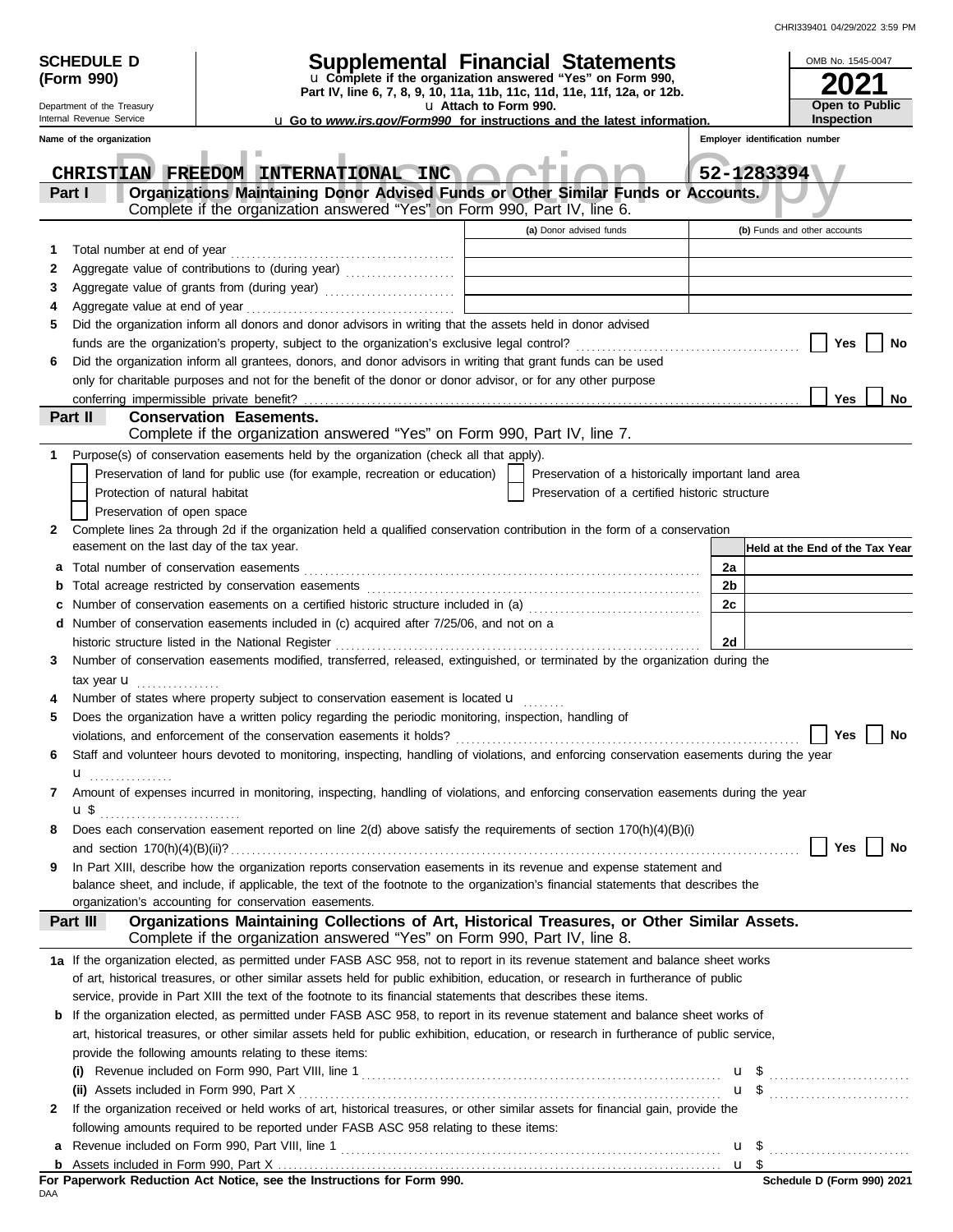|   | Schedule D (Form 990) 2021 CHRISTIAN FREEDOM INTERNATIONAL INC 52-1283394                                                                                                   |                         |                                                               |                         |                    |                 |                      |                     |     | Page 2 |
|---|-----------------------------------------------------------------------------------------------------------------------------------------------------------------------------|-------------------------|---------------------------------------------------------------|-------------------------|--------------------|-----------------|----------------------|---------------------|-----|--------|
|   | Organizations Maintaining Collections of Art, Historical Treasures, or Other Similar Assets (continued)<br>Part III                                                         |                         |                                                               |                         |                    |                 |                      |                     |     |        |
| 3 | Using the organization's acquisition, accession, and other records, check any of the following that make significant use of its<br>collection items (check all that apply): |                         |                                                               |                         |                    |                 |                      |                     |     |        |
| a | Public exhibition                                                                                                                                                           |                         | Loan or exchange program                                      |                         |                    |                 |                      |                     |     |        |
| b | Scholarly research                                                                                                                                                          | е                       |                                                               |                         |                    |                 |                      |                     |     |        |
|   | Preservation for future generations                                                                                                                                         |                         | Other $\frac{1}{2}$ $\frac{1}{2}$ $\frac{1}{2}$ $\frac{1}{2}$ |                         |                    |                 |                      |                     |     |        |
| c |                                                                                                                                                                             |                         |                                                               |                         |                    |                 |                      |                     |     |        |
|   | Provide a description of the organization's collections and explain how they further the organization's exempt purpose in Part<br>XIII.                                     |                         |                                                               |                         |                    |                 |                      |                     |     |        |
|   |                                                                                                                                                                             |                         |                                                               |                         |                    |                 |                      |                     |     |        |
| 5 | During the year, did the organization solicit or receive donations of art, historical treasures, or other similar                                                           |                         |                                                               |                         |                    |                 |                      |                     |     |        |
|   | assets to be sold to raise funds rather than to be maintained as part of the organization's collection?<br><b>Escrow and Custodial Arrangements.</b><br>Part IV             |                         |                                                               |                         |                    |                 |                      | Yes                 |     | No     |
|   | Complete if the organization answered "Yes" on Form 990, Part IV, line 9, or reported an amount on Form                                                                     |                         |                                                               |                         |                    |                 |                      |                     |     |        |
|   | 990, Part X, line 21.                                                                                                                                                       |                         |                                                               |                         |                    |                 |                      |                     |     |        |
|   |                                                                                                                                                                             |                         |                                                               |                         |                    |                 |                      |                     |     |        |
|   | 1a Is the organization an agent, trustee, custodian or other intermediary for contributions or other assets not                                                             |                         |                                                               |                         |                    |                 |                      |                     |     |        |
|   |                                                                                                                                                                             |                         |                                                               |                         |                    |                 |                      | Yes                 |     | No     |
|   | <b>b</b> If "Yes," explain the arrangement in Part XIII and complete the following table:                                                                                   |                         |                                                               |                         |                    |                 |                      | Amount              |     |        |
|   |                                                                                                                                                                             |                         |                                                               |                         |                    |                 |                      |                     |     |        |
|   | c Beginning balance                                                                                                                                                         |                         |                                                               |                         |                    |                 | 1c                   |                     |     |        |
|   |                                                                                                                                                                             |                         |                                                               |                         |                    |                 | 1d                   |                     |     |        |
|   |                                                                                                                                                                             |                         |                                                               |                         |                    |                 | 1e                   |                     |     |        |
|   |                                                                                                                                                                             |                         |                                                               |                         |                    |                 | 1f                   |                     |     |        |
|   | 2a Did the organization include an amount on Form 990, Part X, line 21, for escrow or custodial account liability?                                                          |                         |                                                               |                         |                    |                 |                      | Yes                 |     | No     |
|   |                                                                                                                                                                             |                         |                                                               |                         |                    |                 |                      |                     |     |        |
|   | Part V<br><b>Endowment Funds.</b>                                                                                                                                           |                         |                                                               |                         |                    |                 |                      |                     |     |        |
|   | Complete if the organization answered "Yes" on Form 990, Part IV, line 10.                                                                                                  |                         |                                                               |                         |                    |                 |                      |                     |     |        |
|   |                                                                                                                                                                             | (a) Current year        | (b) Prior year                                                |                         | (c) Two years back |                 | (d) Three years back | (e) Four years back |     |        |
|   | 1a Beginning of year balance                                                                                                                                                |                         |                                                               |                         |                    |                 |                      |                     |     |        |
|   | <b>b</b> Contributions <b>contributions</b>                                                                                                                                 |                         |                                                               |                         |                    |                 |                      |                     |     |        |
|   | c Net investment earnings, gains, and                                                                                                                                       |                         |                                                               |                         |                    |                 |                      |                     |     |        |
|   | losses                                                                                                                                                                      |                         |                                                               |                         |                    |                 |                      |                     |     |        |
|   | <b>d</b> Grants or scholarships<br>. <b>.</b> .                                                                                                                             |                         |                                                               |                         |                    |                 |                      |                     |     |        |
|   | e Other expenditures for facilities and                                                                                                                                     |                         |                                                               |                         |                    |                 |                      |                     |     |        |
|   |                                                                                                                                                                             |                         |                                                               |                         |                    |                 |                      |                     |     |        |
|   | f Administrative expenses                                                                                                                                                   |                         |                                                               |                         |                    |                 |                      |                     |     |        |
| a | End of year balance                                                                                                                                                         |                         |                                                               |                         |                    |                 |                      |                     |     |        |
|   | Provide the estimated percentage of the current year end balance (line 1g, column (a)) held as:                                                                             |                         |                                                               |                         |                    |                 |                      |                     |     |        |
|   | Board designated or quasi-endowment <b>u</b> %                                                                                                                              |                         |                                                               |                         |                    |                 |                      |                     |     |        |
|   | <b>b</b> Permanent endowment <b>u</b> %                                                                                                                                     |                         |                                                               |                         |                    |                 |                      |                     |     |        |
| C | Term endowment <b>u</b> %                                                                                                                                                   |                         |                                                               |                         |                    |                 |                      |                     |     |        |
|   | The percentages on lines 2a, 2b, and 2c should equal 100%.                                                                                                                  |                         |                                                               |                         |                    |                 |                      |                     |     |        |
|   | 3a Are there endowment funds not in the possession of the organization that are held and administered for the                                                               |                         |                                                               |                         |                    |                 |                      |                     |     |        |
|   | organization by:                                                                                                                                                            |                         |                                                               |                         |                    |                 |                      |                     | Yes | No     |
|   |                                                                                                                                                                             |                         |                                                               |                         |                    |                 |                      | 3a(i)               |     |        |
|   | (ii) Related organizations                                                                                                                                                  |                         |                                                               |                         |                    |                 |                      | 3a(ii)              |     |        |
|   |                                                                                                                                                                             |                         |                                                               |                         |                    |                 |                      | 3b                  |     |        |
|   | Describe in Part XIII the intended uses of the organization's endowment funds.                                                                                              |                         |                                                               |                         |                    |                 |                      |                     |     |        |
|   | Part VI<br>Land, Buildings, and Equipment.                                                                                                                                  |                         |                                                               |                         |                    |                 |                      |                     |     |        |
|   | Complete if the organization answered "Yes" on Form 990, Part IV, line 11a. See Form 990, Part X, line 10.                                                                  |                         |                                                               |                         |                    |                 |                      |                     |     |        |
|   | Description of property                                                                                                                                                     | (a) Cost or other basis |                                                               | (b) Cost or other basis |                    | (c) Accumulated |                      | (d) Book value      |     |        |
|   |                                                                                                                                                                             | (investment)            |                                                               | (other)                 |                    | depreciation    |                      |                     |     |        |
|   |                                                                                                                                                                             |                         |                                                               |                         |                    |                 |                      |                     |     |        |
|   |                                                                                                                                                                             |                         |                                                               |                         |                    |                 |                      |                     |     |        |
|   | c Leasehold improvements                                                                                                                                                    |                         |                                                               |                         |                    |                 |                      |                     |     |        |
|   |                                                                                                                                                                             |                         |                                                               | 1,311                   |                    |                 | 1,311                |                     |     |        |
|   |                                                                                                                                                                             |                         |                                                               |                         |                    |                 |                      |                     |     |        |
|   |                                                                                                                                                                             |                         |                                                               |                         |                    |                 |                      |                     |     |        |

**Schedule D (Form 990) 2021**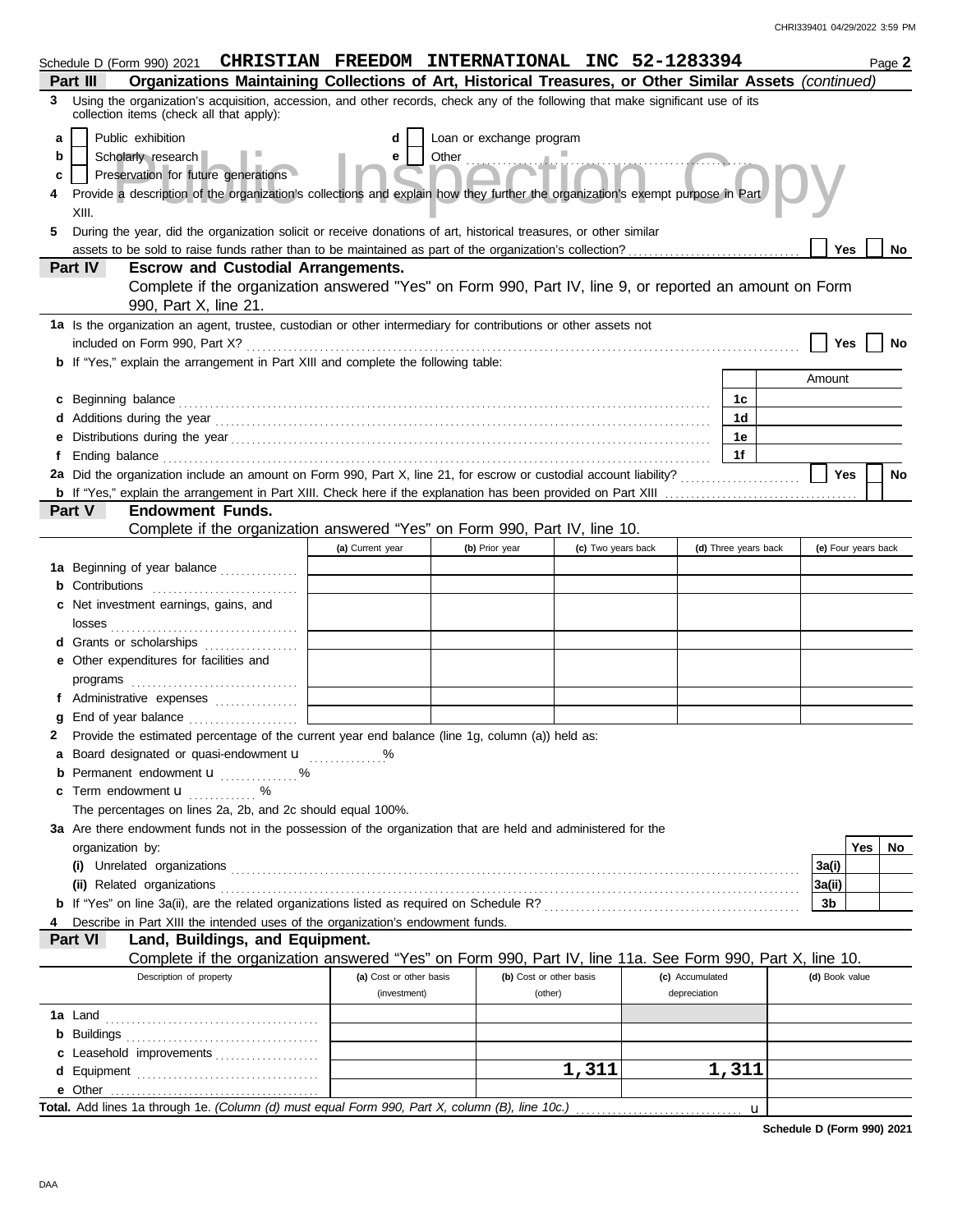| Schedule D (Form 990) 2021 |                                                                           |                                                                         | CHRISTIAN FREEDOM INTERNATIONAL INC 52-1283394                                                                                                     |                |  |                                                              | Page 3         |
|----------------------------|---------------------------------------------------------------------------|-------------------------------------------------------------------------|----------------------------------------------------------------------------------------------------------------------------------------------------|----------------|--|--------------------------------------------------------------|----------------|
| <b>Part VII</b>            | <b>Investments - Other Securities.</b>                                    |                                                                         |                                                                                                                                                    |                |  |                                                              |                |
|                            |                                                                           |                                                                         | Complete if the organization answered "Yes" on Form 990, Part IV, line 11b. See Form 990, Part X, line 12.                                         |                |  |                                                              |                |
|                            |                                                                           | (a) Description of security or category<br>(including name of security) |                                                                                                                                                    | (b) Book value |  | (c) Method of valuation:<br>Cost or end-of-year market value |                |
| (1) Financial derivatives  |                                                                           |                                                                         |                                                                                                                                                    |                |  |                                                              |                |
|                            | (2) Closely held equity interests                                         |                                                                         |                                                                                                                                                    |                |  |                                                              |                |
| $(3)$ Other                |                                                                           |                                                                         |                                                                                                                                                    |                |  |                                                              |                |
| (A)                        |                                                                           |                                                                         |                                                                                                                                                    |                |  |                                                              |                |
| (B)                        |                                                                           |                                                                         |                                                                                                                                                    |                |  |                                                              |                |
| (C)                        |                                                                           |                                                                         |                                                                                                                                                    |                |  |                                                              |                |
| (D)                        |                                                                           |                                                                         |                                                                                                                                                    |                |  |                                                              |                |
| (E)                        |                                                                           |                                                                         |                                                                                                                                                    |                |  |                                                              |                |
| (F)<br>(G)                 |                                                                           |                                                                         |                                                                                                                                                    |                |  |                                                              |                |
| (H)                        |                                                                           |                                                                         |                                                                                                                                                    |                |  |                                                              |                |
|                            | Total. (Column (b) must equal Form 990, Part X, col. (B) line 12.)        |                                                                         | u                                                                                                                                                  |                |  |                                                              |                |
| Part VIII                  | Investments - Program Related.                                            |                                                                         |                                                                                                                                                    |                |  |                                                              |                |
|                            |                                                                           |                                                                         | Complete if the organization answered "Yes" on Form 990, Part IV, line 11c. See Form 990, Part X, line 13.                                         |                |  |                                                              |                |
|                            |                                                                           | (a) Description of investment                                           |                                                                                                                                                    | (b) Book value |  | (c) Method of valuation:                                     |                |
|                            |                                                                           |                                                                         |                                                                                                                                                    |                |  | Cost or end-of-year market value                             |                |
| (1)                        |                                                                           |                                                                         |                                                                                                                                                    |                |  |                                                              |                |
| (2)                        |                                                                           |                                                                         |                                                                                                                                                    |                |  |                                                              |                |
| (3)<br>(4)                 |                                                                           |                                                                         |                                                                                                                                                    |                |  |                                                              |                |
| (5)                        |                                                                           |                                                                         |                                                                                                                                                    |                |  |                                                              |                |
| (6)                        |                                                                           |                                                                         |                                                                                                                                                    |                |  |                                                              |                |
| (7)                        |                                                                           |                                                                         |                                                                                                                                                    |                |  |                                                              |                |
| (8)                        |                                                                           |                                                                         |                                                                                                                                                    |                |  |                                                              |                |
| (9)                        |                                                                           |                                                                         |                                                                                                                                                    |                |  |                                                              |                |
|                            | Total. (Column (b) must equal Form 990, Part X, col. (B) line 13.)        |                                                                         | u                                                                                                                                                  |                |  |                                                              |                |
| Part IX                    | <b>Other Assets.</b>                                                      |                                                                         |                                                                                                                                                    |                |  |                                                              |                |
|                            |                                                                           |                                                                         | Complete if the organization answered "Yes" on Form 990, Part IV, line 11d. See Form 990, Part X, line 15.<br>(a) Description                      |                |  |                                                              | (b) Book value |
| (1)                        |                                                                           |                                                                         |                                                                                                                                                    |                |  |                                                              |                |
| (2)                        |                                                                           |                                                                         |                                                                                                                                                    |                |  |                                                              |                |
| (3)                        |                                                                           |                                                                         |                                                                                                                                                    |                |  |                                                              |                |
| (4)                        |                                                                           |                                                                         |                                                                                                                                                    |                |  |                                                              |                |
| (5)                        |                                                                           |                                                                         |                                                                                                                                                    |                |  |                                                              |                |
| (6)                        |                                                                           |                                                                         |                                                                                                                                                    |                |  |                                                              |                |
| (7)                        |                                                                           |                                                                         |                                                                                                                                                    |                |  |                                                              |                |
| (8)                        |                                                                           |                                                                         |                                                                                                                                                    |                |  |                                                              |                |
| (9)                        | <b>Total.</b> (Column (b) must equal Form 990, Part X, col. (B) line 15.) |                                                                         |                                                                                                                                                    |                |  | u                                                            |                |
| Part X                     | Other Liabilities.                                                        |                                                                         |                                                                                                                                                    |                |  |                                                              |                |
|                            |                                                                           |                                                                         | Complete if the organization answered "Yes" on Form 990, Part IV, line 11e or 11f. See Form 990, Part X,                                           |                |  |                                                              |                |
|                            | line 25.                                                                  |                                                                         |                                                                                                                                                    |                |  |                                                              |                |
| 1.                         |                                                                           | (a) Description of liability                                            |                                                                                                                                                    |                |  |                                                              | (b) Book value |
| (1)                        | Federal income taxes                                                      |                                                                         |                                                                                                                                                    |                |  |                                                              |                |
| (2)                        |                                                                           |                                                                         |                                                                                                                                                    |                |  |                                                              |                |
| (3)                        |                                                                           |                                                                         |                                                                                                                                                    |                |  |                                                              |                |
| (4)<br>(5)                 |                                                                           |                                                                         |                                                                                                                                                    |                |  |                                                              |                |
| (6)                        |                                                                           |                                                                         |                                                                                                                                                    |                |  |                                                              |                |
| (7)                        |                                                                           |                                                                         |                                                                                                                                                    |                |  |                                                              |                |
| (8)                        |                                                                           |                                                                         |                                                                                                                                                    |                |  |                                                              |                |
| (9)                        |                                                                           |                                                                         |                                                                                                                                                    |                |  |                                                              |                |
|                            | <b>Total.</b> (Column (b) must equal Form 990, Part X, col. (B) line 25.) |                                                                         |                                                                                                                                                    |                |  | u                                                            |                |
|                            |                                                                           |                                                                         | 2 Lighility for uncertain tay positions, In Part XIII provide the text of the footpote to the organization's financial statements that reports the |                |  |                                                              |                |

Liability for uncertain tax positions. In Part XIII, provide the text of the footnote to the organization's financial statements that reports the **2.** organization's liability for uncertain tax positions under FASB ASC 740. Check here if the text of the footnote has been provided in Part XIII

DAA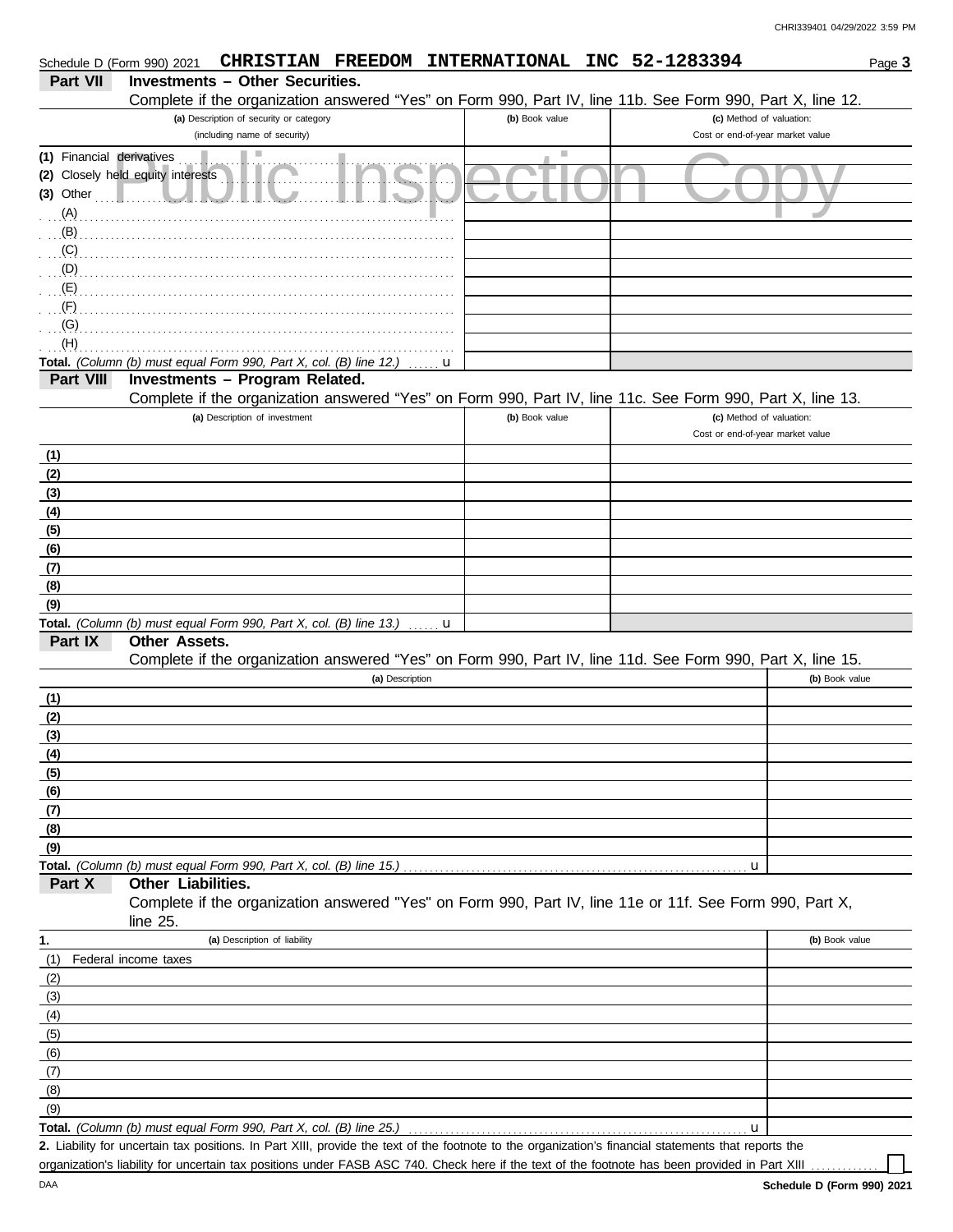|   | Schedule D (Form 990) 2021 CHRISTIAN FREEDOM INTERNATIONAL INC 52-1283394                                                                                                                                                                                                             |                |              | Page 4    |
|---|---------------------------------------------------------------------------------------------------------------------------------------------------------------------------------------------------------------------------------------------------------------------------------------|----------------|--------------|-----------|
|   | Reconciliation of Revenue per Audited Financial Statements With Revenue per Return.<br>Part XI                                                                                                                                                                                        |                |              |           |
|   | Complete if the organization answered "Yes" on Form 990, Part IV, line 12a.                                                                                                                                                                                                           |                |              |           |
| 1 |                                                                                                                                                                                                                                                                                       |                | $\mathbf{1}$ | 1,132,337 |
| 2 | Amounts included on line 1 but not on Form 990, Part VIII, line 12:                                                                                                                                                                                                                   |                |              |           |
| a | Net unrealized gains (losses) on investments                                                                                                                                                                                                                                          | 2a             |              |           |
|   | <b>b</b> Donated services and use of facilities                                                                                                                                                                                                                                       | 2 <sub>b</sub> |              |           |
| c |                                                                                                                                                                                                                                                                                       | 2c             |              |           |
|   |                                                                                                                                                                                                                                                                                       | 2d             |              |           |
| е |                                                                                                                                                                                                                                                                                       |                | 2e           |           |
| З |                                                                                                                                                                                                                                                                                       |                | 3            | 1,132,337 |
| 4 | Amounts included on Form 990, Part VIII, line 12, but not on line 1:                                                                                                                                                                                                                  |                |              |           |
|   |                                                                                                                                                                                                                                                                                       | 4a             |              |           |
|   |                                                                                                                                                                                                                                                                                       | 4b             |              |           |
|   | c Add lines 4a and 4b <b>contract and 4b</b> and 4b and 4b and 4b and 4b and 4b and 4b and 4b and 4b and 4b and 4b and 4b and 4b and 4b and 4b and 4b and 4b and 4b and 4b and 4b and 4b and 4b and 4b and 4b and 4b and 4b and 4b                                                    |                | 4с           |           |
|   |                                                                                                                                                                                                                                                                                       |                | 5            | 1,132,337 |
|   | Reconciliation of Expenses per Audited Financial Statements With Expenses per Return.<br>Part XII                                                                                                                                                                                     |                |              |           |
|   | Complete if the organization answered "Yes" on Form 990, Part IV, line 12a.                                                                                                                                                                                                           |                |              |           |
| 1 | Total expenses and losses per audited financial statements [11] contain the container and statements and the statements and statements and the statements and the statements and statements are statements and statements are                                                         |                | $\mathbf{1}$ | 913,376   |
| 2 | Amounts included on line 1 but not on Form 990, Part IX, line 25:                                                                                                                                                                                                                     |                |              |           |
| a |                                                                                                                                                                                                                                                                                       | 2a             |              |           |
|   |                                                                                                                                                                                                                                                                                       | 2 <sub>b</sub> |              |           |
|   |                                                                                                                                                                                                                                                                                       | 2c             |              |           |
|   |                                                                                                                                                                                                                                                                                       | 2d             |              |           |
|   |                                                                                                                                                                                                                                                                                       |                | 2e           |           |
| 3 |                                                                                                                                                                                                                                                                                       |                | 3            | 913,376   |
| 4 | Amounts included on Form 990, Part IX, line 25, but not on line 1:                                                                                                                                                                                                                    |                |              |           |
|   |                                                                                                                                                                                                                                                                                       | 4a             |              |           |
|   |                                                                                                                                                                                                                                                                                       | 4b             |              |           |
|   | c Add lines 4a and 4b (a) and $\frac{4}{5}$ and $\frac{4}{5}$ and $\frac{4}{5}$ and $\frac{4}{5}$ and $\frac{4}{5}$ and $\frac{4}{5}$ and $\frac{4}{5}$ and $\frac{4}{5}$ and $\frac{4}{5}$ and $\frac{4}{5}$ and $\frac{4}{5}$ and $\frac{4}{5}$ and $\frac{4}{5}$ and $\frac{4}{5}$ |                | 4c           |           |
|   |                                                                                                                                                                                                                                                                                       |                | 5            | 913,376   |
|   | Part XIII Supplemental Information.                                                                                                                                                                                                                                                   |                |              |           |
|   | Provide the descriptions required for Part II, lines 3, 5, and 9; Part III, lines 1a and 4; Part IV, lines 1b and 2b; Part V, line 4; Part X, line                                                                                                                                    |                |              |           |
|   | 2; Part XI, lines 2d and 4b; and Part XII, lines 2d and 4b. Also complete this part to provide any additional information.                                                                                                                                                            |                |              |           |
|   |                                                                                                                                                                                                                                                                                       |                |              |           |
|   |                                                                                                                                                                                                                                                                                       |                |              |           |
|   |                                                                                                                                                                                                                                                                                       |                |              |           |
|   |                                                                                                                                                                                                                                                                                       |                |              |           |
|   |                                                                                                                                                                                                                                                                                       |                |              |           |
|   |                                                                                                                                                                                                                                                                                       |                |              |           |
|   |                                                                                                                                                                                                                                                                                       |                |              |           |
|   |                                                                                                                                                                                                                                                                                       |                |              |           |
|   |                                                                                                                                                                                                                                                                                       |                |              |           |
|   |                                                                                                                                                                                                                                                                                       |                |              |           |
|   |                                                                                                                                                                                                                                                                                       |                |              |           |
|   |                                                                                                                                                                                                                                                                                       |                |              |           |
|   |                                                                                                                                                                                                                                                                                       |                |              |           |
|   |                                                                                                                                                                                                                                                                                       |                |              |           |
|   |                                                                                                                                                                                                                                                                                       |                |              |           |
|   |                                                                                                                                                                                                                                                                                       |                |              |           |
|   |                                                                                                                                                                                                                                                                                       |                |              |           |
|   |                                                                                                                                                                                                                                                                                       |                |              |           |
|   |                                                                                                                                                                                                                                                                                       |                |              |           |
|   |                                                                                                                                                                                                                                                                                       |                |              |           |
|   |                                                                                                                                                                                                                                                                                       |                |              |           |
|   |                                                                                                                                                                                                                                                                                       |                |              |           |
|   |                                                                                                                                                                                                                                                                                       |                |              |           |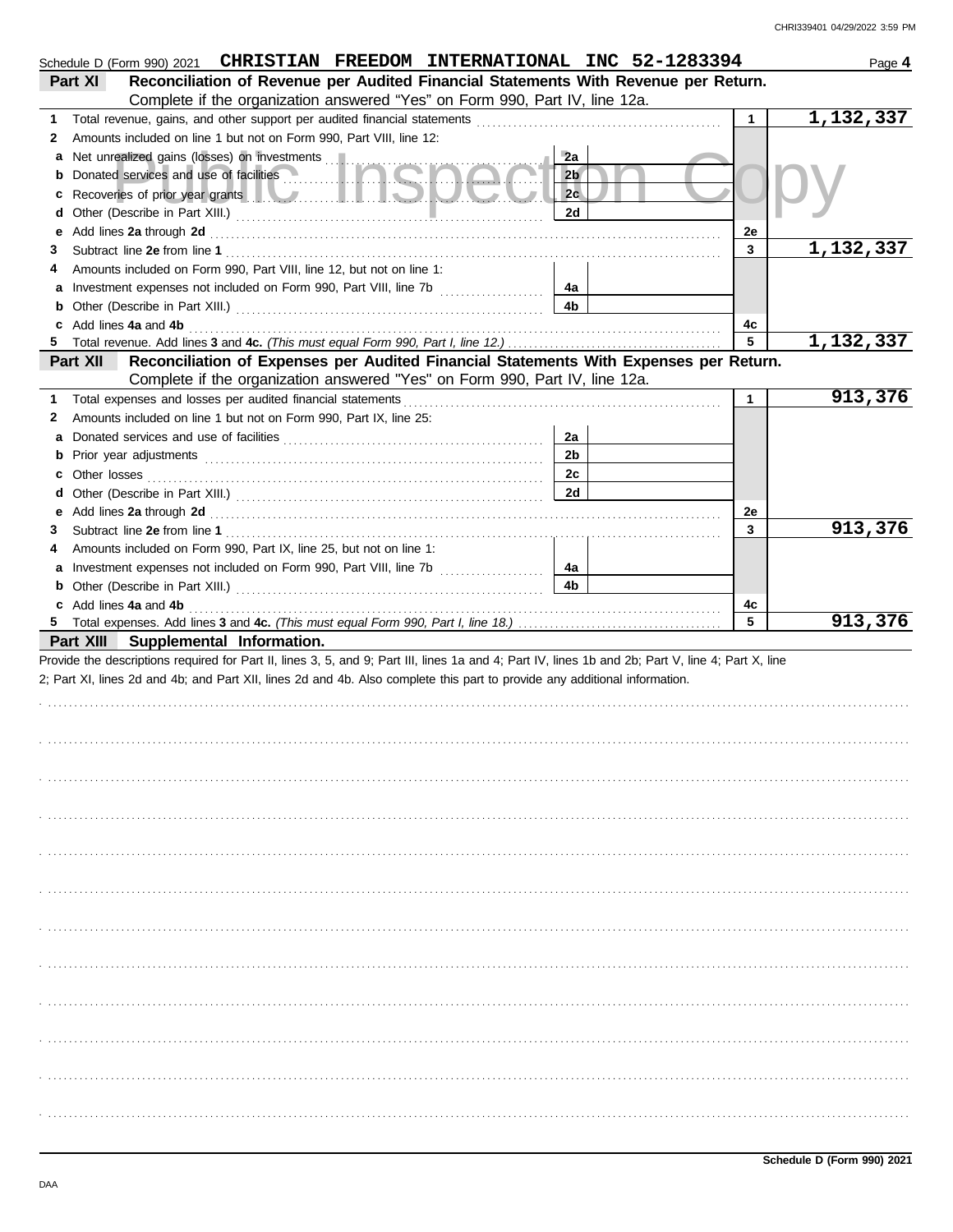|           |                                      | Schedule D (Form 990) 2021 CHRISTIAN FREEDOM INTERNATIONAL INC 52-1283394 |                               | Page 5 |
|-----------|--------------------------------------|---------------------------------------------------------------------------|-------------------------------|--------|
| Part XIII | Supplemental Information (continued) |                                                                           |                               |        |
|           |                                      |                                                                           |                               |        |
|           |                                      |                                                                           |                               |        |
|           |                                      |                                                                           | <b>Public Inspection Copy</b> |        |
|           |                                      |                                                                           |                               |        |
|           |                                      |                                                                           |                               |        |
|           |                                      |                                                                           |                               |        |
|           |                                      |                                                                           |                               |        |
|           |                                      |                                                                           |                               |        |
|           |                                      |                                                                           |                               |        |
|           |                                      |                                                                           |                               |        |
|           |                                      |                                                                           |                               |        |
|           |                                      |                                                                           |                               |        |
|           |                                      |                                                                           |                               |        |
|           |                                      |                                                                           |                               |        |
|           |                                      |                                                                           |                               |        |
|           |                                      |                                                                           |                               |        |
|           |                                      |                                                                           |                               |        |
|           |                                      |                                                                           |                               |        |
|           |                                      |                                                                           |                               |        |
|           |                                      |                                                                           |                               |        |
|           |                                      |                                                                           |                               |        |
|           |                                      |                                                                           |                               |        |
|           |                                      |                                                                           |                               |        |
|           |                                      |                                                                           |                               |        |
|           |                                      |                                                                           |                               |        |
|           |                                      |                                                                           |                               |        |
|           |                                      |                                                                           |                               |        |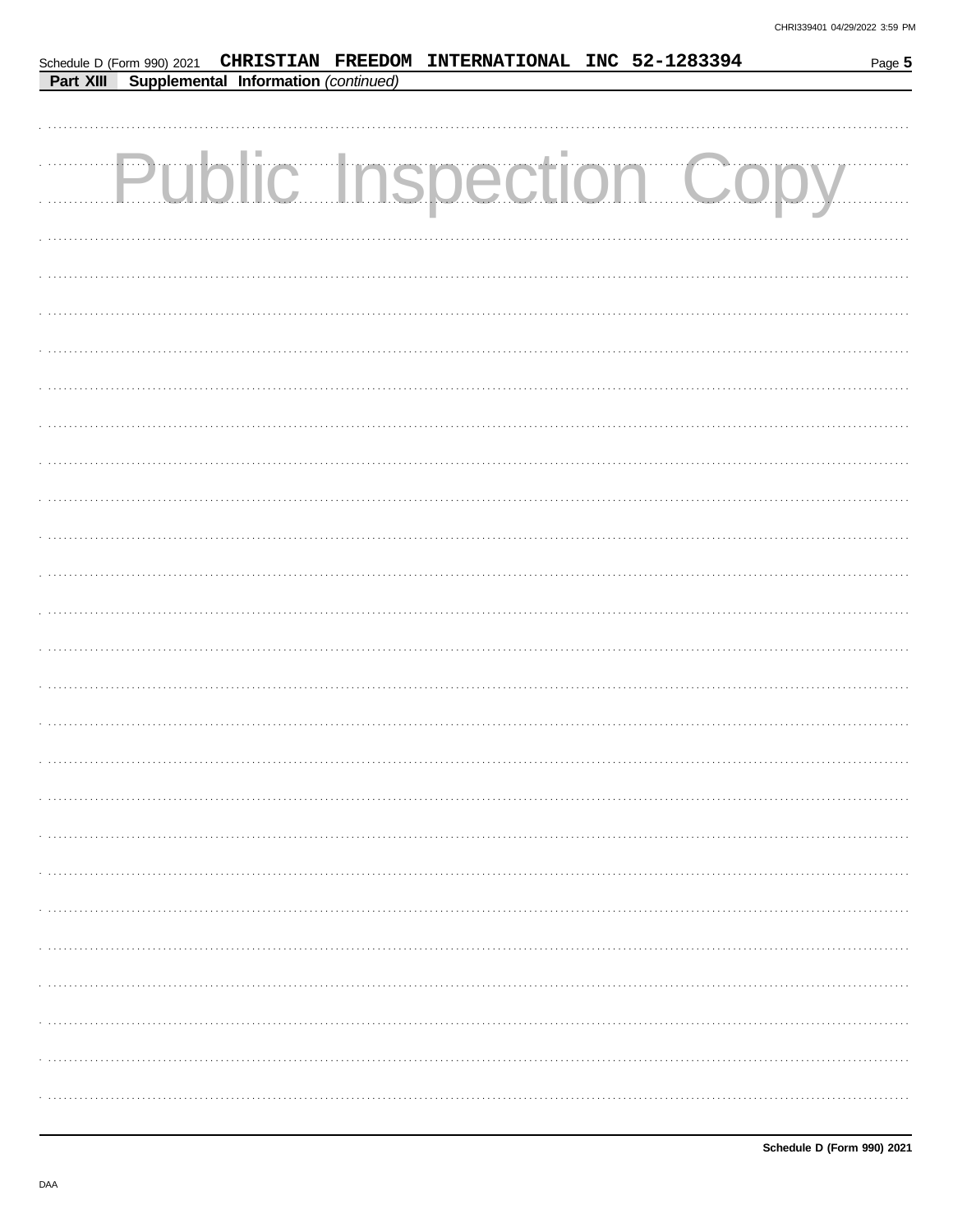| <b>Statement of Activities Outside the United States</b><br><b>SCHEDULE F</b><br>(Form 990)<br>u Complete if the organization answered "Yes" on Form 990, Part IV, line 14b, 15, or 16. |               |                                           |                                                                                                                                                                                                                      |   |                                                                                                                                                                |                |                                                                                                                 | OMB No. 1545-0047                                                 |
|-----------------------------------------------------------------------------------------------------------------------------------------------------------------------------------------|---------------|-------------------------------------------|----------------------------------------------------------------------------------------------------------------------------------------------------------------------------------------------------------------------|---|----------------------------------------------------------------------------------------------------------------------------------------------------------------|----------------|-----------------------------------------------------------------------------------------------------------------|-------------------------------------------------------------------|
|                                                                                                                                                                                         |               |                                           |                                                                                                                                                                                                                      |   | u Attach to Form 990.                                                                                                                                          |                |                                                                                                                 |                                                                   |
| Department of the Treasury<br>Internal Revenue Service                                                                                                                                  |               |                                           | u Go to www.irs.gov/Form990 for instructions and the latest information.                                                                                                                                             |   |                                                                                                                                                                |                |                                                                                                                 | Open to Public<br><b>Inspection</b>                               |
| Name of the organization                                                                                                                                                                |               | <b>In</b>                                 | CHRISTIAN FREEDOM INTERNATIONAL INC                                                                                                                                                                                  |   |                                                                                                                                                                |                | Employer identification number<br>52-1283394                                                                    |                                                                   |
| Part I                                                                                                                                                                                  |               | Form 990, Part IV, line 14b.              |                                                                                                                                                                                                                      |   |                                                                                                                                                                |                | General Information on Activities Outside the United States. Complete if the organization answered "Yes" on     |                                                                   |
| $\mathbf{1}$                                                                                                                                                                            |               |                                           | For grantmakers. Does the organization maintain records to substantiate the amount of its grants and<br>other assistance, the grantees' eligibility for the grants or assistance, and the selection criteria used to |   |                                                                                                                                                                |                |                                                                                                                 | $ \mathbf{x} $ Yes<br>No                                          |
| 2<br>outside the United States.                                                                                                                                                         |               |                                           | For grantmakers. Describe in Part V the organization's procedures for monitoring the use of its grants and other assistance                                                                                          |   |                                                                                                                                                                |                |                                                                                                                 |                                                                   |
| 3                                                                                                                                                                                       |               |                                           | Activities per Region. (The following Part I, line 3 table can be duplicated if additional space is needed.)                                                                                                         |   |                                                                                                                                                                |                |                                                                                                                 |                                                                   |
| (a) Region                                                                                                                                                                              |               | (b) Number<br>of offices in<br>the region | (c) Number of<br>employees,<br>agents, and<br>independent<br>contractors<br>in the region                                                                                                                            |   | (d) Activities conducted in the<br>region (by type) (such as,<br>fundraising, program services,<br>investments, grants to recipients<br>located in the region) |                | (e) If activity listed in (d) is<br>a program service,<br>describe specific type of<br>service(s) in the region | (f) Total<br>expenditures for<br>and investments<br>in the region |
| SOUTH ASIA<br>(1)                                                                                                                                                                       |               |                                           |                                                                                                                                                                                                                      |   | 2 PROGRAM SERVICE                                                                                                                                              | <b>REFUGEE</b> | <b>AID/EDU/MED</b>                                                                                              | 136,348                                                           |
| <b>EAST ASIA</b>                                                                                                                                                                        |               | AND PACIFIC                               |                                                                                                                                                                                                                      |   |                                                                                                                                                                |                |                                                                                                                 |                                                                   |
| (2)                                                                                                                                                                                     |               | 1                                         |                                                                                                                                                                                                                      |   | 5 PROGRAM SERVICE                                                                                                                                              |                | EDU/REF AID/BIBLES                                                                                              | 364,264                                                           |
| MIDDLE EAST<br>(3)                                                                                                                                                                      |               |                                           |                                                                                                                                                                                                                      |   | 1 PROGRAM SERVICE                                                                                                                                              |                | EDU/MED/VICTIMS AID                                                                                             | 25,466                                                            |
| <b>SUB-SAHARA</b><br>(4)                                                                                                                                                                | <b>AFRICA</b> |                                           |                                                                                                                                                                                                                      |   | PROGRAM SERVICE                                                                                                                                                | <b>REFUGEE</b> | <b>RESETTLEMENT</b>                                                                                             | 10,020                                                            |
| RUSSIA AND<br>(5)                                                                                                                                                                       |               | NEIGHBORING                               | <b>STATES</b>                                                                                                                                                                                                        |   | PROGRAM SERVICE                                                                                                                                                | <b>PASTOR</b>  | TRNNG/MICRO                                                                                                     | 22,000                                                            |
| (6)                                                                                                                                                                                     |               |                                           |                                                                                                                                                                                                                      |   |                                                                                                                                                                |                |                                                                                                                 |                                                                   |
| (7)                                                                                                                                                                                     |               |                                           |                                                                                                                                                                                                                      |   |                                                                                                                                                                |                |                                                                                                                 |                                                                   |
| (8)                                                                                                                                                                                     |               |                                           |                                                                                                                                                                                                                      |   |                                                                                                                                                                |                |                                                                                                                 |                                                                   |
| (9)                                                                                                                                                                                     |               |                                           |                                                                                                                                                                                                                      |   |                                                                                                                                                                |                |                                                                                                                 |                                                                   |
| (10)                                                                                                                                                                                    |               |                                           |                                                                                                                                                                                                                      |   |                                                                                                                                                                |                |                                                                                                                 |                                                                   |
| (11)                                                                                                                                                                                    |               |                                           |                                                                                                                                                                                                                      |   |                                                                                                                                                                |                |                                                                                                                 |                                                                   |
| (12)                                                                                                                                                                                    |               |                                           |                                                                                                                                                                                                                      |   |                                                                                                                                                                |                |                                                                                                                 |                                                                   |
| (13)                                                                                                                                                                                    |               |                                           |                                                                                                                                                                                                                      |   |                                                                                                                                                                |                |                                                                                                                 |                                                                   |
| (14)                                                                                                                                                                                    |               |                                           |                                                                                                                                                                                                                      |   |                                                                                                                                                                |                |                                                                                                                 |                                                                   |
| (15)                                                                                                                                                                                    |               |                                           |                                                                                                                                                                                                                      |   |                                                                                                                                                                |                |                                                                                                                 |                                                                   |
| (16)                                                                                                                                                                                    |               |                                           |                                                                                                                                                                                                                      |   |                                                                                                                                                                |                |                                                                                                                 |                                                                   |
| (17)                                                                                                                                                                                    |               |                                           |                                                                                                                                                                                                                      |   |                                                                                                                                                                |                |                                                                                                                 |                                                                   |
| <b>3a</b> Subtotal<br><b>b</b> Total from continuation                                                                                                                                  |               | 1                                         |                                                                                                                                                                                                                      | 8 |                                                                                                                                                                |                |                                                                                                                 | 558,098                                                           |
| sheets to Part I<br>c Totals (add                                                                                                                                                       |               |                                           |                                                                                                                                                                                                                      |   |                                                                                                                                                                |                |                                                                                                                 |                                                                   |
| lines 3a and 3b)                                                                                                                                                                        |               | 1                                         |                                                                                                                                                                                                                      | 8 |                                                                                                                                                                |                |                                                                                                                 | 558,098                                                           |

**For Paperwork Reduction Act Notice, see the Instructions for Form 990.** Schedule F (Form 990) 2021

DAA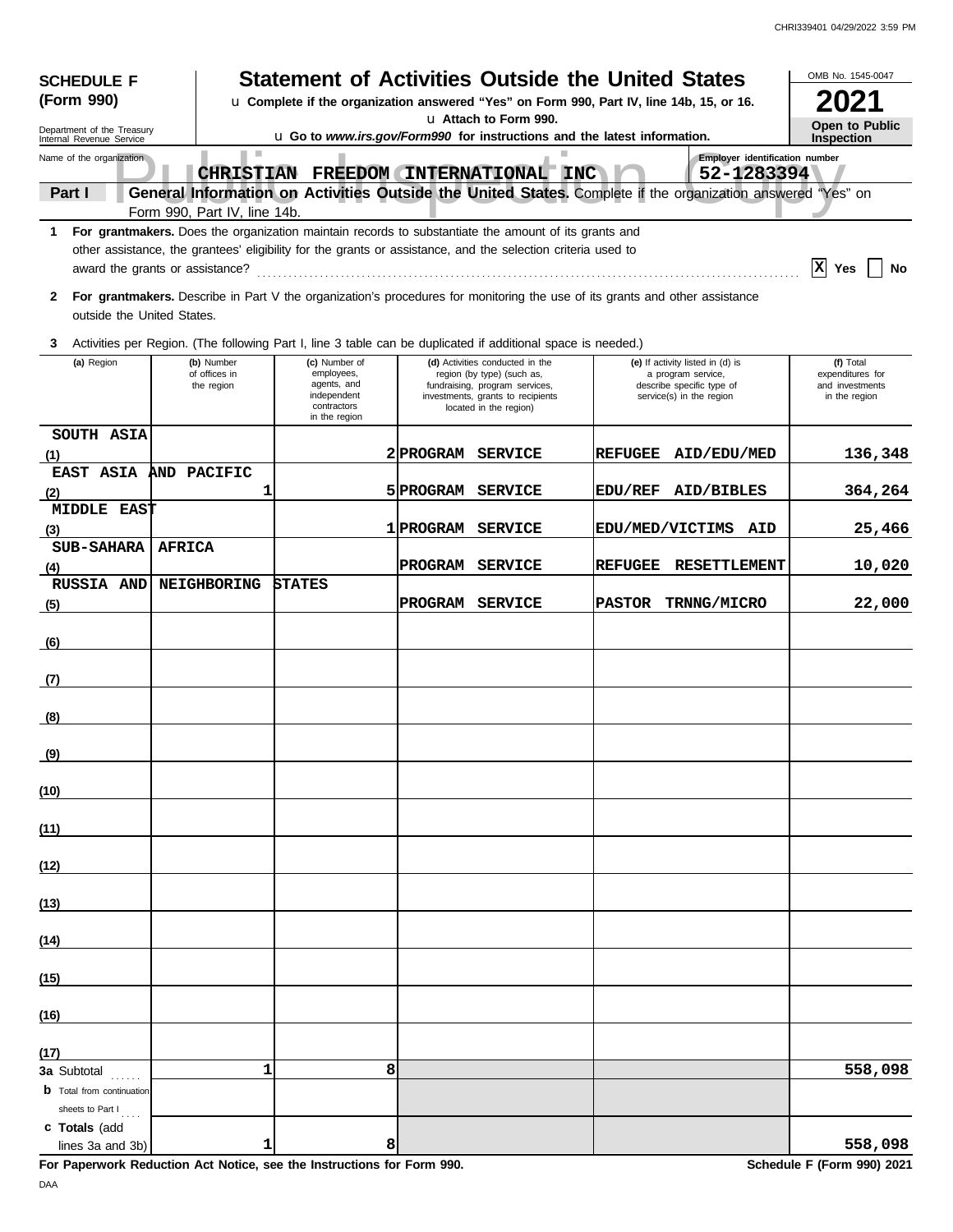## Schedule F (Form 990) 2021 CHRISTIAN FREEDOM INTERNATIONAL INC 52-1283394 Page 2

**Part II** Grants and Other Assistance to Organizations or Entities Outside the United States. Complete if the organization answered "Yes" on Form 990, Part IV, line 15, for any recipient who received more than \$5,000. Part II can be duplicated if additional space is needed.

| $\mathbf{1}$ | (a) Name of<br>organization | (b) IRS code<br>section and EIN<br>(if applicable) | (c) Region        | (d) Purpose of<br>grant                                                                                                                                                                                                        | (e) Amount of<br>cash grant | (f) Manner of<br>cash<br>disbursement | (g) Amount of<br>noncash<br>assistance | (h) Description<br>of noncash assistance | (i) Method of<br>valuation<br>(book, FMV,<br>appraisal, other) |
|--------------|-----------------------------|----------------------------------------------------|-------------------|--------------------------------------------------------------------------------------------------------------------------------------------------------------------------------------------------------------------------------|-----------------------------|---------------------------------------|----------------------------------------|------------------------------------------|----------------------------------------------------------------|
|              |                             |                                                    |                   | MED/ORPHAN AID/EDUC                                                                                                                                                                                                            | 205,300                     | <b>WIRE</b>                           |                                        |                                          | <b>BOOK VALUE</b>                                              |
| (1)          |                             |                                                    | EAST ASIA         | AND PACIFIC                                                                                                                                                                                                                    |                             |                                       | 3,394                                  | SCHOOL ITEMS                             |                                                                |
|              |                             |                                                    |                   | SHELTER/BIBLES                                                                                                                                                                                                                 | 15,053                      | <b>WIRE</b>                           |                                        |                                          |                                                                |
| (2)          |                             |                                                    |                   | EAST ASIA AND PACIFIC                                                                                                                                                                                                          |                             |                                       |                                        |                                          |                                                                |
|              |                             |                                                    |                   | REF AID/JOB TRAINING                                                                                                                                                                                                           | 10,020                      | <b>WIRE</b>                           |                                        |                                          |                                                                |
| (3)          |                             |                                                    | SUB SAHARA AFRICA |                                                                                                                                                                                                                                |                             |                                       |                                        |                                          |                                                                |
|              |                             |                                                    |                   | CHURCHSECURITY/COVID                                                                                                                                                                                                           | 8,532                       | <b>WIRE</b>                           |                                        |                                          |                                                                |
| (4)          |                             |                                                    | SOUTH ASIA        |                                                                                                                                                                                                                                |                             |                                       |                                        |                                          |                                                                |
| (5)          |                             |                                                    |                   |                                                                                                                                                                                                                                |                             |                                       |                                        |                                          |                                                                |
| (6)          |                             |                                                    |                   |                                                                                                                                                                                                                                |                             |                                       |                                        |                                          |                                                                |
| (7)          |                             |                                                    |                   |                                                                                                                                                                                                                                |                             |                                       |                                        |                                          |                                                                |
|              |                             |                                                    |                   |                                                                                                                                                                                                                                |                             |                                       |                                        |                                          |                                                                |
| (8)          |                             |                                                    |                   |                                                                                                                                                                                                                                |                             |                                       |                                        |                                          |                                                                |
| (9)          |                             |                                                    |                   |                                                                                                                                                                                                                                |                             |                                       |                                        |                                          |                                                                |
| (10)         |                             |                                                    |                   |                                                                                                                                                                                                                                |                             |                                       |                                        |                                          |                                                                |
| (11)         |                             |                                                    |                   |                                                                                                                                                                                                                                |                             |                                       |                                        |                                          |                                                                |
| (12)         |                             |                                                    |                   |                                                                                                                                                                                                                                |                             |                                       |                                        |                                          |                                                                |
| (13)         |                             |                                                    |                   |                                                                                                                                                                                                                                |                             |                                       |                                        |                                          |                                                                |
|              |                             |                                                    |                   |                                                                                                                                                                                                                                |                             |                                       |                                        |                                          |                                                                |
| (14)         |                             |                                                    |                   |                                                                                                                                                                                                                                |                             |                                       |                                        |                                          |                                                                |
| (15)         |                             |                                                    |                   |                                                                                                                                                                                                                                |                             |                                       |                                        |                                          |                                                                |
| (16)         |                             |                                                    |                   |                                                                                                                                                                                                                                |                             |                                       |                                        |                                          |                                                                |
|              |                             |                                                    |                   | 2 Enter total number of recipient organizations listed above that are recognized as charities by the foreign country, recognized as a tax                                                                                      |                             |                                       |                                        |                                          |                                                                |
|              |                             |                                                    |                   |                                                                                                                                                                                                                                |                             |                                       |                                        | $\overline{\mathbf{A}}$<br>$\mathbf{u}$  |                                                                |
|              |                             |                                                    |                   | 3 Enter total number of other organizations or entities with the substitution of the substitution of the state of other organizations or entities with the substitution of the substitution of the state of the state of the s |                             |                                       |                                        |                                          |                                                                |
|              |                             |                                                    |                   |                                                                                                                                                                                                                                |                             |                                       |                                        |                                          |                                                                |

**Schedule F (Form 990) 2021**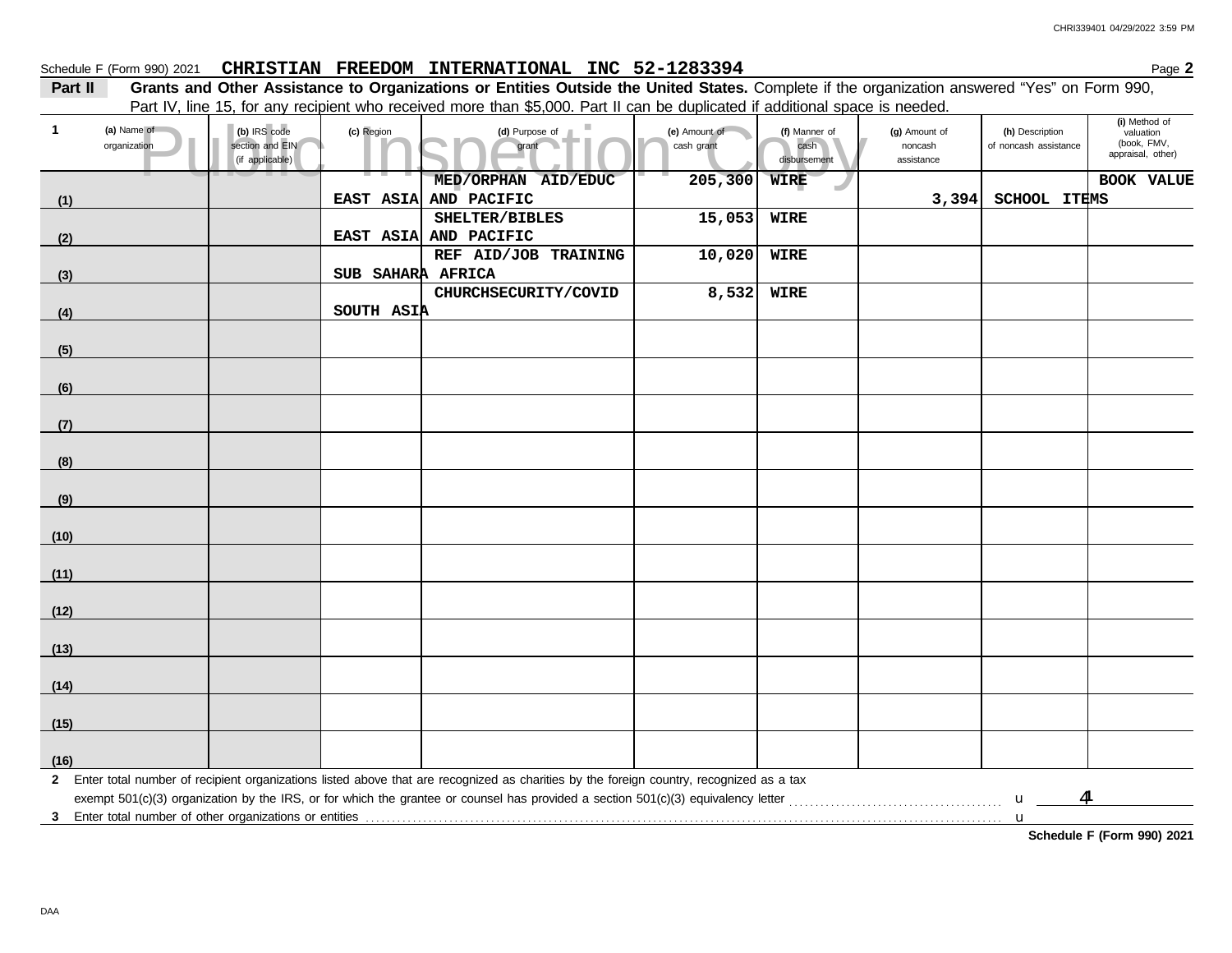### Schedule F (Form 990) 2021 CHRISTIAN FREEDOM INTERNATIONAL INC 52-1283394 Page 3

**Part III** Grants and Other Assistance to Individuals Outside the United States. Complete if the organization answered "Yes" on Form 990, Part IV, line 16. Part III can be duplicated if additional space is needed.

| (a) Type of grant or assistance                       | (b) Region | (c) Number of              | (d) Amount of | (e) Manner of        | (f) Amount of         | (g) Description       | (h) Method of<br>valuation       |
|-------------------------------------------------------|------------|----------------------------|---------------|----------------------|-----------------------|-----------------------|----------------------------------|
|                                                       |            | recipients                 | cash grant    | cash<br>disbursement | noncash<br>assistance | of noncash assistance | (book, FMV,<br>appraisal, other) |
|                                                       |            |                            |               |                      |                       |                       |                                  |
|                                                       |            | EAST ASIA & PACIFIC        |               |                      | w                     |                       |                                  |
| (1) REF/EDU/MED/JOBTRAIN/RELI                         |            | $\mathbf 2$                | 81,402        | WIRE                 |                       |                       |                                  |
|                                                       | SOUTH ASIA |                            |               |                      |                       |                       |                                  |
| (2) MED/JOBTRAIN/DISABLED/EDU                         | MIDDLE     | $\mathsf 3$<br><b>EAST</b> | 121,577       | WIRE                 |                       |                       |                                  |
| (3) MEDICAL/ORPHAN/WIDOW/EDUC                         |            | 1                          | 24,623        | WIRE                 |                       |                       |                                  |
|                                                       |            |                            |               |                      |                       |                       |                                  |
| (4)                                                   |            |                            |               |                      |                       |                       |                                  |
|                                                       |            |                            |               |                      |                       |                       |                                  |
| (5)                                                   |            |                            |               |                      |                       |                       |                                  |
|                                                       |            |                            |               |                      |                       |                       |                                  |
| (6)                                                   |            |                            |               |                      |                       |                       |                                  |
|                                                       |            |                            |               |                      |                       |                       |                                  |
| (7)                                                   |            |                            |               |                      |                       |                       |                                  |
| (8)                                                   |            |                            |               |                      |                       |                       |                                  |
|                                                       |            |                            |               |                      |                       |                       |                                  |
| (9)                                                   |            |                            |               |                      |                       |                       |                                  |
|                                                       |            |                            |               |                      |                       |                       |                                  |
| (10)                                                  |            |                            |               |                      |                       |                       |                                  |
|                                                       |            |                            |               |                      |                       |                       |                                  |
| (11)<br><u> 1990 - Jan James James III, primeiran</u> |            |                            |               |                      |                       |                       |                                  |
|                                                       |            |                            |               |                      |                       |                       |                                  |
| (12)                                                  |            |                            |               |                      |                       |                       |                                  |
| (13)                                                  |            |                            |               |                      |                       |                       |                                  |
|                                                       |            |                            |               |                      |                       |                       |                                  |
| (14)                                                  |            |                            |               |                      |                       |                       |                                  |
|                                                       |            |                            |               |                      |                       |                       |                                  |
| (15)                                                  |            |                            |               |                      |                       |                       |                                  |
|                                                       |            |                            |               |                      |                       |                       |                                  |
| (16)                                                  |            |                            |               |                      |                       |                       |                                  |
|                                                       |            |                            |               |                      |                       |                       |                                  |
| (17)                                                  |            |                            |               |                      |                       |                       |                                  |
| (18)                                                  |            |                            |               |                      |                       |                       |                                  |
|                                                       |            |                            |               |                      |                       |                       |                                  |

**Schedule F (Form 990) 2021**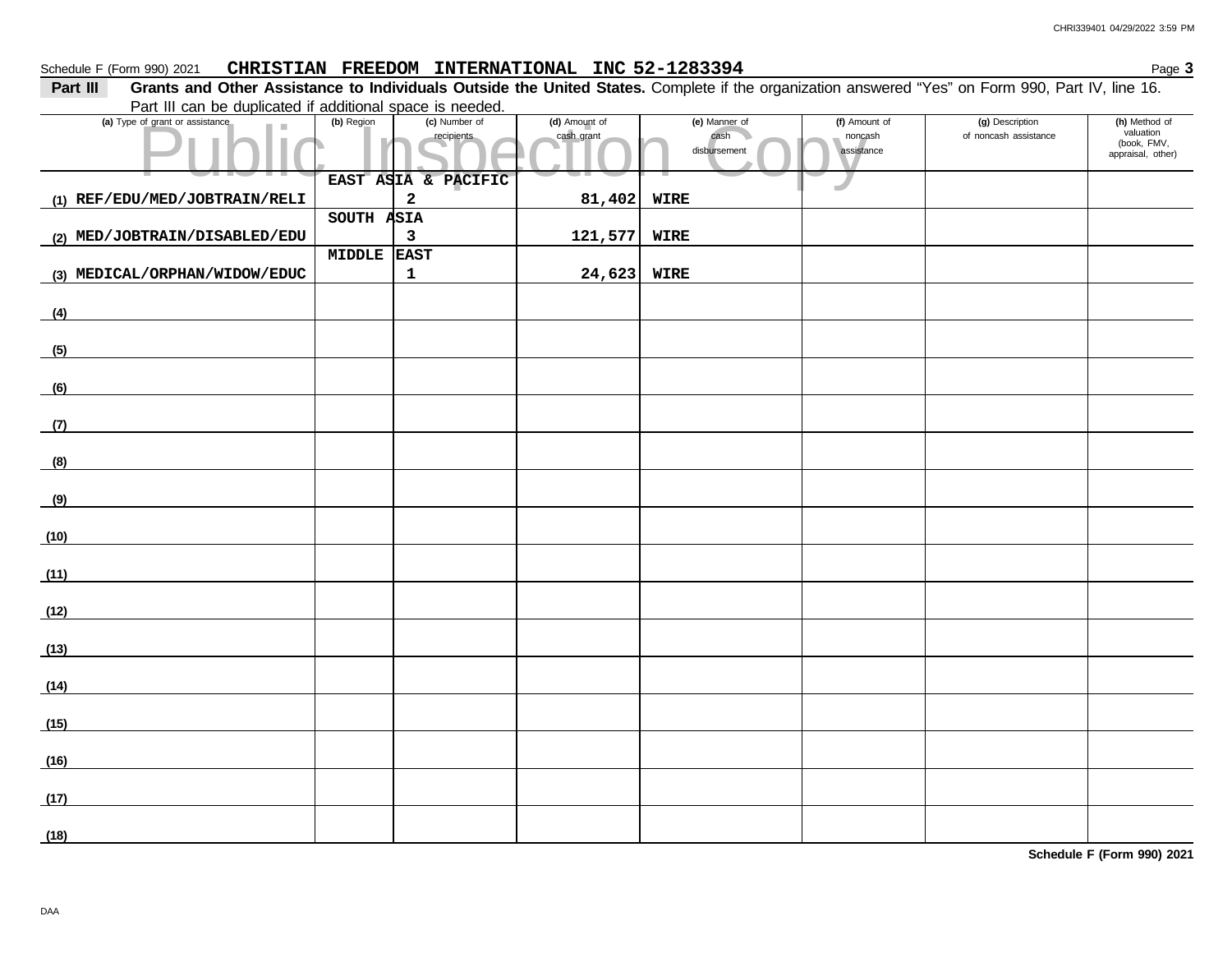|        | CHRISTIAN FREEDOM INTERNATIONAL INC 52-1283394<br>Schedule F (Form 990) 2021                                                                                                                                                                                                                                                                                                                                                                                                                          | Page 4          |
|--------|-------------------------------------------------------------------------------------------------------------------------------------------------------------------------------------------------------------------------------------------------------------------------------------------------------------------------------------------------------------------------------------------------------------------------------------------------------------------------------------------------------|-----------------|
|        | Part IV<br><b>Foreign Forms</b>                                                                                                                                                                                                                                                                                                                                                                                                                                                                       |                 |
| 1<br>2 | Was the organization a U.S. transferor of property to a foreign corporation during the tax year? If "Yes,"<br>the organization may be required to file Form 926, Return by a U.S. Transferor of Property to a Foreign<br>Corporation (see Instructions for Form 926)<br>Yes<br>Did the organization have an interest in a foreign trust during the tax year? If "Yes," the organization may<br>be required to separately file Form 3520, Annual Return To Report Transactions With Foreign Trusts and | x <br><b>No</b> |
|        | Receipt of Certain Foreign Gifts, and/or Form 3520-A, Annual Information Return of Foreign Trust With a<br>Yes                                                                                                                                                                                                                                                                                                                                                                                        | x <br>No        |
| 3      | Did the organization have an ownership interest in a foreign corporation during the tax year? If "Yes,"<br>the organization may be required to file Form 5471, Information Return of U.S. Persons With Respect to<br>Yes                                                                                                                                                                                                                                                                              | x<br>No         |
|        | Was the organization a direct or indirect shareholder of a passive foreign investment company or a<br>qualified electing fund during the tax year? If "Yes," the organization may be required to file Form 8621,<br>Information Return by a Shareholder of a Passive Foreign Investment Company or Qualified Electing<br>Fund (see Instructions for Form 8621)<br><b>Yes</b>                                                                                                                          | х<br>No         |
| 5      | Did the organization have an ownership interest in a foreign partnership during the tax year? If "Yes,"<br>the organization may be required to file Form 8865, Return of U.S. Persons With Respect to Certain<br>Yes<br>Foreign Partnerships (see Instructions for Form 8865)                                                                                                                                                                                                                         | x <br>No        |
| 6      | Did the organization have any operations in or related to any boycotting countries during the tax year? If<br>"Yes," the organization may be required to separately file Form 5713, International Boycott Report (see<br>Instructions for Form 5713; don't file with Form 990)<br>Yes                                                                                                                                                                                                                 | No              |

**Schedule F (Form 990) 2021**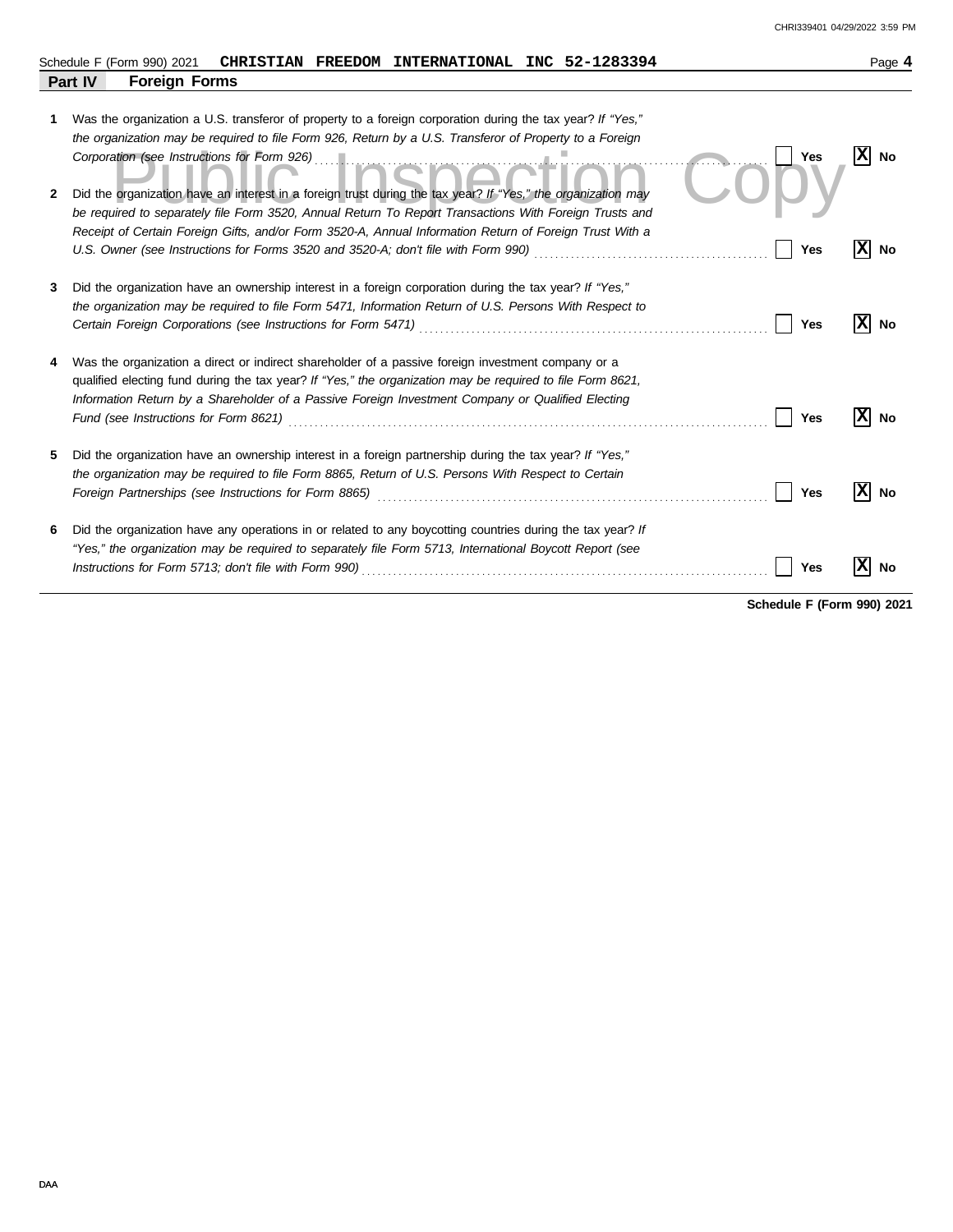CHRI339401 04/29/2022 3:59 PM

| CHRISTIAN FREEDOM INTERNATIONAL INC 52-1283394<br>Schedule F (Form 990) 2021                                                                                                                                                                            |    |                     |                    | Page 5                |
|---------------------------------------------------------------------------------------------------------------------------------------------------------------------------------------------------------------------------------------------------------|----|---------------------|--------------------|-----------------------|
| Supplemental Information<br>Part V                                                                                                                                                                                                                      |    |                     |                    |                       |
| Provide the information required by Part I, line 2 (monitoring of funds); Part I, line 3, column (f) (accounting method;<br>amounts of investments vs. expenditures per region); Part II, line 1 (accounting method); Part III (accounting method); and |    |                     |                    |                       |
| Part III, column (c) (estimated number of recipients), as applicable. Also complete this part to provide any additional                                                                                                                                 |    |                     |                    |                       |
| information. See instructions.                                                                                                                                                                                                                          |    |                     |                    |                       |
| PROCEDURES FOR MONITORING THE USE OF GRANT FUNDS<br>PART I, LINE 2                                                                                                                                                                                      |    |                     |                    |                       |
| PRESIDENT, WENDY WRIGHT, CFI BOARD MEMBERS, AND OTHER STAFF                                                                                                                                                                                             |    |                     |                    | GO TO THE             |
| PROGRAM LOCATIONS TO OVERSEE, PARTICIPATE IN DISTRIBUTIONS, AND GATHER                                                                                                                                                                                  |    |                     |                    |                       |
| DATA, INCLUDING VISITS TO REFUGEE CAMPS, SCHOOLS, CHURCHES, EMERGENCY                                                                                                                                                                                   |    |                     |                    |                       |
| SHELTERS, AID CENTERS, MEDICAL CLINICS, AND DISASTER SITES.                                                                                                                                                                                             |    |                     |                    | <b>OUR IN-COUNTRY</b> |
| CO-WORKERS KEEP REGULAR CONTACT AND SEND UPDATES TO THE HOME OFFICE.                                                                                                                                                                                    |    |                     |                    | <b>CFI</b>            |
| ALSO PREPARES WRITTEN REPORTS WHICH ARE PUBLISHED IN OUR MAILINGS AND                                                                                                                                                                                   |    |                     |                    |                       |
| EMAILS TO KEEP THE PUBLIC INFORMED.                                                                                                                                                                                                                     |    |                     |                    |                       |
|                                                                                                                                                                                                                                                         |    |                     |                    |                       |
| PART I, LINE 3 - ACTIVITIES PER REGION                                                                                                                                                                                                                  |    |                     |                    |                       |
| <b>REGION</b>                                                                                                                                                                                                                                           |    | <b>EXPENDITURES</b> | <b>INVESTMENTS</b> |                       |
| SOUTH ASIA                                                                                                                                                                                                                                              | \$ | $136,348$ \$        |                    | $\mathbf 0$           |
| EAST ASIA AND PACIFIC                                                                                                                                                                                                                                   | \$ | $364,264$ \$        |                    | $\mathbf 0$           |
| <b>MIDDLE EAST</b>                                                                                                                                                                                                                                      | \$ | $25,466$ \$         |                    | $\mathbf 0$           |
| SUB-SAHARA AFRICA                                                                                                                                                                                                                                       | \$ | $10,020$ \$         |                    | 0                     |
| RUSSIA AND NEIGHBORING STATES                                                                                                                                                                                                                           | ė  | 22,000 \$           |                    | 0                     |
|                                                                                                                                                                                                                                                         |    |                     |                    |                       |
|                                                                                                                                                                                                                                                         |    |                     |                    |                       |
|                                                                                                                                                                                                                                                         |    |                     |                    |                       |
|                                                                                                                                                                                                                                                         |    |                     |                    |                       |
|                                                                                                                                                                                                                                                         |    |                     |                    |                       |
|                                                                                                                                                                                                                                                         |    |                     |                    |                       |
|                                                                                                                                                                                                                                                         |    |                     |                    |                       |
|                                                                                                                                                                                                                                                         |    |                     |                    |                       |
|                                                                                                                                                                                                                                                         |    |                     |                    |                       |
|                                                                                                                                                                                                                                                         |    |                     |                    |                       |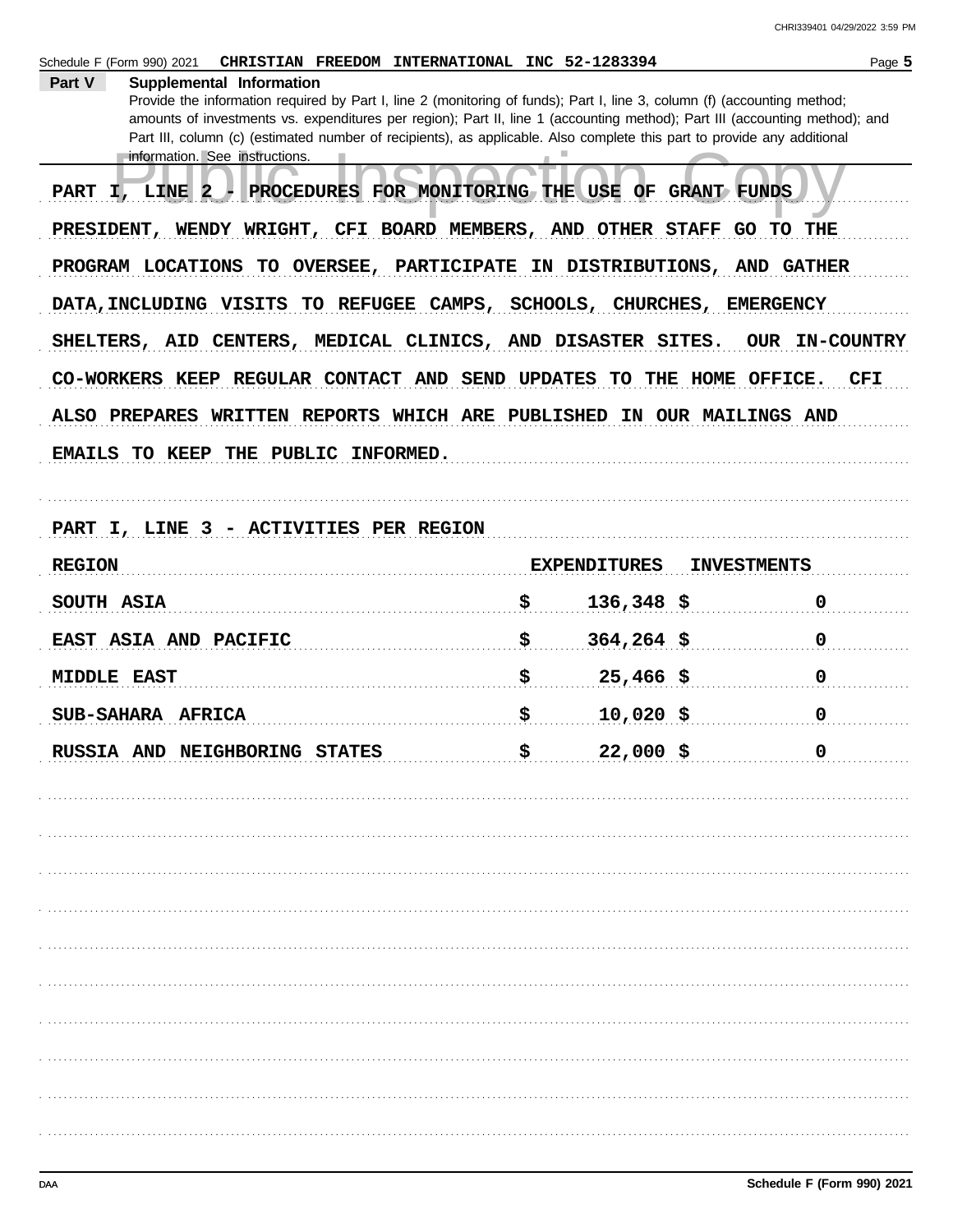| <b>SCHEDULE I</b><br>(Form 990)                        | Grants and Other Assistance to Organizations,<br>Governments, and Individuals in the United States<br>Complete if the organization answered "Yes" on Form 990, Part IV, line 21 or 22.<br>u Attach to Form 990.                                                                                                                                 |            |                                         |                                                         |                                     | OMB No. 1545-0047<br><b>Open to Public</b>                  |                                          |                                              |
|--------------------------------------------------------|-------------------------------------------------------------------------------------------------------------------------------------------------------------------------------------------------------------------------------------------------------------------------------------------------------------------------------------------------|------------|-----------------------------------------|---------------------------------------------------------|-------------------------------------|-------------------------------------------------------------|------------------------------------------|----------------------------------------------|
| Department of the Treasury<br>Internal Revenue Service |                                                                                                                                                                                                                                                                                                                                                 |            |                                         | u Go to www.irs.gov/Form990 for the latest information. |                                     |                                                             |                                          | Inspection                                   |
| Name of the organization                               | CHRISTIAN FREEDOM INTERNATIONAL                                                                                                                                                                                                                                                                                                                 |            |                                         | <b>INC</b>                                              |                                     |                                                             |                                          | Employer identification number<br>52-1283394 |
| Part I                                                 | <b>General Information on Grants and Assistance</b>                                                                                                                                                                                                                                                                                             |            |                                         |                                                         |                                     |                                                             |                                          |                                              |
| 1                                                      | Does the organization maintain records to substantiate the amount of the grants or assistance, the grantees' eligibility for the grants or assistance, and<br>the selection criteria used to award the grants or assistance?<br>2 Describe in Part IV the organization's procedures for monitoring the use of grant funds in the United States. |            |                                         |                                                         |                                     |                                                             |                                          | $ \mathbf{X} $ Yes<br>No                     |
| Part II                                                | Grants and Other Assistance to Domestic Organizations and Domestic Governments. Complete if the organization answered "Yes" on Form 990,<br>Part IV, line 21, for any recipient that received more than \$5,000. Part II can be duplicated if additional space is needed.                                                                       |            |                                         |                                                         |                                     |                                                             |                                          |                                              |
| -1                                                     | (a) Name and address of organization<br>or government                                                                                                                                                                                                                                                                                           | $(b)$ EIN  | $(c)$ IRC<br>section<br>(if applicable) | (d) Amount of cash<br>grant                             | (e) Amount of<br>noncash assistance | (f) Method of valuation<br>(book, FMV, appraisal,<br>other) | (q) Description of<br>noncash assistance | (h) Purpose of grant<br>or assistance        |
| (1) DEFENSE FORUM FOUNDATION<br><b>FALLS CURCH</b>     | 6312 SEVEN CORNERS CENTER #167<br>VA 22044                                                                                                                                                                                                                                                                                                      | 52-1256457 | 501C3                                   | 12,500                                                  |                                     |                                                             |                                          | <b>RADIO BROADCAST</b>                       |
| $(2)$ CIC<br>P.O. BOX 842508<br>HOUSTON                | TX 77284                                                                                                                                                                                                                                                                                                                                        | 47-5627328 | 501C3                                   | 22,000                                                  |                                     |                                                             |                                          | <b>PASTOR TRAINING</b>                       |
| (3)                                                    |                                                                                                                                                                                                                                                                                                                                                 |            |                                         |                                                         |                                     |                                                             |                                          |                                              |
|                                                        |                                                                                                                                                                                                                                                                                                                                                 |            |                                         |                                                         |                                     |                                                             |                                          |                                              |
| (4)                                                    |                                                                                                                                                                                                                                                                                                                                                 |            |                                         |                                                         |                                     |                                                             |                                          |                                              |
| (5)                                                    |                                                                                                                                                                                                                                                                                                                                                 |            |                                         |                                                         |                                     |                                                             |                                          |                                              |
|                                                        |                                                                                                                                                                                                                                                                                                                                                 |            |                                         |                                                         |                                     |                                                             |                                          |                                              |
| (6)                                                    |                                                                                                                                                                                                                                                                                                                                                 |            |                                         |                                                         |                                     |                                                             |                                          |                                              |
|                                                        |                                                                                                                                                                                                                                                                                                                                                 |            |                                         |                                                         |                                     |                                                             |                                          |                                              |
| (7)                                                    |                                                                                                                                                                                                                                                                                                                                                 |            |                                         |                                                         |                                     |                                                             |                                          |                                              |
| (8)                                                    |                                                                                                                                                                                                                                                                                                                                                 |            |                                         |                                                         |                                     |                                                             |                                          |                                              |
|                                                        |                                                                                                                                                                                                                                                                                                                                                 |            |                                         |                                                         |                                     |                                                             |                                          |                                              |
| (9)                                                    |                                                                                                                                                                                                                                                                                                                                                 |            |                                         |                                                         |                                     |                                                             |                                          |                                              |
|                                                        |                                                                                                                                                                                                                                                                                                                                                 |            |                                         |                                                         |                                     |                                                             |                                          |                                              |
| $\mathbf{2}$<br>3                                      | Enter total number of section $501(c)(3)$ and government organizations listed in the line 1 table<br>Enter total number of other organizations listed in the line 1 table                                                                                                                                                                       |            |                                         |                                                         |                                     |                                                             |                                          | u <sub>2</sub><br>-u                         |
|                                                        | For Paperwork Reduction Act Notice, see the Instructions for Form 990.                                                                                                                                                                                                                                                                          |            |                                         |                                                         |                                     |                                                             |                                          | Schedule I (Form 990) (2021)                 |

DAA

CHRI339401 04/29/2022 3:59 PM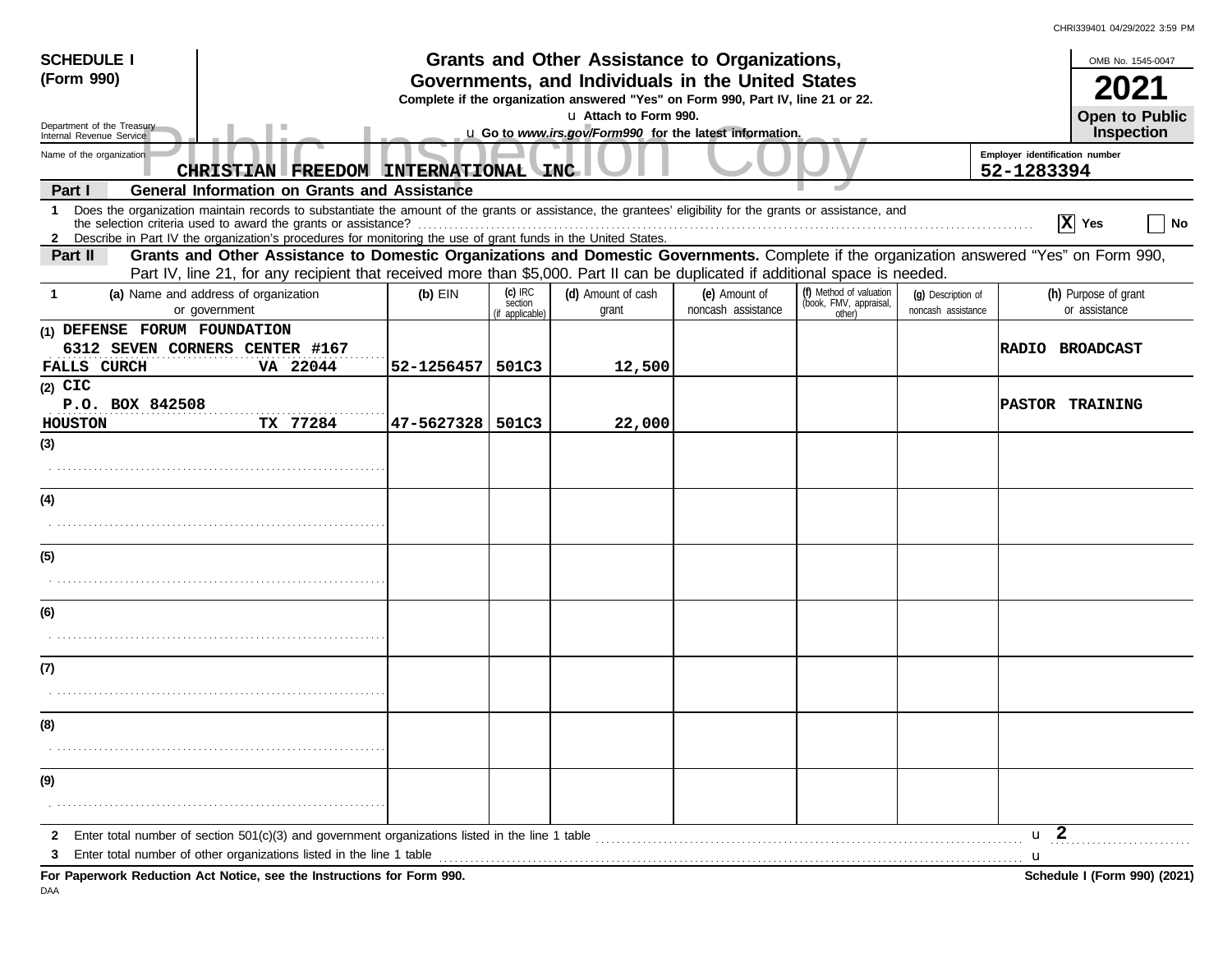Page 2

# Schedule I (Form 990) (2021) CHRISTIAN FREEDOM INTERNATIONAL INC 52-1283394

Grants and Other Assistance to Domestic Individuals. Complete if the organization answered "Yes" on Form 990, Part IV, line 22. Part III Part III can be duplicated if additional space is needed.

| (a) Type of grant or assistance                                                                                                                      | (b) Number of<br>recipients | (c) Amount of<br>cash grant | (d) Amount of<br>noncash assistance | (e) Method of valuation (book,<br>FMV, appraisal, other) | (f) Description of noncash assistance |
|------------------------------------------------------------------------------------------------------------------------------------------------------|-----------------------------|-----------------------------|-------------------------------------|----------------------------------------------------------|---------------------------------------|
| $\mathbf{1}$                                                                                                                                         |                             |                             |                                     |                                                          |                                       |
| $\overline{\mathbf{2}}$                                                                                                                              |                             |                             |                                     |                                                          |                                       |
| $\mathbf{3}$                                                                                                                                         |                             |                             |                                     |                                                          |                                       |
| 4                                                                                                                                                    |                             |                             |                                     |                                                          |                                       |
| 5                                                                                                                                                    |                             |                             |                                     |                                                          |                                       |
| 6                                                                                                                                                    |                             |                             |                                     |                                                          |                                       |
| 7                                                                                                                                                    |                             |                             |                                     |                                                          |                                       |
| Supplemental Information. Provide the information required in Part I, line 2; Part III, column (b); and any other additional information.<br>Part IV |                             |                             |                                     |                                                          |                                       |
| PART IV - ADDITIONAL INFORMATION                                                                                                                     |                             |                             |                                     |                                                          |                                       |
| INFORMATION FOR PART 1, LINE 2: FUNDS GIVEN TO U.S. BASED ORGANIZATIONS ARE                                                                          |                             |                             |                                     |                                                          |                                       |
| USED FOR INTERNATIONAL PROGRAMS. EXECUTIVE STAFF, BOARD MEMBERS, OTHER                                                                               |                             |                             |                                     |                                                          |                                       |
| STAFF, AND VOLUNTEERS GO TO PROGRAM LOCATIONS TO OVERSEE AND PARTICIPATE IN                                                                          |                             |                             |                                     |                                                          |                                       |
| DISTRIBUTIONS AND ACTIONS. REPORTS AND DOCUMENTATION ARE PROVIDED BY                                                                                 |                             |                             |                                     |                                                          |                                       |
| <b>GRANTEES.</b>                                                                                                                                     |                             |                             |                                     |                                                          |                                       |
|                                                                                                                                                      |                             |                             |                                     |                                                          |                                       |
|                                                                                                                                                      |                             |                             |                                     |                                                          |                                       |
|                                                                                                                                                      |                             |                             |                                     |                                                          |                                       |
|                                                                                                                                                      |                             |                             |                                     |                                                          |                                       |
|                                                                                                                                                      |                             |                             |                                     |                                                          |                                       |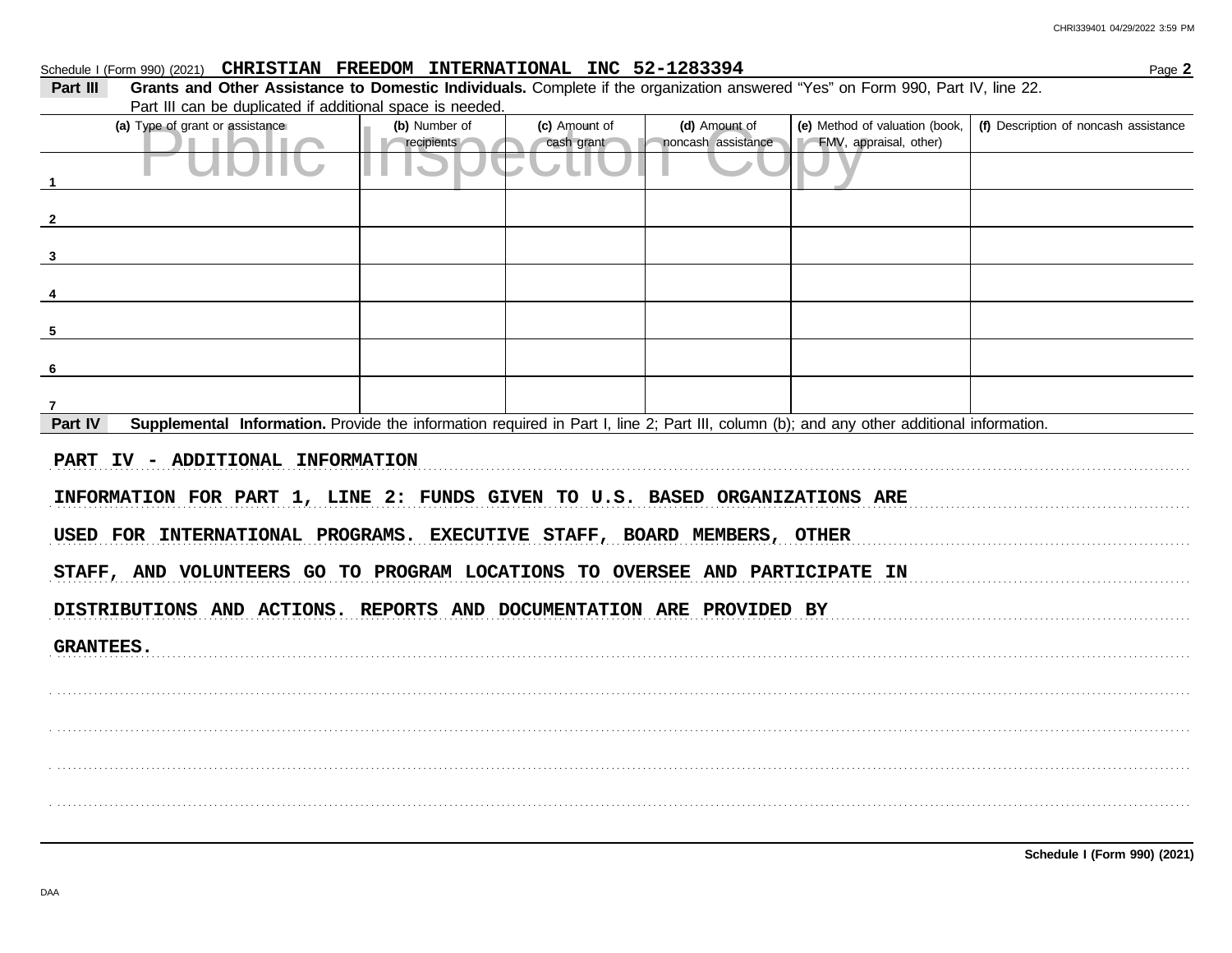| <b>SCHEDULE O</b>                                    | Supplemental Information to Form 990 or 990-EZ                                                                                                                            | OMB No. 1545-0047 |
|------------------------------------------------------|---------------------------------------------------------------------------------------------------------------------------------------------------------------------------|-------------------|
| (Form 990)                                           | Complete to provide information for responses to specific questions on<br>Form 990 or 990-EZ or to provide any additional information.                                    | 2021              |
| Department of the Treasury                           | La Attach to Form 990 or Form 990-EZ.                                                                                                                                     | Open to Public    |
| Internal Revenue Service<br>Name of the organization | u Go to www.irs.gov/Form990 for the latest information.<br><b>Employer identification number</b><br>52-1283394<br><b>CHRISTIAN</b><br><b>FREEDOM</b><br>INTERNATIONAL INC | <b>Inspection</b> |
| <b>FORM 990</b>                                      | ORGANIZATION'S MISSION                                                                                                                                                    |                   |
|                                                      | CHRISTIAN FREEDOM INTERNATIONAL<br>(CFI) AIDS, EQUIPS, AND ADVOCATES FOR                                                                                                  |                   |
|                                                      | CHRISTIANS WHO ARE OPPRESSED<br>OR PERSECUTED FOR THEIR FAITH.                                                                                                            | CFI PROVIDES      |
|                                                      | SPIRITUAL AND PHYSICAL HELP FOR SUFFERING CHRISTIANS<br>TO LIVE                                                                                                           | IN THE DIGNITY    |
| OF.                                                  | GOD'S LOVE AND RISE ABOVE THEIR CIRCUMSTANCES. CFI OFFERS WAYS FOR                                                                                                        |                   |
| <b>CHRISTIANS</b>                                    | TO EASE THE<br>BURDENS OF PERSECUTED CHRISTIANS<br>THROUGH PRAYER,                                                                                                        |                   |
| ACTION, AND GIVING.                                  |                                                                                                                                                                           |                   |
|                                                      | FORM 990, PART VI, LINE 11B - ORGANIZATION'S PROCESS<br>TO REVIEW FORM 990                                                                                                |                   |
| <b>MANAGEMENT</b>                                    | BOARD REVIEW FORM 990 AND RELATED SCHEDULES BEFORE IT<br>AND<br>THE                                                                                                       | IS                |
|                                                      | APPROVED AND FILED WITH THE I.R.S.                                                                                                                                        |                   |
|                                                      | $12C -$<br>FORM 990, PART VI, LINE<br><b>ENFORCEMENT</b><br>CONFLICTS POLICY<br>OF                                                                                        |                   |
| THE                                                  | CONSIDERS<br><b>ALL CONFLICT</b><br>BOARD DISCUSSES AND<br>INTEREST MATTERS,<br>OF.                                                                                       | EITHER            |
| IN.                                                  | OPEN OR EXECUTIVE SESSION, AND TAKES APPROPRIATE ACTION.                                                                                                                  |                   |
|                                                      | FORM 990, PART VI, LINE 15A - COMPENSATION PROCESS FOR TOP OFFICIAL                                                                                                       |                   |
|                                                      | BOARD MEMBERS REVIEW AND ESTABLISH COMPENSATION.                                                                                                                          |                   |
|                                                      | FORM 990, PART VI, LINE 15B - COMPENSATION PROCESS FOR OFFICERS                                                                                                           |                   |
|                                                      | THE BOARD THOROUGHLY REVIEWED COMPENSATION PROVIDED BY                                                                                                                    |                   |
|                                                      | SIMILAR ORGANIZATIONS FOR THE TAX YEAR. THE ENTIRE BOARD REVIEWS THIS                                                                                                     |                   |
|                                                      | POLICY TO MAKE SURE THAT CFI FALLS WITHIN THESE GUIDELINES.                                                                                                               |                   |
|                                                      | FORM 990, PART VI, LINE 17 - OTHER STATES WHERE COPY OF RETURN IS FILED                                                                                                   |                   |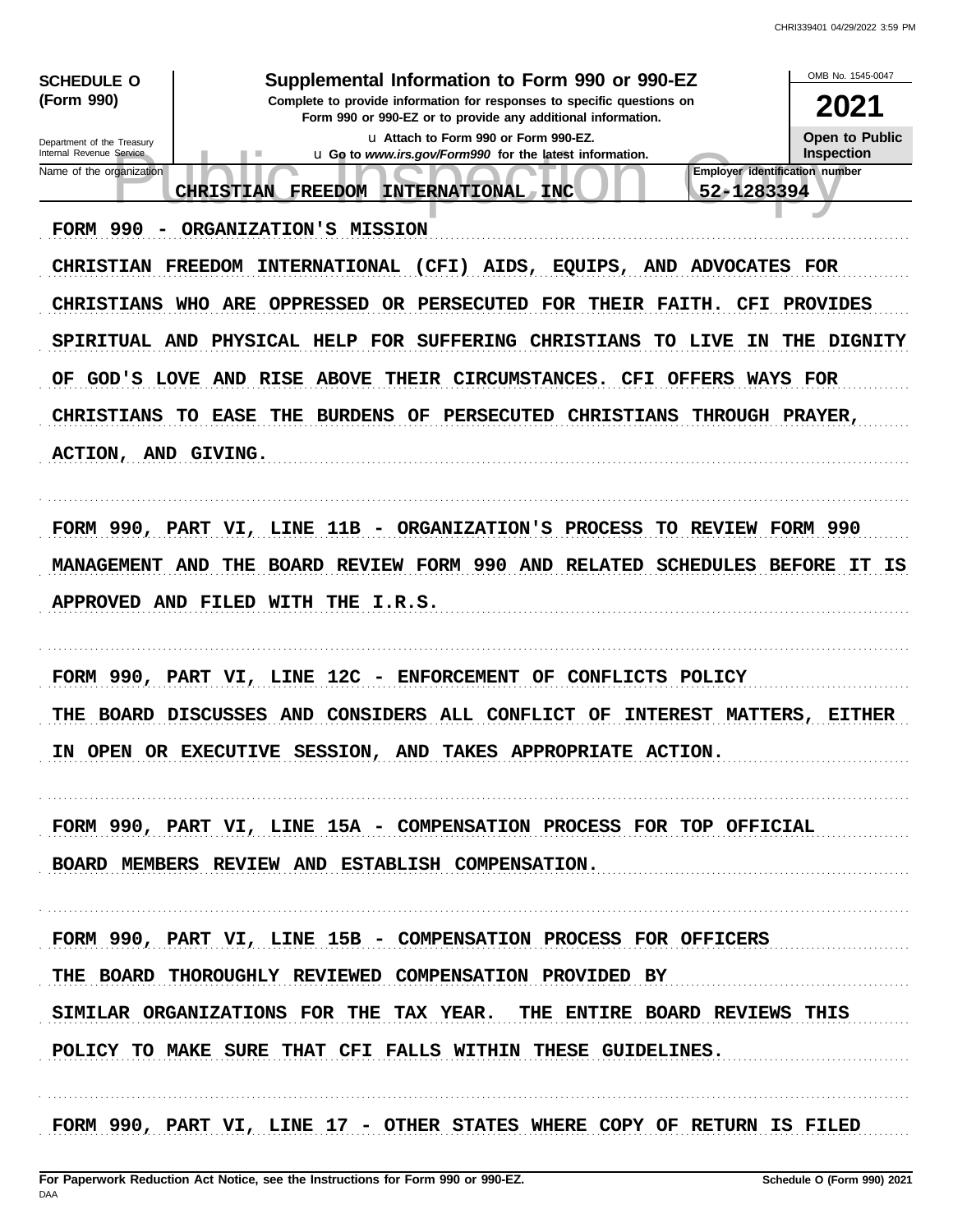| Schedule O (Form 990) 2021                                                                                                                                                                       | Page 2                         |
|--------------------------------------------------------------------------------------------------------------------------------------------------------------------------------------------------|--------------------------------|
| Name of the organization                                                                                                                                                                         | Employer identification number |
| CHRISTIAN FREEDOM INTERNATIONAL INC                                                                                                                                                              | 52-1283394                     |
| MINNESOTA, MISSOURI, MISSISSIPPI, MONTANA, NEW HAMPSHIRE, NEW YORK,                                                                                                                              |                                |
| NORTH CAROLINA, NORTH DAKOTA, OHIO, OKLAHOMA, PENNSYLVANIA, RHODE ISLAND,<br>TENNESSEE, TEXAS, UTAH, VIRGINIA, WASHINGTON, WEST VIRGINIA, WISCONSIN                                              |                                |
| FORM 990, PART VI, LINE 19 - GOVERNING DOCUMENTS DISCLOSURE EXPLANATION<br>THE ORGANIZATION MAKES ITS GOVERNING DOCUMENTS AVAILABLE TO THE PUBLIC UPON<br>WRITTEN REQUEST AND/OR ON ITS WEBSITE. |                                |
|                                                                                                                                                                                                  |                                |
|                                                                                                                                                                                                  |                                |
|                                                                                                                                                                                                  |                                |
|                                                                                                                                                                                                  |                                |
|                                                                                                                                                                                                  |                                |
|                                                                                                                                                                                                  |                                |
|                                                                                                                                                                                                  |                                |
|                                                                                                                                                                                                  |                                |
|                                                                                                                                                                                                  |                                |
|                                                                                                                                                                                                  |                                |
|                                                                                                                                                                                                  |                                |
|                                                                                                                                                                                                  |                                |
|                                                                                                                                                                                                  |                                |
|                                                                                                                                                                                                  |                                |
|                                                                                                                                                                                                  |                                |
|                                                                                                                                                                                                  |                                |
|                                                                                                                                                                                                  |                                |
|                                                                                                                                                                                                  |                                |
|                                                                                                                                                                                                  |                                |
|                                                                                                                                                                                                  |                                |
|                                                                                                                                                                                                  |                                |
|                                                                                                                                                                                                  |                                |
|                                                                                                                                                                                                  |                                |
|                                                                                                                                                                                                  |                                |
|                                                                                                                                                                                                  |                                |
|                                                                                                                                                                                                  |                                |
|                                                                                                                                                                                                  |                                |
|                                                                                                                                                                                                  |                                |

| -<br>. .<br>.<br>. |  |  |  |  |
|--------------------|--|--|--|--|
|--------------------|--|--|--|--|